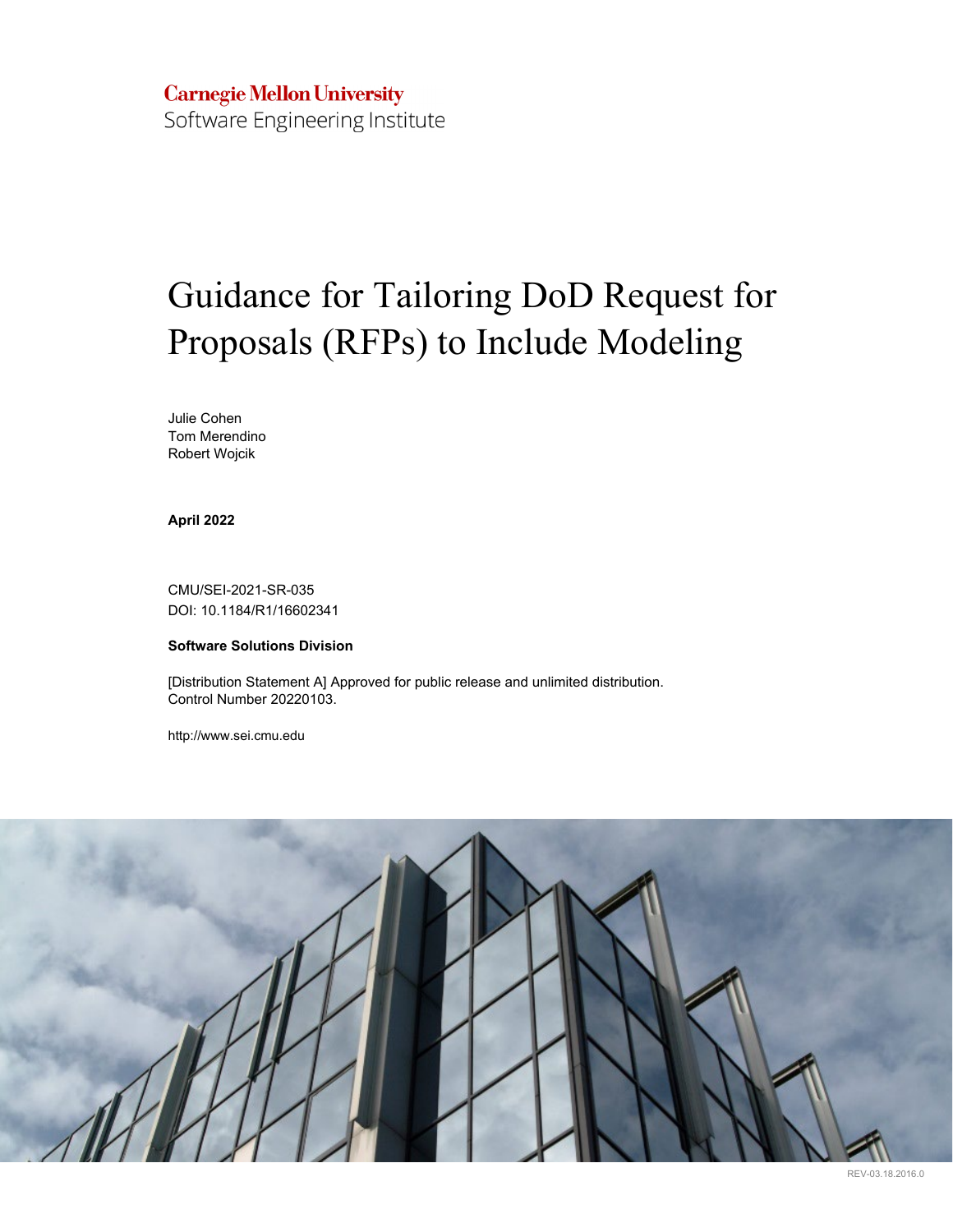Copyright 2021 Carnegie Mellon University.

This material is based upon work funded and supported by the Department of Defense and the US Army Development Command Aviation and Missile Center (DEVCOM AvMC) under Contract No. FA8702-15-D-0002 with Carnegie Mellon University for the operation of the Software Engineering Institute, a federally funded research and development center.

The view, opinions, and/or findings contained in this material are those of the author(s) and should not be construed as an official Government position, policy, or decision, unless designated by other documentation.

This report was prepared for the SEI Administrative Agent AFLCMC/AZS 5 Eglin Street Hanscom AFB, MA 01731-2100

NO WARRANTY. THIS CARNEGIE MELLON UNIVERSITY AND SOFTWARE ENGINEERING INSTITUTE MATERIAL IS FURNISHED ON AN "AS-IS" BASIS. CARNEGIE MELLON UNIVERSITY MAKES NO WARRANTIES OF ANY KIND, EITHER EXPRESSED OR IMPLIED, AS TO ANY MATTER INCLUDING, BUT NOT LIMITED TO, WARRANTY OF FITNESS FOR PURPOSE OR MERCHANTABILITY, EXCLUSIVITY, OR RESULTS OBTAINED FROM USE OF THE MATERIAL. CARNEGIE MELLON UNIVERSITY DOES NOT MAKE ANY WARRANTY OF ANY KIND WITH RESPECT TO FREEDOM FROM PATENT, TRADEMARK, OR COPYRIGHT INFRINGEMENT.

[DISTRIBUTION STATEMENT A] This material has been approved for public release and unlimited distribution. Control Number PR 20220103. Please see Copyright notice for non-US Government use and distribution.

Internal use:\* Permission to reproduce this material and to prepare derivative works from this material for internal use is granted, provided the copyright and "No Warranty" statements are included with all reproductions and derivative works.

External use:\* This material may be reproduced in its entirety, without modification, and freely distributed in written or electronic form without requesting formal permission. Permission is required for any other external and/or commercial use. Requests for permission should be directed to the Software Engineering Institute at permission@sei.cmu.edu.

\* These restrictions do not apply to U.S. government entities.

DM21-0913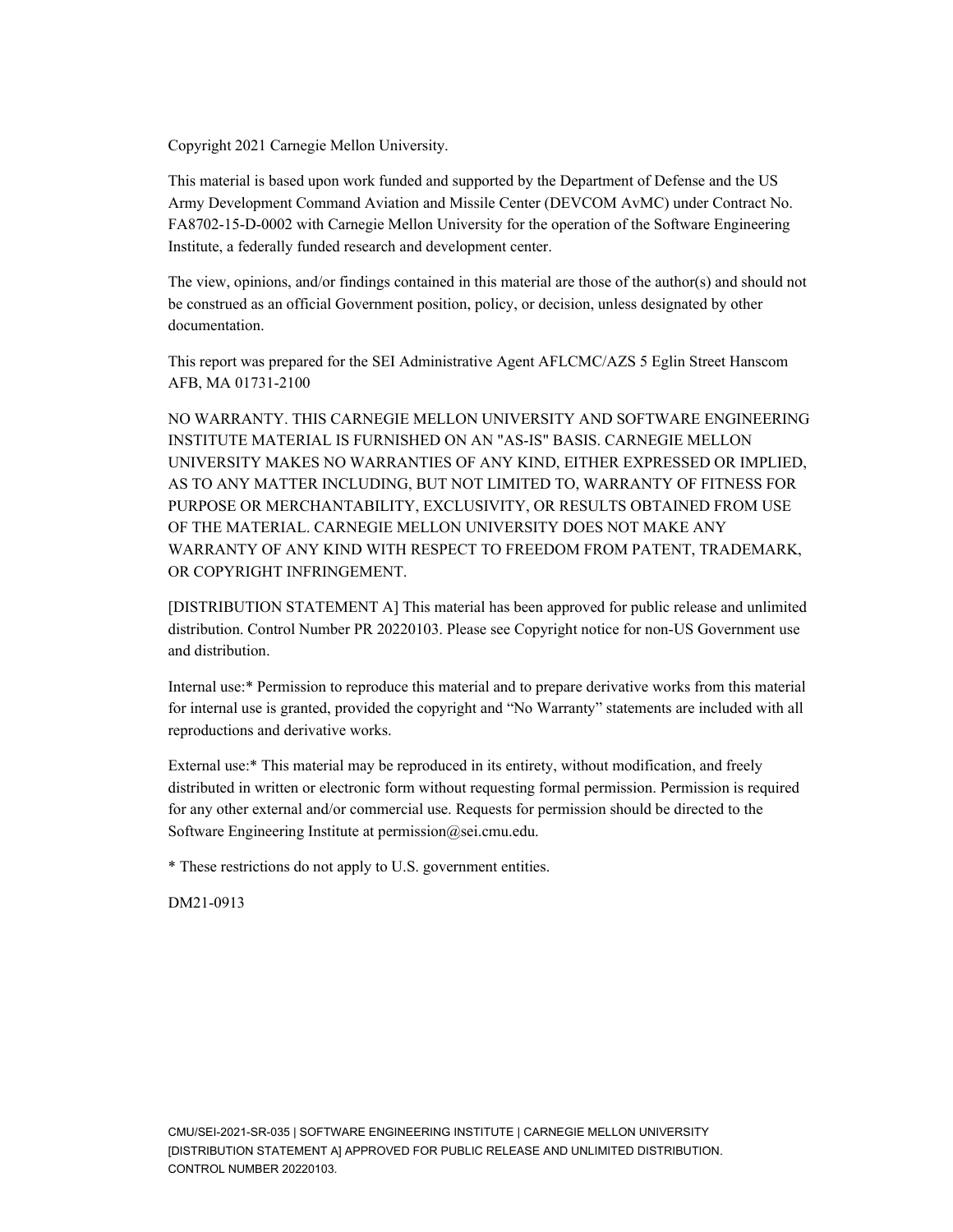## **Table of Contents**

| <b>Acknowledgments</b>               |                                                                      |                |  |  |  |
|--------------------------------------|----------------------------------------------------------------------|----------------|--|--|--|
| <b>Abstract</b>                      |                                                                      | iii.           |  |  |  |
| <b>Introduction</b>                  |                                                                      | 1              |  |  |  |
| <b>General Guidelines</b>            |                                                                      | 3              |  |  |  |
| <b>Top-Level Questions</b>           | 3                                                                    |                |  |  |  |
|                                      | <b>Strategy-Related Questions</b>                                    | $\sqrt{3}$     |  |  |  |
|                                      | Model-Usage-Related Questions                                        | 3              |  |  |  |
|                                      | Acquisition/RFP-Related Questions                                    | 4              |  |  |  |
|                                      | Acquisition Strategy: Multiple Awards                                | $\overline{4}$ |  |  |  |
| <b>CDRLs and DIDs</b>                |                                                                      | 4              |  |  |  |
|                                      | Iterative or Rapid Development                                       | $\sqrt{5}$     |  |  |  |
|                                      | <b>RFP/Source Selection</b>                                          | 5              |  |  |  |
|                                      | Guidance for Contract Language for Digital Engineering/Modeling      | 7              |  |  |  |
|                                      | Statement of Work/Statement of Objectives/Performance Work Statement | $\overline{7}$ |  |  |  |
| CDRL 1423s/DAL                       |                                                                      | 7              |  |  |  |
| <b>CLIN<sub>s</sub></b>              |                                                                      |                |  |  |  |
| Section L – Instructions to Offerors |                                                                      |                |  |  |  |
| Basis of Estimates (BOEs)            |                                                                      |                |  |  |  |
| Data Rights Information              |                                                                      |                |  |  |  |
| Incentive Plan Information           |                                                                      |                |  |  |  |
| Government Furnished Information     |                                                                      |                |  |  |  |
|                                      | Key Personnel<br>Section M - Evaluation Criteria                     | 9<br>9         |  |  |  |
| <b>Other Sections</b>                |                                                                      | 10             |  |  |  |
|                                      | <b>Compliance Standards</b>                                          | 10             |  |  |  |
|                                      | H Clauses for Contractor Review                                      | 10             |  |  |  |
|                                      |                                                                      |                |  |  |  |
| <b>Conclusion</b>                    |                                                                      | 11             |  |  |  |
|                                      | <b>Templates and Detailed Guidance</b>                               | 12             |  |  |  |
| <b>Appendix A</b>                    | SOW/SOO/PWS Template for Sections Focused on Modeling                | 13             |  |  |  |
| <b>Appendix B</b>                    | <b>CDRLs/DAL Templates</b>                                           | 26             |  |  |  |
| <b>Appendix C</b>                    | Section L - Instructions to Offerors                                 | 33             |  |  |  |
| <b>Appendix D</b>                    | <b>Section M - Evaluation Criteria</b>                               | 37             |  |  |  |
| <b>Acronym List</b>                  |                                                                      | 39             |  |  |  |
| <b>Bibliography</b>                  |                                                                      | 42             |  |  |  |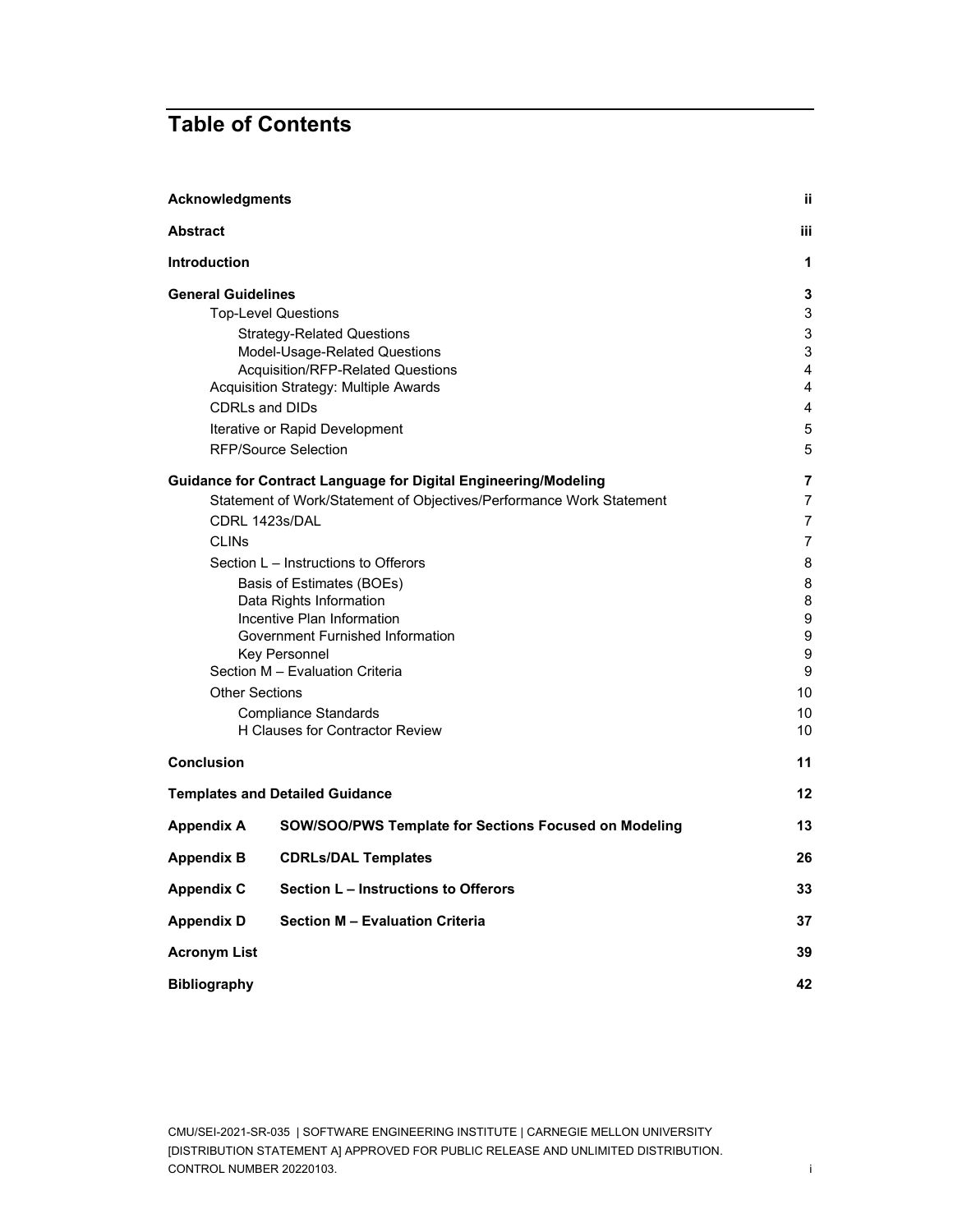## <span id="page-3-0"></span>**Acknowledgments**

The SEI team would like to acknowledge the inputs received from the customer that helped shape this effort. We would like to thank personnel from the U.S. Army Combat Capability Development Command (DEVCOM) Aviation and Missile Center (AvMC) Technology Development Directorate (TDD) Integrated Mission Equipment (IME) project for their inputs. We would also like to thank Gerald Miller for his editing help.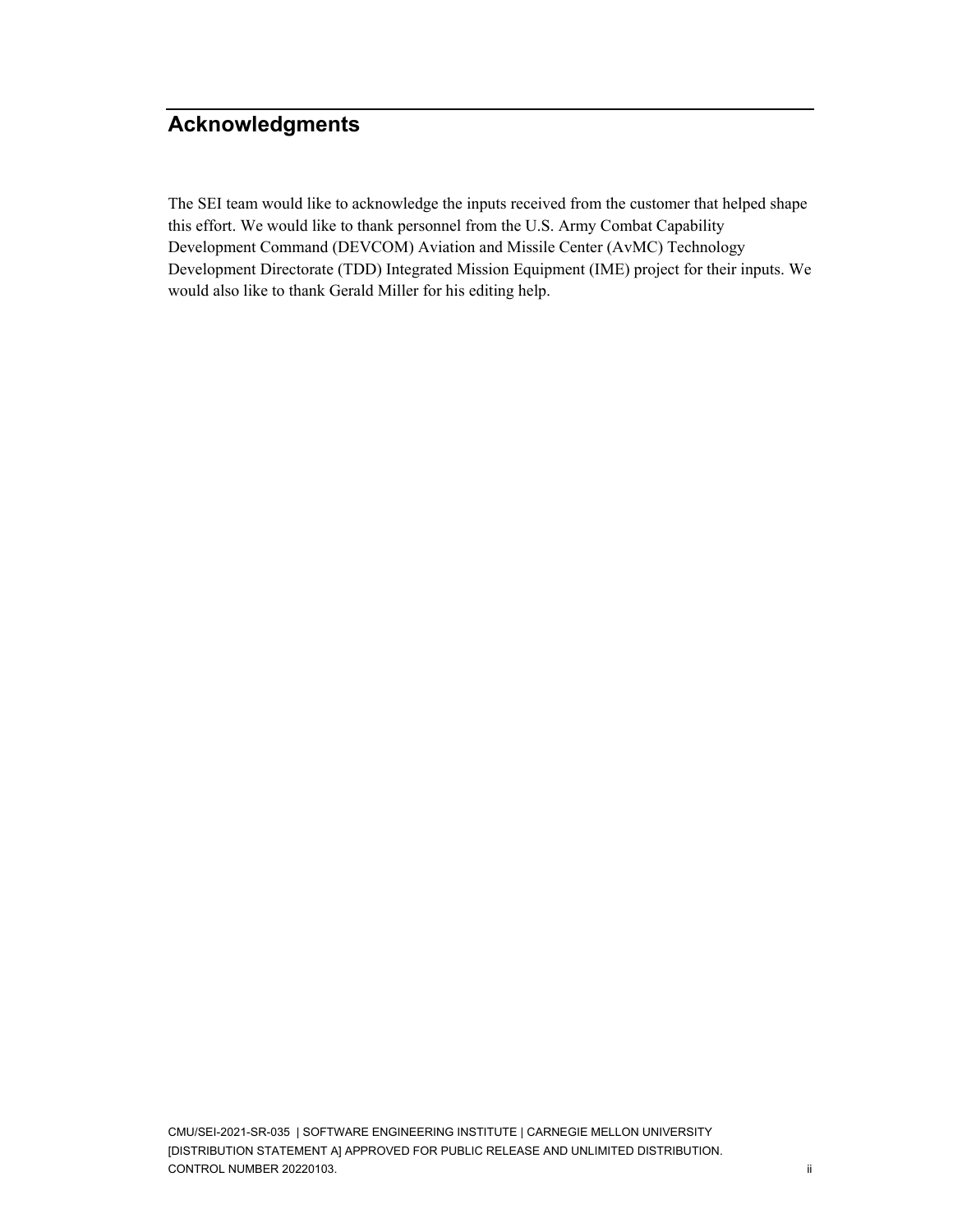## <span id="page-4-0"></span>**Abstract**

With the advent of digital engineering and the Department of Defense (DoD) Digital Engineering strategy, programs are attempting to include digital engineering as part of their acquisition strategy. Realizing the desired benefits of digital engineering requires program offices to consider how to best acquire the models and artifacts necessary to gain the advantages of a robust digital engineering program. This report provides guidance for government program offices that are including digital engineering/modeling requirements into a request for proposal (RFP). Since RFPs can be released at many different program phases and because every program is different, the information in this report is meant to stimulate thought on the part of the program office into different areas to consider. The report provides overall guidance and more specific guidance regarding statements of work, deliverables, and Sections L and M of a request for proposal. Sample language included in this report is provided as exemplars and is not intended to be copied verbatim. We encourage program managers to use this report as a resource when partnering with contracting officers.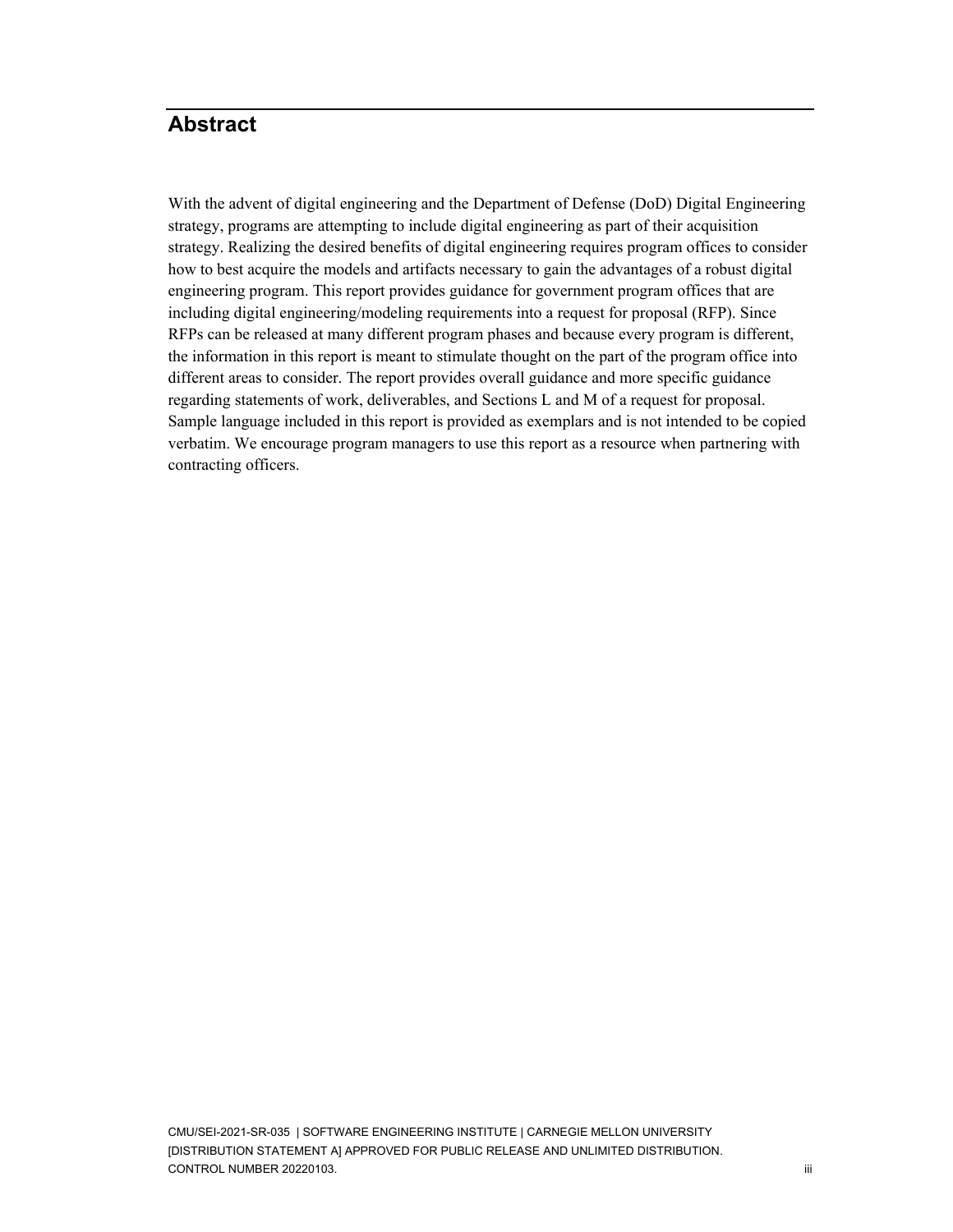### <span id="page-5-0"></span>**Introduction**

This report was written to provide guidance to Department of Defense (DoD) program offices that are inserting language related to model-based engineering into their request for proposals (RFPs). It is *not* meant to provide boilerplate language. Every program and acquisition is different, and developing a meaningful RFP is difficult. This report is meant to inform how to request modeling artifacts in an RFP and provide some sample language that would need to be tailored by each program.

In the DoD, modeling falls under the scope of digital engineering. The DoD defines digital engineering as an integrated digital approach that uses authoritative sources of system data and models as a continuum across disciplines to support lifecycle activities from concept through  $disposal.<sup>1</sup>$  $disposal.<sup>1</sup>$  $disposal.<sup>1</sup>$ 

The 2018 *[DoD Digital Engineering Strategy](https://ac.cto.mil/wp-content/uploads/2019/06/2018-Digital-Engineering-Strategy_Approved_PrintVersion.pdf)*[2](#page-5-2) outlines five strategic goals for digital engineering:

- 1. Formalize the development, integration, and use of models to inform enterprise and program decision making.
- 2. Provide an enduring, authoritative source of truth.
- 3. Incorporate technological innovation to improve the engineering practice.
- 4. Establish a supporting infrastructure and environment to perform activities, collaborate, and communicate across stakeholders.
- 5. Transform the culture and workforce to adopt and support digital engineering across the system lifecycle.

An RFP with thoughtful digital engineering/modeling additions can help fulfill all five of these elements within a program.

This report covers the following RFP-related topics:

- a. The Statement of Work (SOW)/Statement of Objectives (SOO)/Performance Work Statement (PWS)
- b. Contract Data Requirements List (CDRL) 1423s/Data Accession List (DAL)
- c. Contract Line Items (CLINs)
- d. Section L Instructions to Offerors
- e. Section M Evaluation Criteria

\_\_\_\_\_\_\_\_\_\_\_\_\_

<span id="page-5-1"></span><sup>1</sup> For more information, see https://ac.cto.mil/wp-content/uploads/2019/06/2018-Digital-Engineering-Strategy\_Approved\_PrintVersion.pdf

<span id="page-5-2"></span><sup>2</sup> Ibid

CMU/SEI-2021-SR-035 | SOFTWARE ENGINEERING INSTITUTE | CARNEGIE MELLON UNIVERSITY [DISTRIBUTION STATEMENT A] APPROVED FOR PUBLIC RELEASE AND UNLIMITED DISTRIBUTION. CONTROL NUMBER 20220103. 1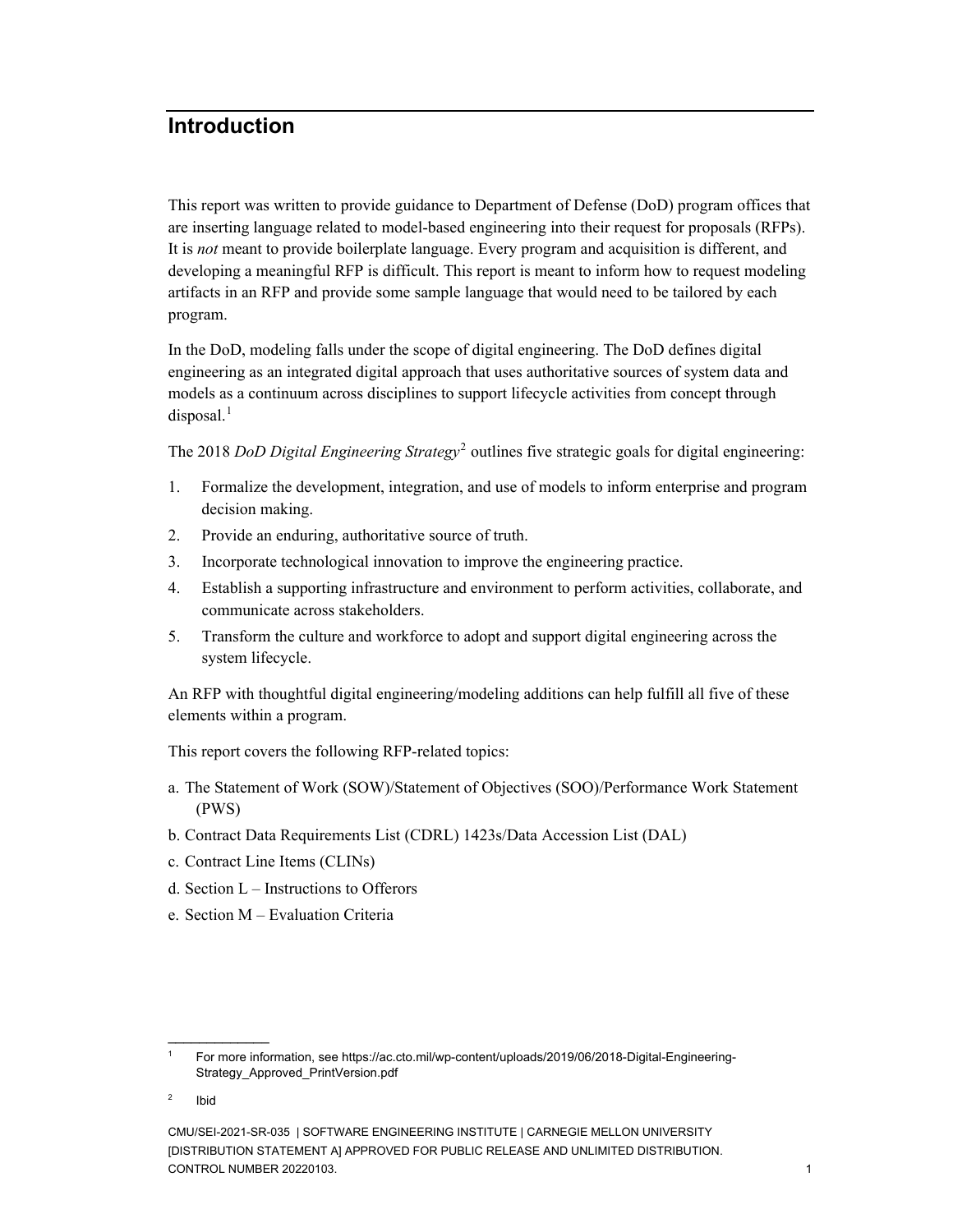This report assumes the reader has general acquisition knowledge. For example, this report does not try to explain the difference between a SOW, a SOO, and a PWS or explain how Data Item Descriptions (DIDs) work. For background on these terms the reader can visit [www.dau.mil.](http://www.dau.mil/)

- This report uses the terms "digital engineering" and "modeling" interchangeably for simplicity in discussing RFP activities and artifacts; the breadth of digital engineering in practice is, however, broader than just modeling.
- For convenience, the term SOW is used throughout; the same advice can generally be applied to a SOO or a PWS.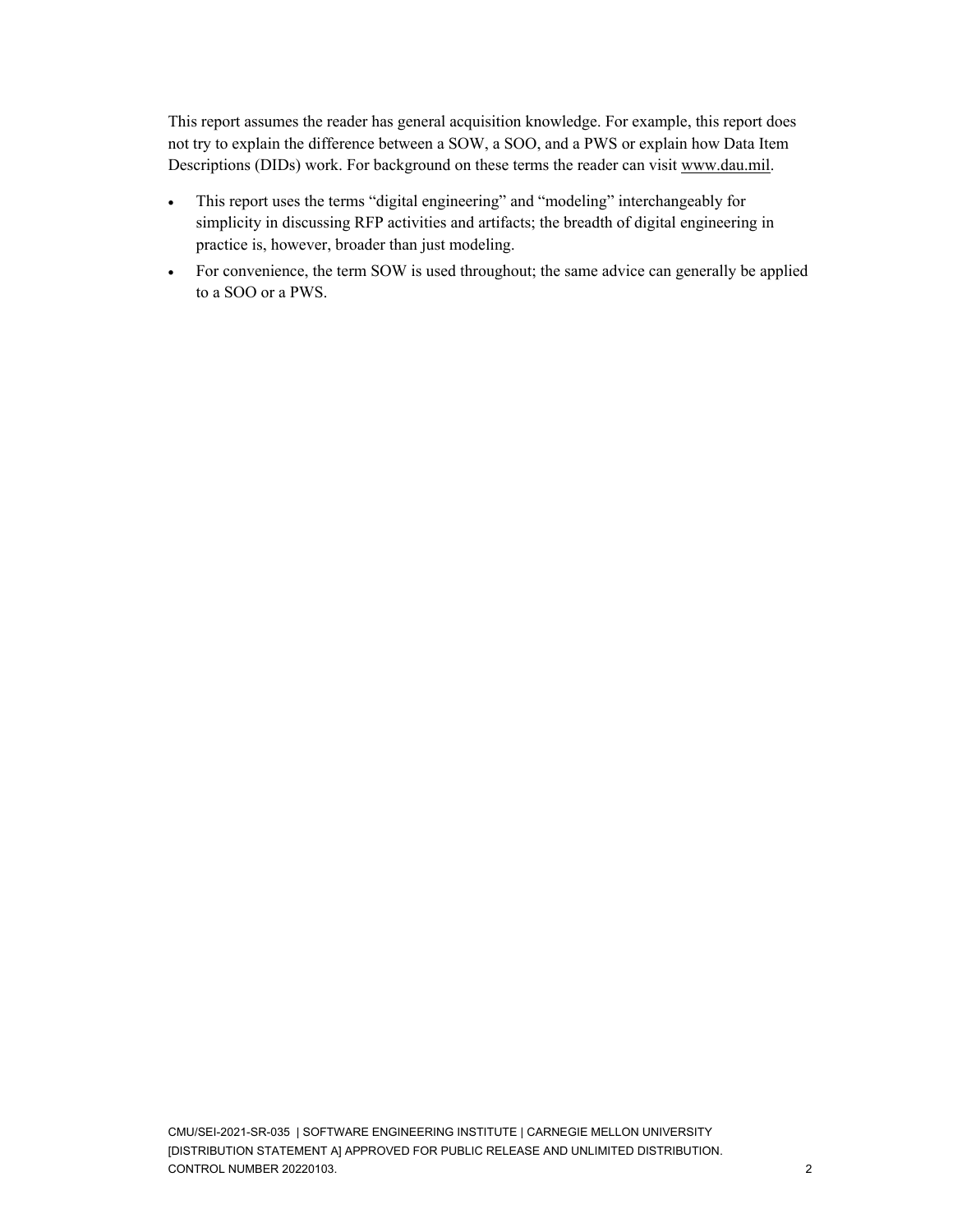## <span id="page-7-0"></span>**General Guidelines**

This section provides some general guidelines that should be considered in all RFPs that include digital engineering/modeling requirements. More detailed guidance is provided in the templates in the appendix.

The Program Office should include information on the digital engineering/modeling philosophy in the acquisition strategy. Below are some top-level questions that can assist with developing a digital engineering strategy and RFP artifacts. All these ultimately impact the RFP (and the proposals) and are discussed in some way in this report; here we have divided them into three categories associated with acquisition strategy, model usage, and specific acquisition to provide some grouping.

### <span id="page-7-1"></span>**Top-Level Questions**

#### <span id="page-7-2"></span>**Strategy-Related Questions**

- 1. Will the models become the authoritative source of truth (ASoT)?
- 2. Will models need to be shared with other programs, or will models from other programs need to be used by the selected contractor(s)?
- 3. What data will require government purpose rights (GPR) to enable the digital engineering activities?
- 4. How will modeling information be turned over to the government at the end of the program, and how will the models be updated and sustained over the life of the system?
- 5. Will digital engineering/modeling be used in manufacturing and/or sustainment?
- 6. Will digital twins be used for the entire system, or only some components?<sup>[3](#page-7-4)</sup>

### <span id="page-7-3"></span>**Model-Usage-Related Questions**

\_\_\_\_\_\_\_\_\_\_\_\_\_

- 1. Will the government require models for specific types of information, or will the contractor propose how digital engineering/models will be used?
- 2. Does the government have requirements for any specific modeling methods and/or tools?
- 3. How will the program office be trained in the use of the models the contractor is using?
- 4. Will models be used in a simulation environment? If so, will they be expected to be used in conjunction with other models?
- 5. Does the government have models that will be provided as Government Furnished Information (GFI)? If so, how will those models be provided? Is the contractor expected to keep those models up to date? How will those updates be delivered?
- 6. Will models be used as part of validation/verification?

<span id="page-7-4"></span><sup>3</sup> For more information on digital twins, see *The Digital Twin Paradigm for Future NASA and U.S. Air Force Vehicles* [\(https://ntrs.nasa.gov/citations/20120008178\)](https://ntrs.nasa.gov/citations/20120008178).

CMU/SEI-2021-SR-035 | SOFTWARE ENGINEERING INSTITUTE | CARNEGIE MELLON UNIVERSITY [DISTRIBUTION STATEMENT A] APPROVED FOR PUBLIC RELEASE AND UNLIMITED DISTRIBUTION. CONTROL NUMBER 20220103. 3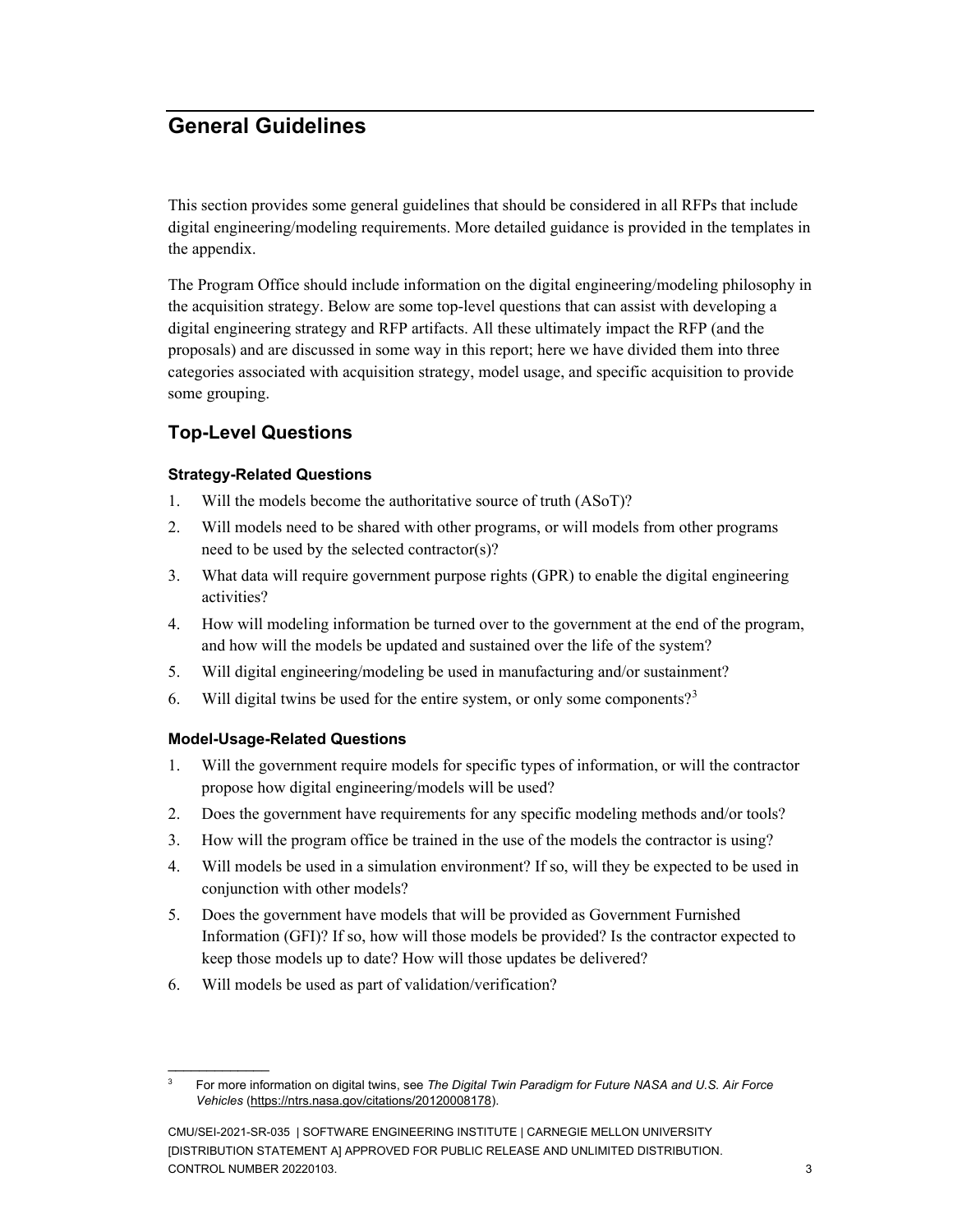- 7. If more than one contractor is involved in developing models, who will be responsible for model integration?
- 8. Will models produce software code that will be used in the system?
- <span id="page-8-0"></span>9. Is modeling of real-time systems needed?

#### **Acquisition/RFP-Related Questions**

- 1. Has the government developed a model-management plan and/or style guide for the exchange of models and data between the government and the contractor?
- 2. Will digital engineering/modeling be used as an evaluation factor in the source selection?
- 3. Have the costs for government-required licenses been built into the cost estimate?
- 4. Will the contractor be expected to provide a plan to describe their modeling efforts?
- 5. For the source selection, will digital engineering/modeling be a separate subfactor under the technical factor? Or will it be part of systems engineering or another subfactor?

### <span id="page-8-1"></span>**Acquisition Strategy: Multiple Awards**

If the acquisition strategy includes multiple awards, different competitive approaches will drive different information and task requirements. If all the awardees are doing the same work leading up to a down select, then the information needed would be very similar to a source selection with a single awardee. If a multiple-award Indefinite Delivery, Indefinite Quantity (IDIQ) is envisioned, with companies competing for task orders in different areas, the program office may want to include a sample task for modeling work and ask contractors that want to be considered for modeling efforts to respond to that sample task order. If the acquisition strategy is to allow more than one contractor to work on the same model, then the government would need to include information on the GFI modeling environment.

### <span id="page-8-2"></span>**CDRLs and DIDs**

 $\overline{\phantom{a}}$ 

For Major Capability Acquisitions that use a System Engineering Technical Review (SETR) based process,<sup>[4](#page-8-3)</sup> Contract Deliverable Requirements Lists (CDRLs) and Data Item Descriptions (DIDs) can be used to indicate the government's desire for contractors to provide models that will be used to support various milestone reviews. The types of models and the maturity of those models for any given review need to be specified.

For example, if the government expects contractors to provide a requirements model that will be used to support various reviews, a CDRL could be used to indicate that contractors must provide a requirements model incorporating information found in the System/Subsystem Specification (SSS) DID. The CDRL could also indicate that contractors must provide an initial version of the requirements model for use at the System Requirements Review and that contractors must mature the model, as needed, to support other reviews. Finally, the CDRL could indicate that contractors should deliver a mature requirements model after completion of the Preliminary Design Review (PDR) and an "as built" requirements model after delivery.

<span id="page-8-3"></span><sup>4</sup> Systems Engineering Technical Reviews (SETR)

CMU/SEI-2021-SR-035 | SOFTWARE ENGINEERING INSTITUTE | CARNEGIE MELLON UNIVERSITY [DISTRIBUTION STATEMENT A] APPROVED FOR PUBLIC RELEASE AND UNLIMITED DISTRIBUTION. CONTROL NUMBER 20220103. 4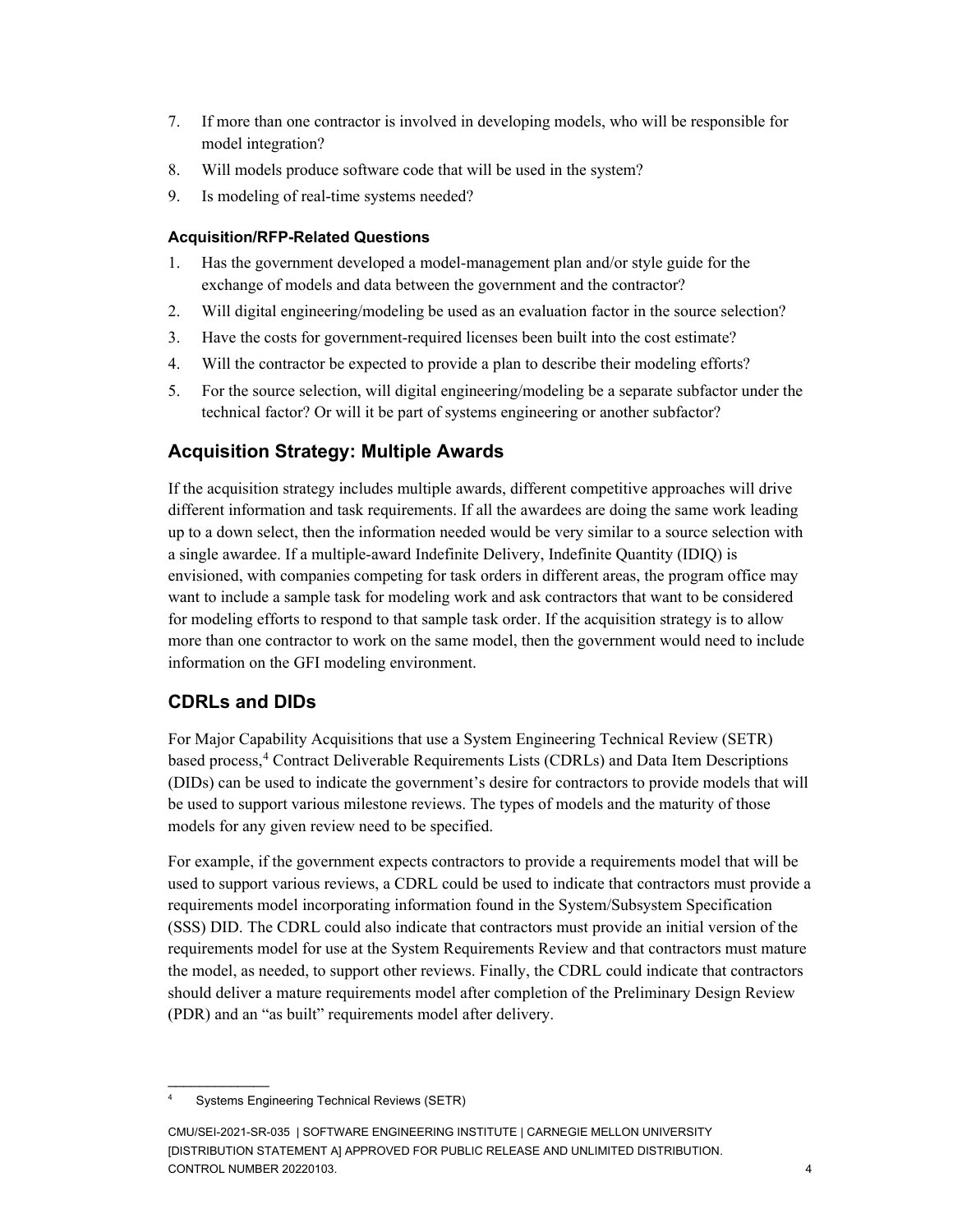Another approach is to create CDRLs to indicate that the government expects contractors to provide groups of related models. For example, a CDRL could be used to indicate that contractors must provide a group of models that includes the requirements, architecture, and design models, while a second CDRL could be used to indicate that contractors must provide a second group of models that includes real-time, state/mode, control, and data flow models. Grouping models in this way can help ensure that the interfaces between models are as seamless as possible.

Details about modeling activities would typically be specified in the SOW and in the DD1423s for the CDRLs. The general recommendation is to not over-specify the modeling effort, but any hard requirements must be included in the SOW and/or CDRLs. For any traditional documents represented by CDRLs, the information required in the DID may be represented in one or more models. Also, any given model may include the information specified in one or more CDRLs. Therefore, it is important to ask for some type of modeling plan or at least a mapping of what will be provided by each model and the linkages between models.

### <span id="page-9-0"></span>**Iterative or Rapid Development**

For non-traditional development efforts (Agile, rapid prototyping, DevSecOps, etc.) the RFP should require more continuous model updates and the government should be ready to review models during demonstrations or other times when capability is being delivered. The models would be expected to continue to add fidelity as more capability is added to the system being developed.

### <span id="page-9-1"></span>**RFP/Source Selection**

The program office needs to determine what subfactors will be used under the technical factor for the source selection. If digital engineering/modeling will be a major part of the program, consider using a separate subfactor. Typically, modeling would be included in the systems engineering subfactor since they are closely related.

The program office needs to determine if modeling should be used as one of the of the evaluation criteria. Typically, there are two reasons to include something as part of the evaluation criteria: either it is a significant source of risk to the program or is expected to be a significant differentiator between bidders. Thus, if the program office expects different offerors to propose different methods of responding to the modeling requirements and wants to use those differences as possible differentiators in the source selection process, modeling should be part of the RFP's evaluation criteria. Another potential reason to include modeling as one of the evaluation criteria is if it is important to make sure the offerors have a reasonable plan or can demonstrate experience in meeting SOW requirements related to modeling.

Another consideration for programs that are planning an extensive digital engineering/modeling effort is the Work Breakdown Structure (WBS) per MIL-STD-881E. Appendix K of MIL-STD-881E, Common Elements Definitions, includes modeling under core systems engineering and in several other areas, including test and evaluation. If the program will have a large modeling effort, it will be beneficial to make the associated costs visible in the cost reporting (that traces back to the WBS).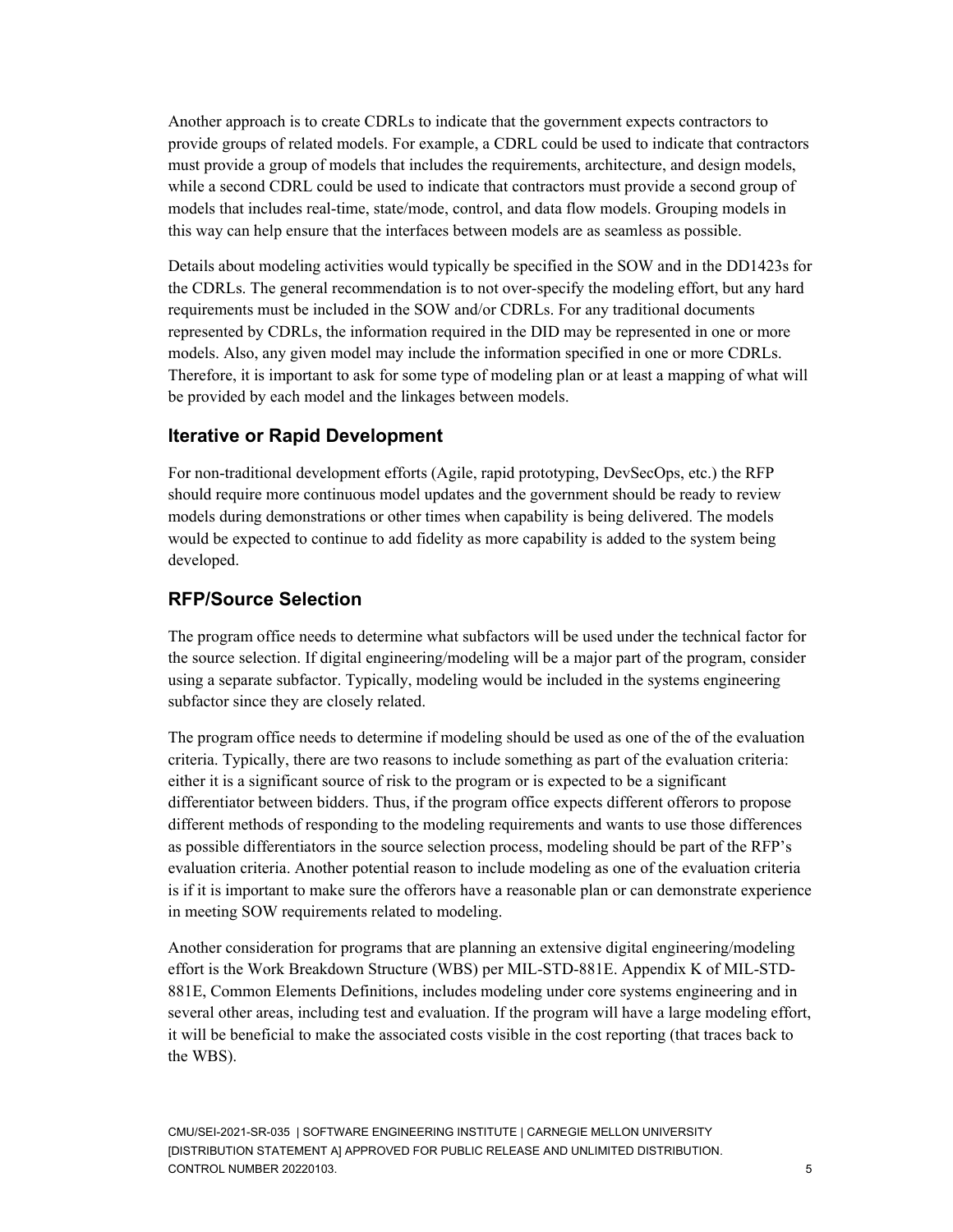It is important to ensure that the digital engineering/modeling requirements in the RFP are consistent across the RFP and with other requirements, especially those for system engineering and software engineering.

Also, ensure the contracting officer, contracting specialist, contracting officer representative, and legal representative are involved in developing any model-related RFP/contracting language. There are several places in this report where we reiterate the importance of working with the contracting officer. These are areas where it is critical to get contracting office input early in the process.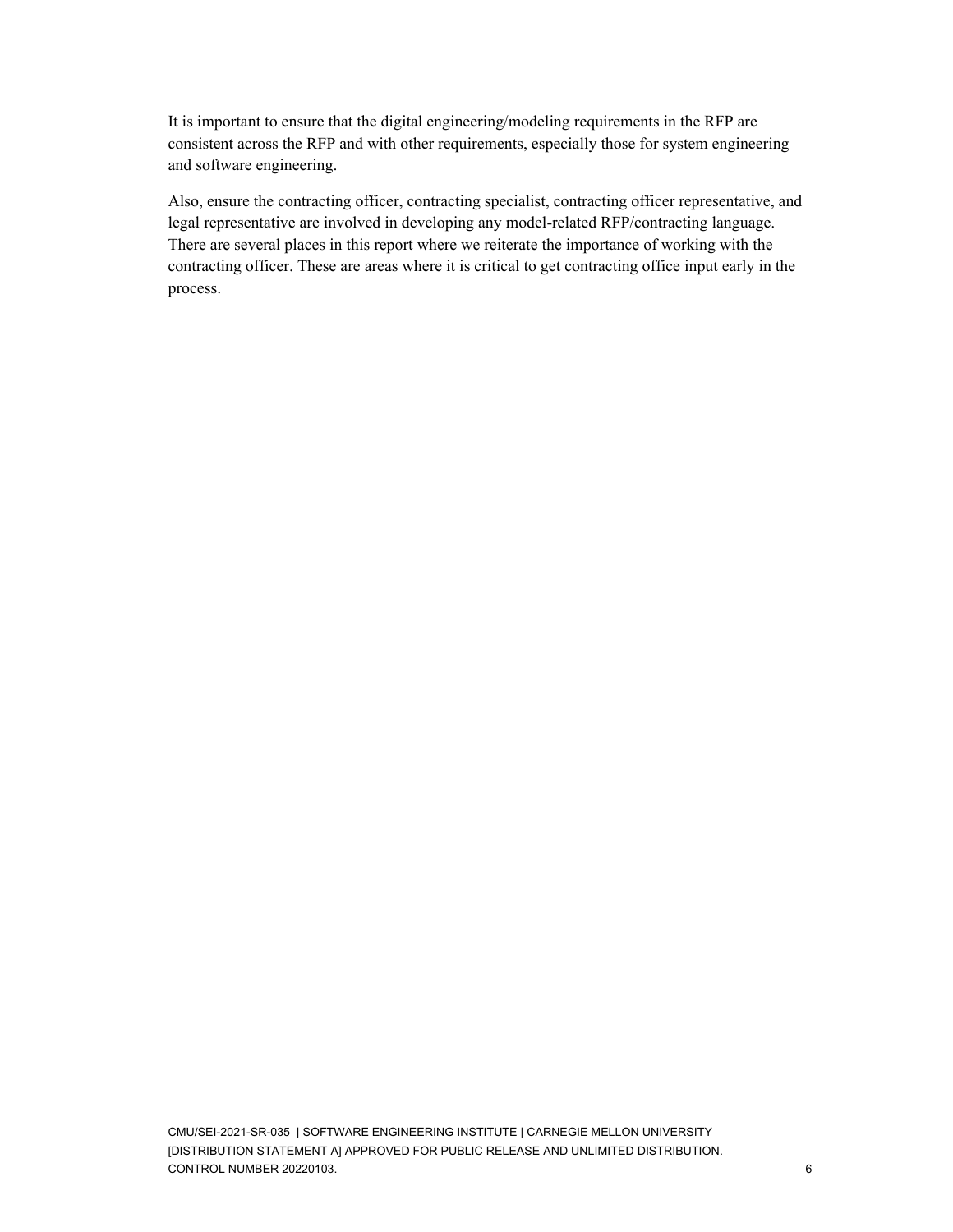## <span id="page-11-0"></span>**Guidance for Contract Language for Digital Engineering/Modeling**

This section provides some general guidance for developing contract language for modeling. More specific information is included in the appendices.

### <span id="page-11-1"></span>**Statement of Work/Statement of Objectives/Performance Work Statement**

If the government wants to include a digital engineering/modeling effort on a contract, they must include instructions related to modeling. This is needed whether they use a SOW, a SOO, or a PWS. Such instructions can be as simple as stating that some specific aspects of the system must be modeled or as complex as specifying the use of one or more GFI models and continuing to develop models using specific techniques and tools. In Appendix A of this report, we provide some guidance to inform SOW requirements based on a program's specific needs.

### <span id="page-11-2"></span>**CDRL 1423s/DAL**

The program office will need to determine the most appropriate method of specifying the data to be delivered from the digital engineering/modeling effort. There are several factors to consider when making this decision, including: development lifecycle (major capability, iterative or rapid, etc.), the extent of the modeling efforts (just a few models or the entire system), and where the program is in the acquisition development lifecycle (competitive phase, development phase, sustainment). Whether the program chooses to use one CDRL to specify the data needed from the entire modeling effort, or chooses to use multiple CDRLs, the program office will need to consider which DIDs to use, how to tailor the DIDs, and how to specify delivery of the modeling data. It is also possible to develop a form similar to a DD1423 that can be used to provide specifics of data that can be provided as part of the Data Accession List (DAL) versus using a CDRL. Typically providing this data as part of the DAL is faster and less expensive for a contractor than delivering it as a CDRL. If government approval is not required, consider using the DAL versus a CDRL. Appendix B (CDRL/DAL Templates) provides templates for CDRLs for several existing documents (SSS, DoD Architecture Framework Documentation [DoDAF], and a Software Architecture Document [SAD]). Models can also be included in Technical Data Package CDRLs if those are used in the program. Appendix B of this report also contains a sample for an inclusive modeling CDRL and a sample form that can be used to specify DAL deliveries.

### <span id="page-11-3"></span>**CLINs**

Contract Line Numbers (CLINs) identify the supplies or services to be acquired as separately identified line items on a contract that provides for accounting traceability. The program's specific CLIN structure will depend on the program. For example, if the entire system is being modeled, there might be one CLIN to get the model data delivered. But, if the program is requesting only a few independent models, those might be delivered under CLINs for those capabilities. For example, a survivability model could be delivered under the CLIN for the

CMU/SEI-2021-SR-035 | SOFTWARE ENGINEERING INSTITUTE | CARNEGIE MELLON UNIVERSITY [DISTRIBUTION STATEMENT A] APPROVED FOR PUBLIC RELEASE AND UNLIMITED DISTRIBUTION. CONTROL NUMBER 20220103. The control of the control of the control of the control of the control of the control of the control of the control of the control of the control of the control of the control of the control of th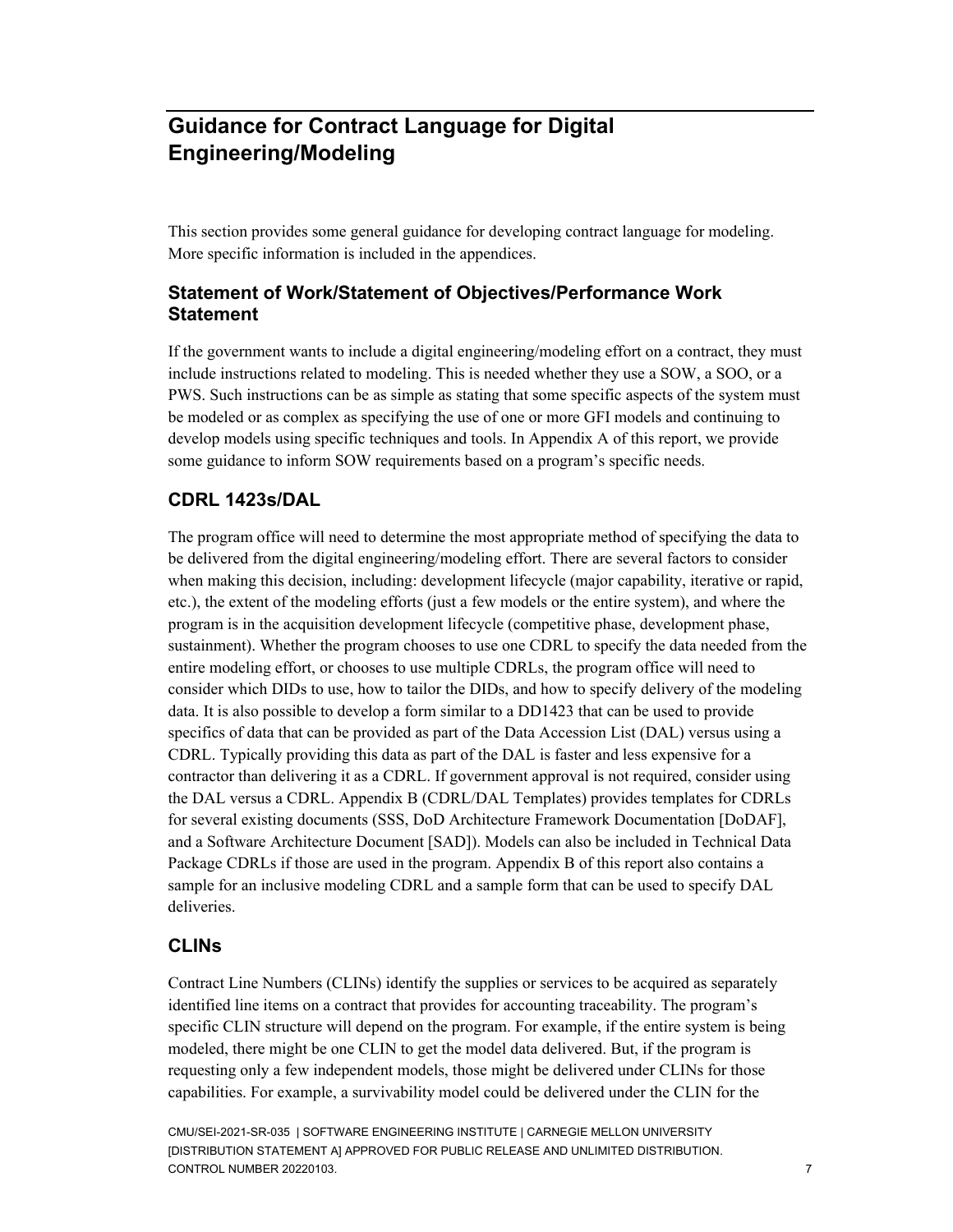survivability effort. Be sure to coordinate with the contracting officer to find out their recommended approach to CLINs before defining how the modeling data will be defined in the CLIN structure. This report does not provide a template provided for CLIN wording; we recommend the program office work with the contracting officer.

### <span id="page-12-0"></span>**Section L – Instructions to Offerors**

When performing a source section, the instructions to offerors are instrumental in ensuring the proposals cover what the program office needs to know regarding digital engineering/modeling. For some programs, there will not be language in Section L on modeling; for others, there could be a requirement to provide extensive details. There may even be a Section L requirement to provide a draft modeling plan or possibly comments against a government-provided modeling plan. Some contracts may request sample models as part of a sample task, extensions to GFI models, or other exercises to demonstrate modeling experience. If Section L asks for a lot of details on modeling, then that typically indicates that modeling will be used as one of the evaluation criteria.

Different methods can be used to include modeling in Section L. Digital engineering/modeling might be its own subfactor as part of the technical factor. In that approach, include instructions to describe the linkages between the modeling subfactor and the systems engineering/software subfactors (as appropriate). If modeling is included in the systems engineering subfactor, ensure the specific information requested regarding modeling information is clear. Detailed guidance for Section L is provided in Appendix C of this report.

### <span id="page-12-1"></span>**Basis of Estimates (BOEs)**

It is important to ensure the BOEs include the costs for the modeling efforts, especially if modeling is used as one of the evaluation criteria. Even if modeling is not one of the evaluation criteria, it is often important to understand the level of effort that is being applied to modeling and how it contributes to program cost. The BOEs typically follow the WBS, so ensure modeling is visible in the government WBS if it needs to be visible in the BOEs. Also, ensure the technical team will have access to the BOEs as part of their evaluation. A contractor can propose the best modeling plan in the world, but if the BOEs do not include sufficient hours for the work, then that will cause problems during execution.

### <span id="page-12-2"></span>**Data Rights Information**

Model data and/or tools may be considered proprietary by the contractor, so it is important to establish what rights are required and what rights will be provided as part of the RFP/proposal. There are many ways to handle data rights; the rights for model data are not appreciably different from other rights, so talk to the contracting officer and legal advisor. Rights for proprietary modeling tools could be more difficult to negotiate, so the program office may want to require justification for any proprietary modeling tools proposed and require a plan to transition the data from those tools to the government at the end of the contract. An alternative could be to allow proprietary tools if the output can be used by non-proprietary tools. Many tools output to Extensible Markup Language (XML) Metadata Interchange (XMI) that can be imported to other tools with appropriate plug-ins with minimal or no data loss.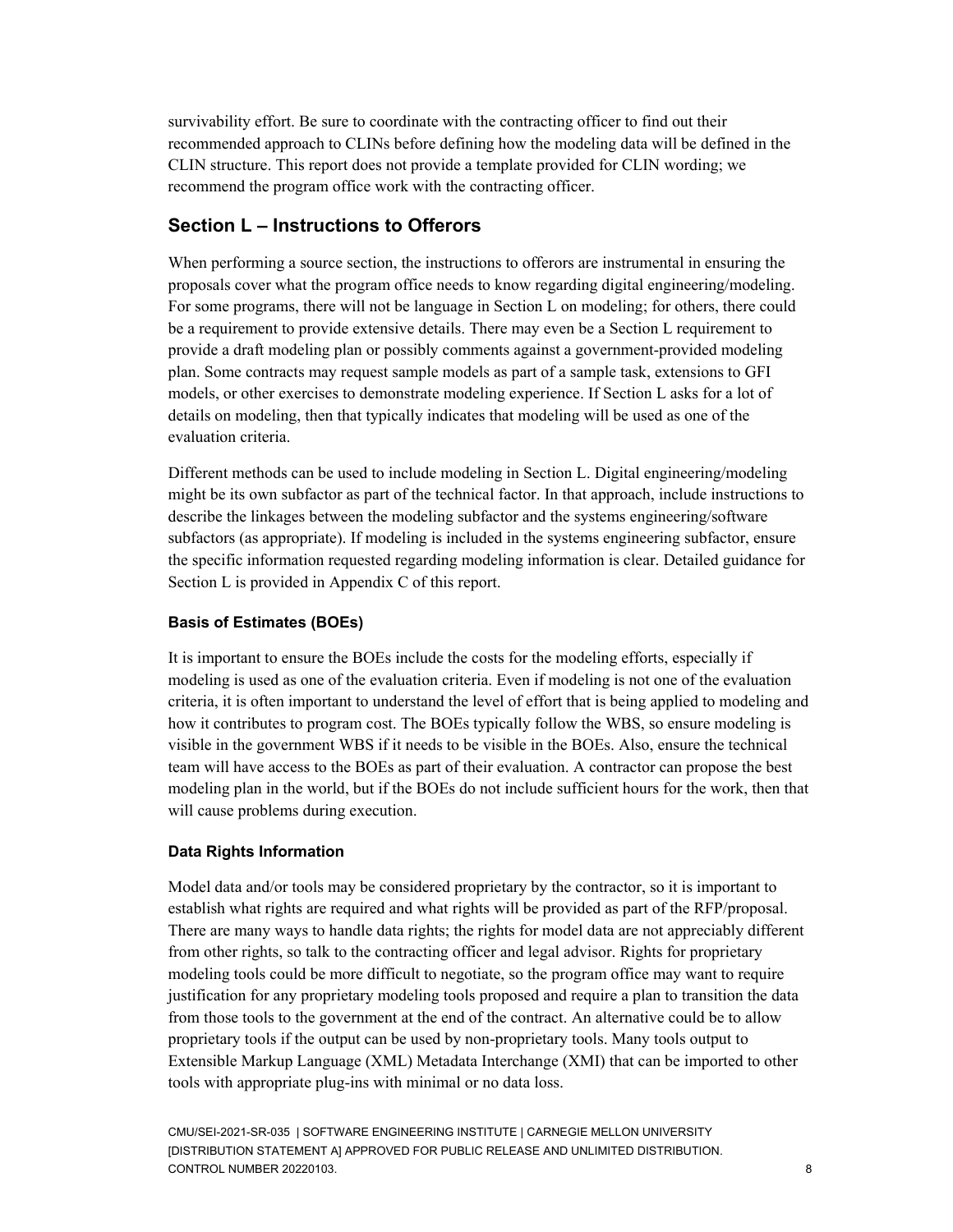#### <span id="page-13-0"></span>**Incentive Plan Information**

Modeling can be included in an incentive plan. It is easier to include this information if you're using award fee because subjective measures can then be used (for example, how much the modeling effort is contributing to program office understanding of the design). However, incentives based on model completion could be developed. The most likely incentive fee would be linked to schedule (e.g., whether the models were completed by the expected date), or cost (e.g., whether the cost for one or more specific modeling tasks was within budget). As with any incentives, care is required to ensure the desired behaviors are incentivized and that unintended consequences are minimized.

#### <span id="page-13-1"></span>**Government Furnished Information**

If the program office is providing models to the contractors, ensure these are included on a GFI listing and that the contractor assesses the models within a specific time frame. Also require that the contractor(s) must notify the government if the data is satisfactory within a reasonable time frame. The government may also need to provide modeling tools (or access to those tools) or ensure that contractors have what they need to view government-provided models by providing postscript data file (PDF) views or web views.

#### <span id="page-13-2"></span>**Key Personnel**

If the program office is using a key personnel clause and modeling is an important part of your acquisition, then consider adding someone with modeling experience to the key personnel list. If the program office is not using a key personnel list, it probably is not worth adding one just for modeling personnel.

### <span id="page-13-3"></span>**Section M – Evaluation Criteria**

Many programs may not include digital engineering/modeling as one of the evaluation criteria. As stated above, typically evaluation criteria are selected based on either areas of risk to the program or areas where the program believes there will be discriminators between offerors. If the program decides to include modeling as one of the evaluation criteria, thought must be given to how the modeling criteria will be evaluated. The RFP could request submittal of a draft modeling plan for evaluation. It could also require submission of one or more actual models. If model submissions are required, make sure to specify that contractors are expected to provide models in a format that can be reviewed using tools that are available at the source selection facility (e.g., specific modeling tools, web browsers, Microsoft® Office products). The RFP might also require extracts of models be presented within Section L as diagrams. Another possibility is to include a demonstration of the modeling functionality. This is often more difficult to arrange, especially with multiple offerors, but can often provide more insight into the offeror's modeling capabilities. Detailed guidance for Section M is provided in Appendix D of this report.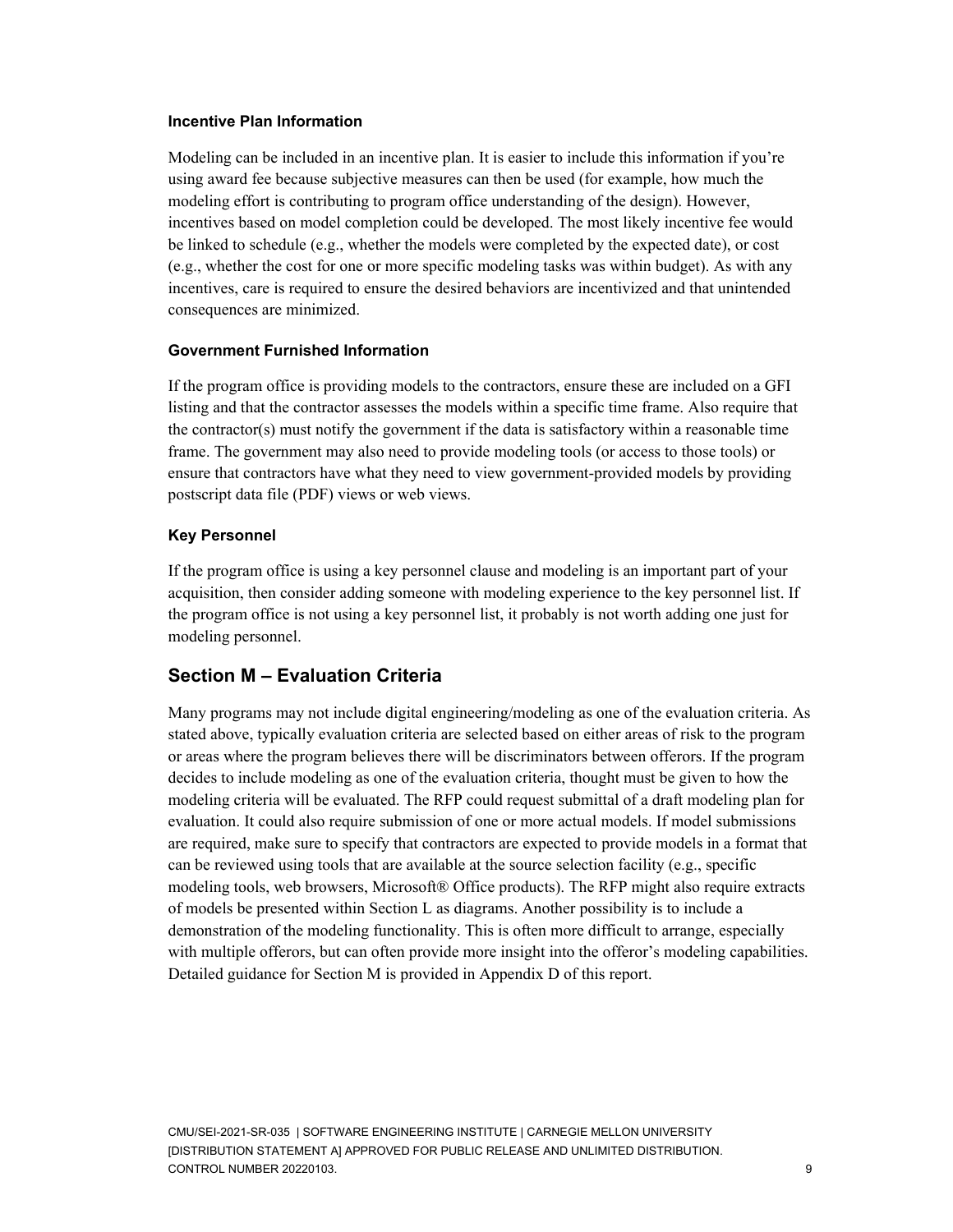### <span id="page-14-0"></span>**Other Sections**

#### <span id="page-14-1"></span>**Compliance Standards**

The program office will need to decide if it wants to include any compliance standards related to modeling, and if so, which standards. This would be very dependent on what types of models are being used. If the contractor is allowed to select the modeling languages and tools, the program office may want to include a requirement for the contractor to include the appropriate standards for those specific languages in their proposed contractual language or in the modeling plan. See the SOW Template in Appendix A for information about possible standards to include.

#### <span id="page-14-2"></span>**H Clauses for Contractor Review**

If the program office is planning to have System Engineering and Technical Assistance (SETA) or FFRDC<sup>[5](#page-14-3)</sup> support during source selection or contract execution and they will be assisting with evaluating contractor models, include the appropriate H clauses, if required. Coordinate with the contracting officer for recommendations on how to properly use this support.

 $\overline{\phantom{a}}$ 

<span id="page-14-3"></span><sup>&</sup>lt;sup>5</sup> Federally Funded Research and Development Center

CMU/SEI-2021-SR-035 | SOFTWARE ENGINEERING INSTITUTE | CARNEGIE MELLON UNIVERSITY [DISTRIBUTION STATEMENT A] APPROVED FOR PUBLIC RELEASE AND UNLIMITED DISTRIBUTION. CONTROL NUMBER 20220103. 10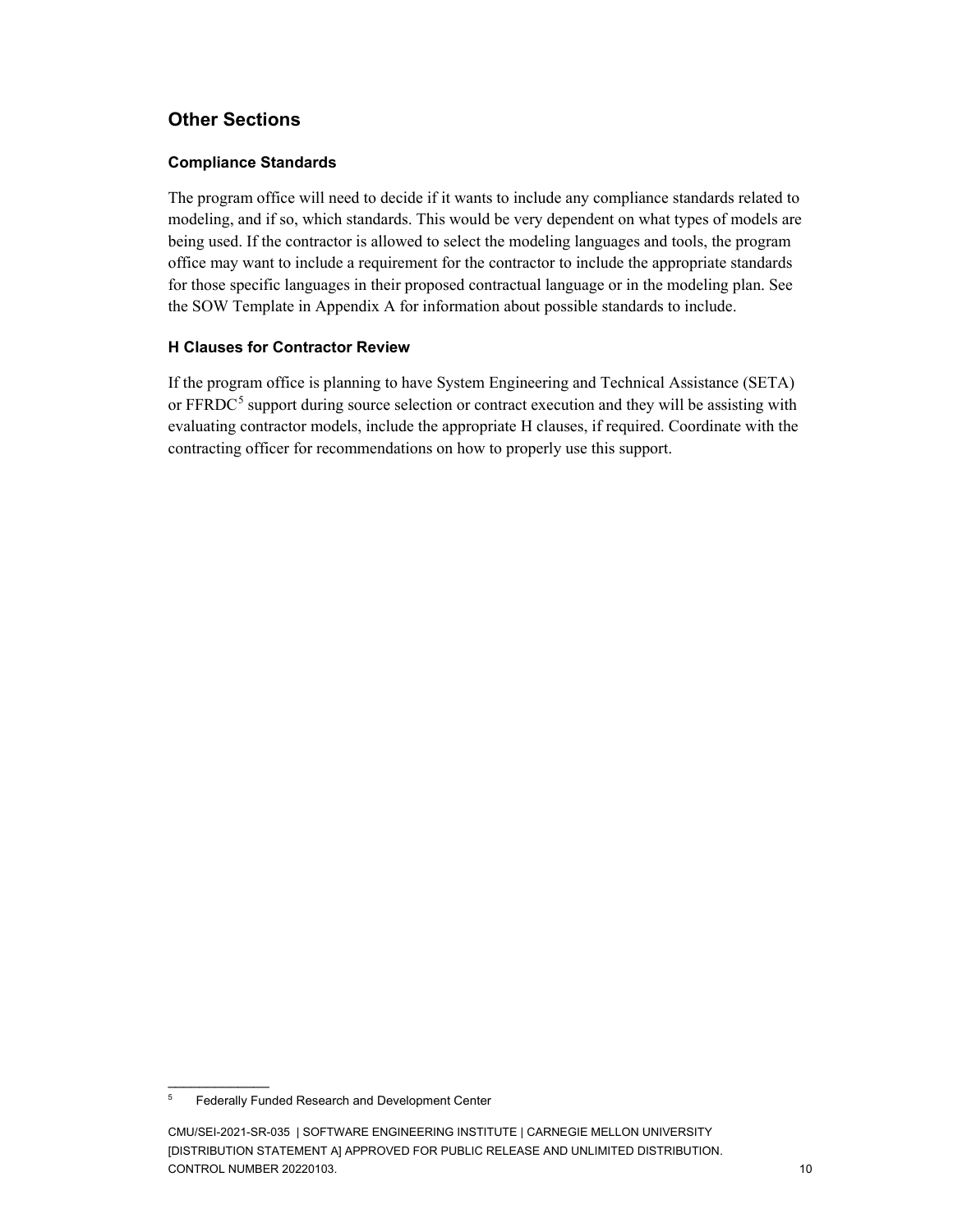## <span id="page-15-0"></span>**Conclusion**

The information provided in the main section of this report provides general guidelines for including digital engineering/modeling in acquisition documents. The templates and guidance provided in the appendices provide more detailed information for specific acquisition artifacts.

The guidance provided in this report is intended to help program offices decide how to include digital engineering and modeling in their acquisitions and provide improved support for program lifecycle activities.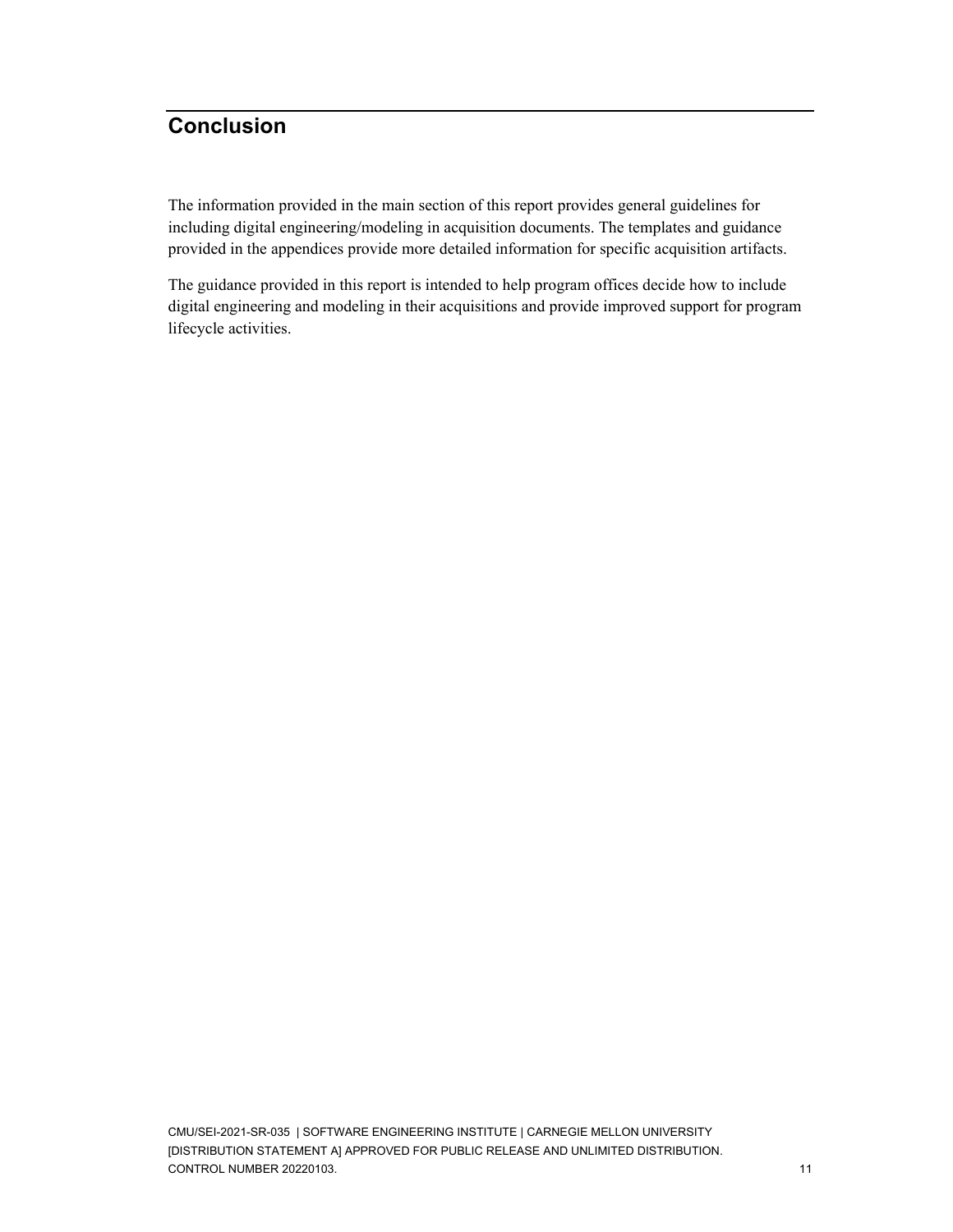## <span id="page-16-0"></span>**Templates and Detailed Guidance**

Templates or detailed guidance is provided in the appendices for the following documents:

Appendix A: SOW/SOO/PWS Template Appendix B: CDRLs/DAL DD1423 for System/Subsystem Specification Tailoring DD1423 for DoDAF Tailoring DD1423 for Software Architecture Document Tailoring Sample DAL form Potential DD1423 for models Appendix C: Detailed guidance for Section L – Instructions to Offerors

Appendix D: Detailed guidance for Section M – Evaluation Criteria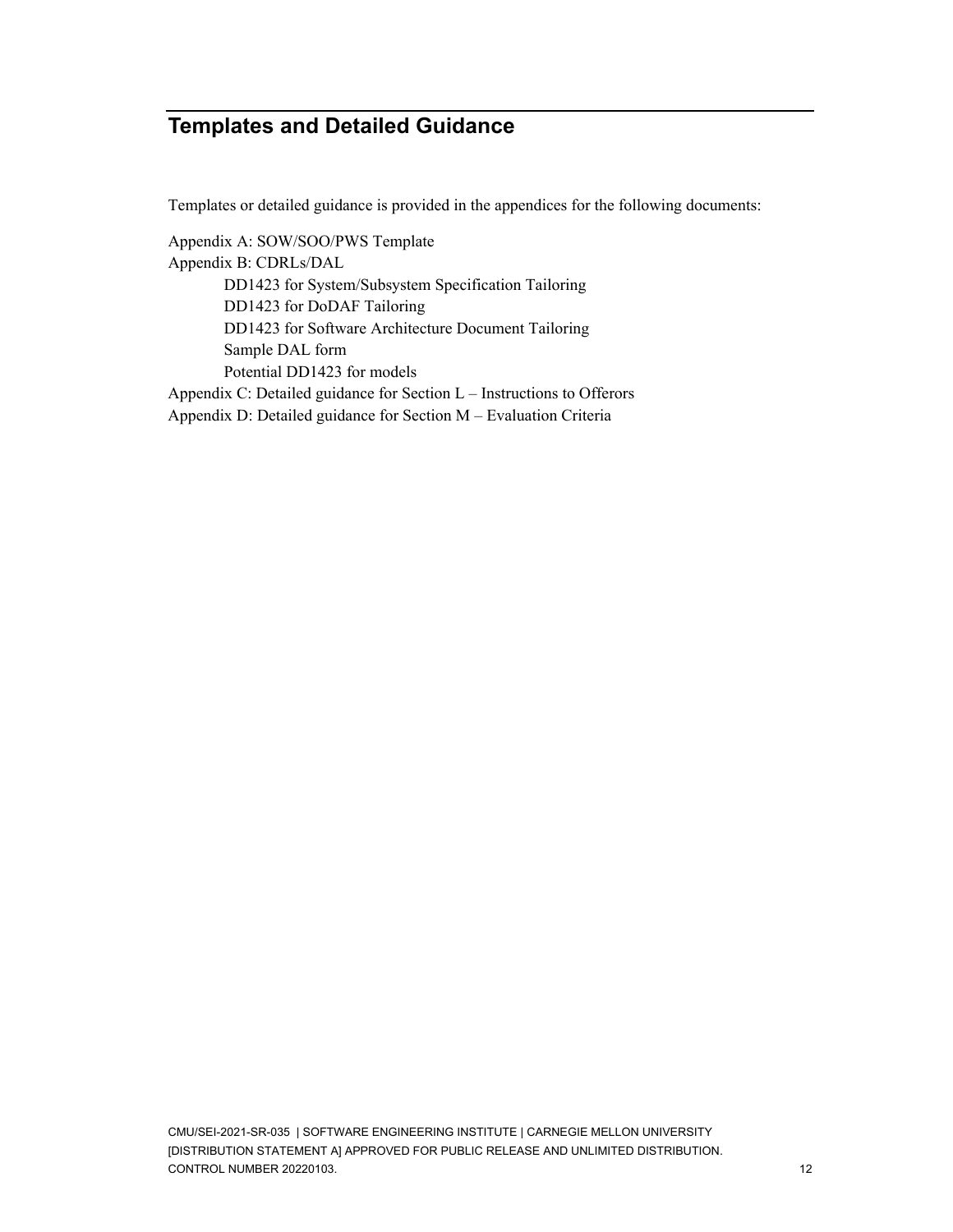## <span id="page-17-0"></span>**Appendix A SOW/SOO/PWS Template for Sections Focused on Modeling**

### **A.1 General Instructions**

This appendix provides exemplar language for a variety of elements of the SOW/SOO/PWS. The paragraphs below are not meant to be copied verbatim. The program office first must determine which exemplars are applicable, then determine how to tailor them to meet their specific needs.

In many instances, the wording would not be in a separate modeling paragraph but would be included in a SOW paragraph on that specific topic. For example, the language below on reliability modeling would most likely be included in the reliability section of the SOW. Most of this language could apply to a SOW, SOO, or PWS but is written with a SOW in mind. Generally, SOO language is at a higher level than SOW language, and PWS language describes the desired results but not how those results should be accomplished.

The blue-shaded boxes include sample language, and the grey-shaded boxes include notes to the person preparing the document.

### **A.2 Digital Engineering Environment**

 $\overline{\phantom{a}}$ 

The following is sample language for setting up a digital environment.

"The contractor shall develop a digital engineering environment and produce an authoritative source of truth (ASoT) that will be used to manage the engineering artifacts and models used to create and develop the models and interconnections of the system." See NASA's Digital Engineering Acquisition Framework<sup>[6](#page-17-1)</sup> for guidance.<sup>[7](#page-17-2)</sup>

The contractor shall establish an integrated digital environment to provide a compilation of data, models, and tools for collaboration, analysis, and visualization across functional domains. An Integrated Development Environment (IDE) includes the methodology and specification for data, models, and tools arrangement with processes and procedures to exploit informational results.[8](#page-17-3) The contractor shall establish and manage a digital thread that links models and digital artifacts. The contractor shall update digital artifacts throughout the system lifecycle to maintain a digital twin of the system.

<span id="page-17-1"></span><sup>6</sup> For more information, see: https://standards.nasa.gov/file/38386/download?token=LdmxVVcB

<span id="page-17-2"></span><sup>7</sup> For more information, see the *Architecture-Centric Virtual Integration Process (ACVIP) Acquisition Management Handbook Volume II* (January 2021, SEI—Limited Distribution).

<span id="page-17-3"></span><sup>8</sup> For more information, see the official memorandum template: *USAF SAF/AQ Guidance for e-Program Designations*, May 2021 (https://software.af.mil/wp-content/uploads/2021/05/Digital-Building-Code-and-Scorecard-Memo-v15.pdf).

CMU/SEI-2021-SR-035 | SOFTWARE ENGINEERING INSTITUTE | CARNEGIE MELLON UNIVERSITY [DISTRIBUTION STATEMENT A] APPROVED FOR PUBLIC RELEASE AND UNLIMITED DISTRIBUTION. CONTROL NUMBER 20220103. 13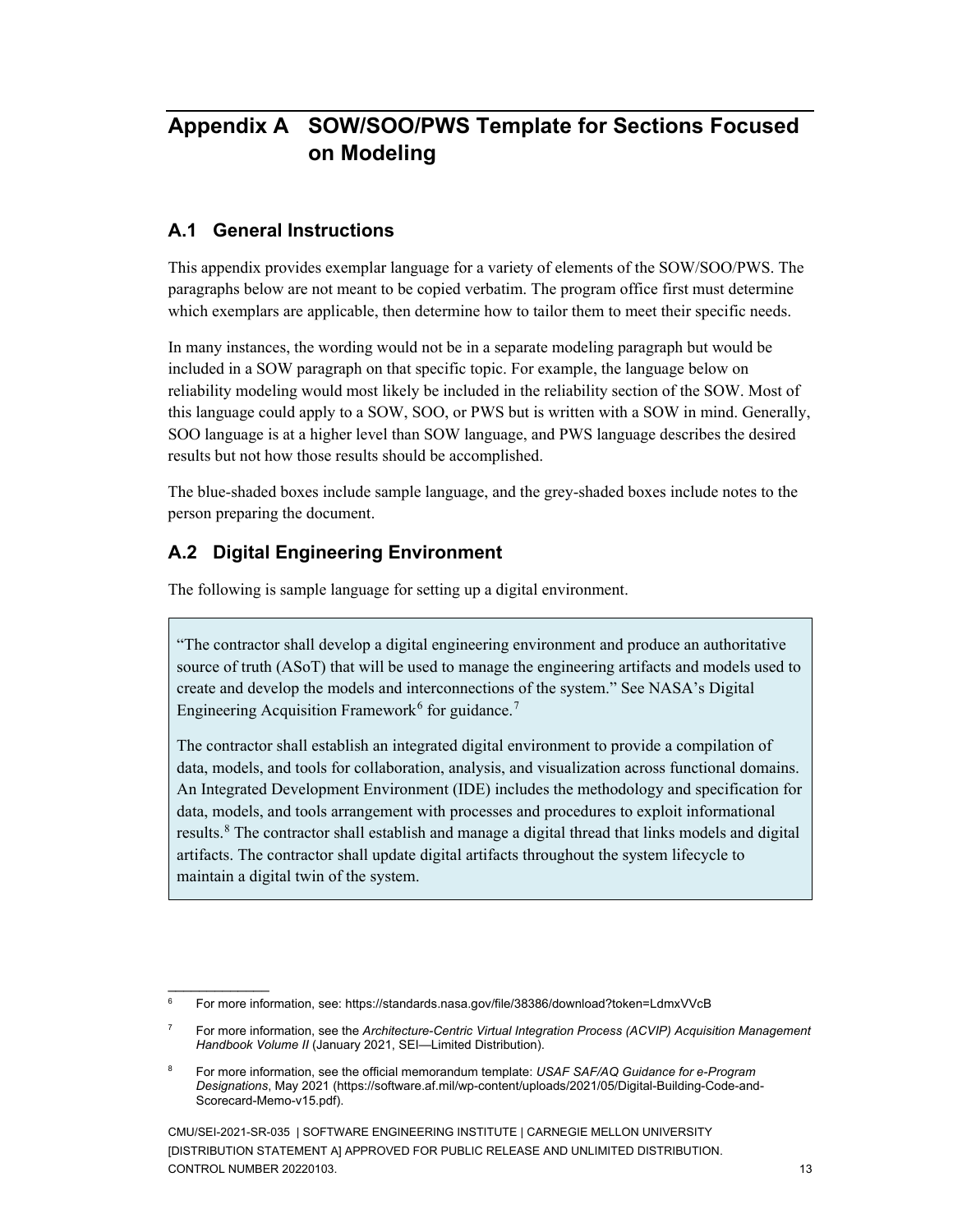Note to Preparer: The digital environment requirement and the ASoT requirement can be separate paragraphs if desired. The digital environment paragraph can be expanded, especially if the environment will be hosted by the government or by a different contractor. If the environment will be transitioned to the government at the end of the contract, that information should also be included along with a CDRL that describes the environment to include set-up and usage.

### **A.3 Use of Architecture Centric Virtual Integration Process (ACVIP)**

If the program is using ACVIP,<sup>[9](#page-18-0)</sup> include language specifically referencing the ACVIP environment and processes.

The contractor shall develop and maintain an ACVIP environment that incorporates appropriate considerations for reconfigurability, portability, maintainability, technology insertion, vendor independence, reusability, scalability, interoperability, upgradeability, and long-term supportability. As part of this contract, the contractor shall align ACVIP activities to an Open Systems Management Plan (OSMP) [DI-MGMT-82099 2018]. *[CDRL XXX]*

Note to Preparer: ACVIP is a compositional, quantitative, architecture-centric, model-based approach enabling virtual integration analysis in the early phases and throughout the lifecycle to detect and remove defects that currently are not found until software, hardware, and systems integration and acceptance test.<sup>[10](#page-18-1)</sup> If the program is using ACVIP, ensure the SOW language is aligned with what is expected from the contractor(s). If multiple contractors are involved, ensure the language includes sharing of ACVIP artifacts.

### **A.4 Model Integration**

Sample language:

 $\overline{\phantom{a}}$ 

If there is only one contractor performing modeling, the wording might be as simple as:

The contractor shall ensure all models are integrated as described in the Modeling Plan.

<span id="page-18-0"></span><sup>9</sup> For more information, see the *Architecture-Centric Virtual Integration Process (ACVIP) Acquisition Management Handbook Volume II* (January 2021, SEI, Distro C—Limited Distribution).

<span id="page-18-1"></span><sup>10</sup> For more information, see *Architecture Centric Virtual Integration Process (ACVIP)*: *A Key Component of the DoD Digital Engineering Strategy* [Boydston 2019].

CMU/SEI-2021-SR-035 | SOFTWARE ENGINEERING INSTITUTE | CARNEGIE MELLON UNIVERSITY [DISTRIBUTION STATEMENT A] APPROVED FOR PUBLIC RELEASE AND UNLIMITED DISTRIBUTION. CONTROL NUMBER 20220103. 14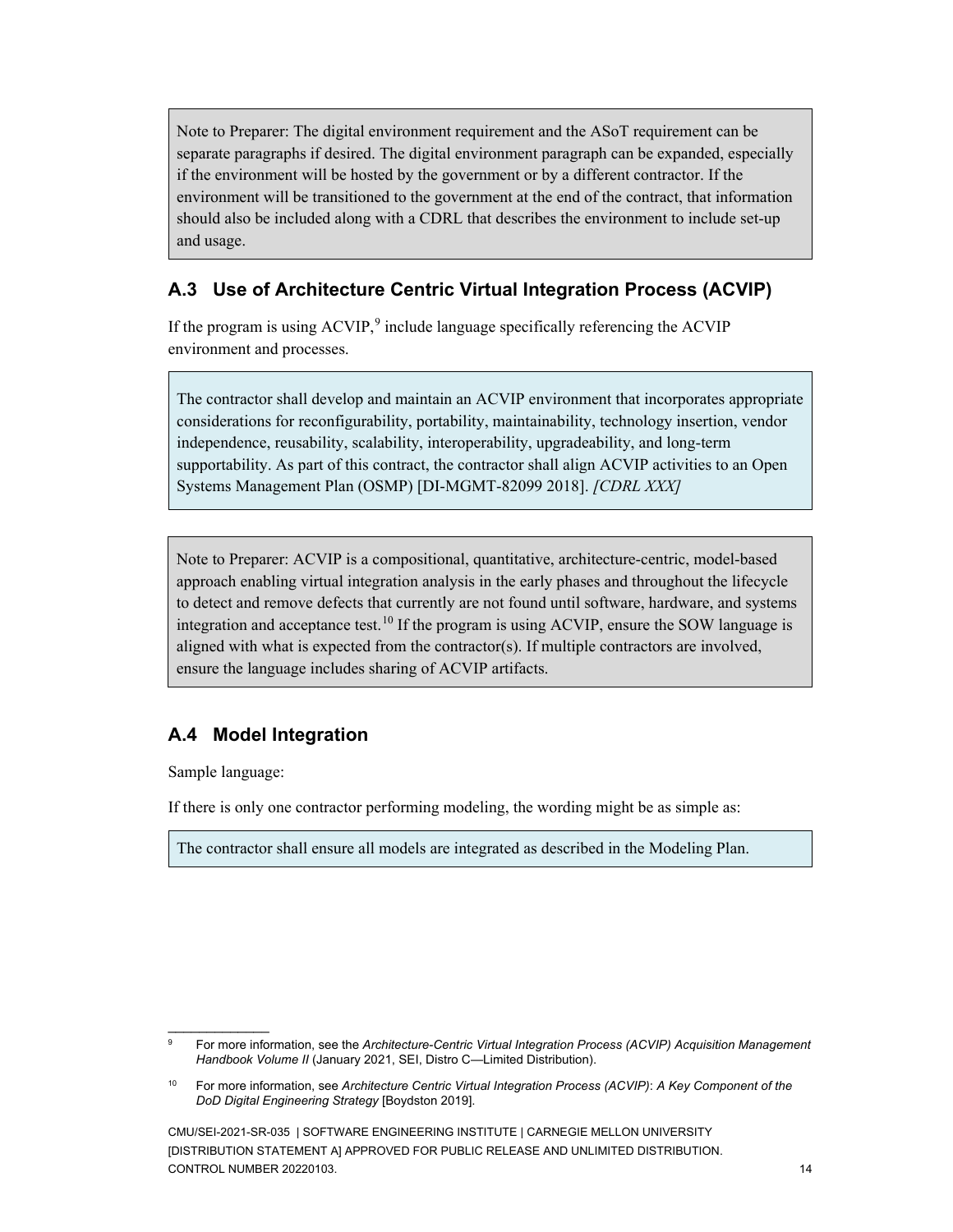If there are multiple contractors with one of them responsible for integrating the models:

Sample wording for integrator:

The contractor shall be responsible for specifying integration requirements and time frames for other contractors developing models for the system. This information shall be provided in a Model Integration Appendix to the Modeling Plan that is releasable to all contractors. *[CDRL XXX Modeling Plan]*

Sample wording for the other contractors:

The contractor shall provide their models to the model integrator as per the Model Integration Appendix.

If there are multiple contractors with the government responsible for integrating the models:

The contractor shall provide their models to the government as per the government's modeling plan.

Note to Preparer: More specific information regarding model integration may need to be included. If more than one contractor is developing models, consider using incentives to help encourage a cooperative effort. Consider any GFI models that could have multiple contributions from the contractor team.

### **A.5 Modeling Tool/Technique Training**

If the modeling method is not specified by the government, consider using this sample language:

The contractor shall provide training for all the modeling techniques/tools used on the program for government and government support contractors. The contractor shall propose a reasonable training schedule for each modeling technique/tool but not less than X.

Note to Preparer: Fill in what is good for the program with respect to training frequency, recommend not less than once a year or perhaps something like at least one course three months prior to each major review.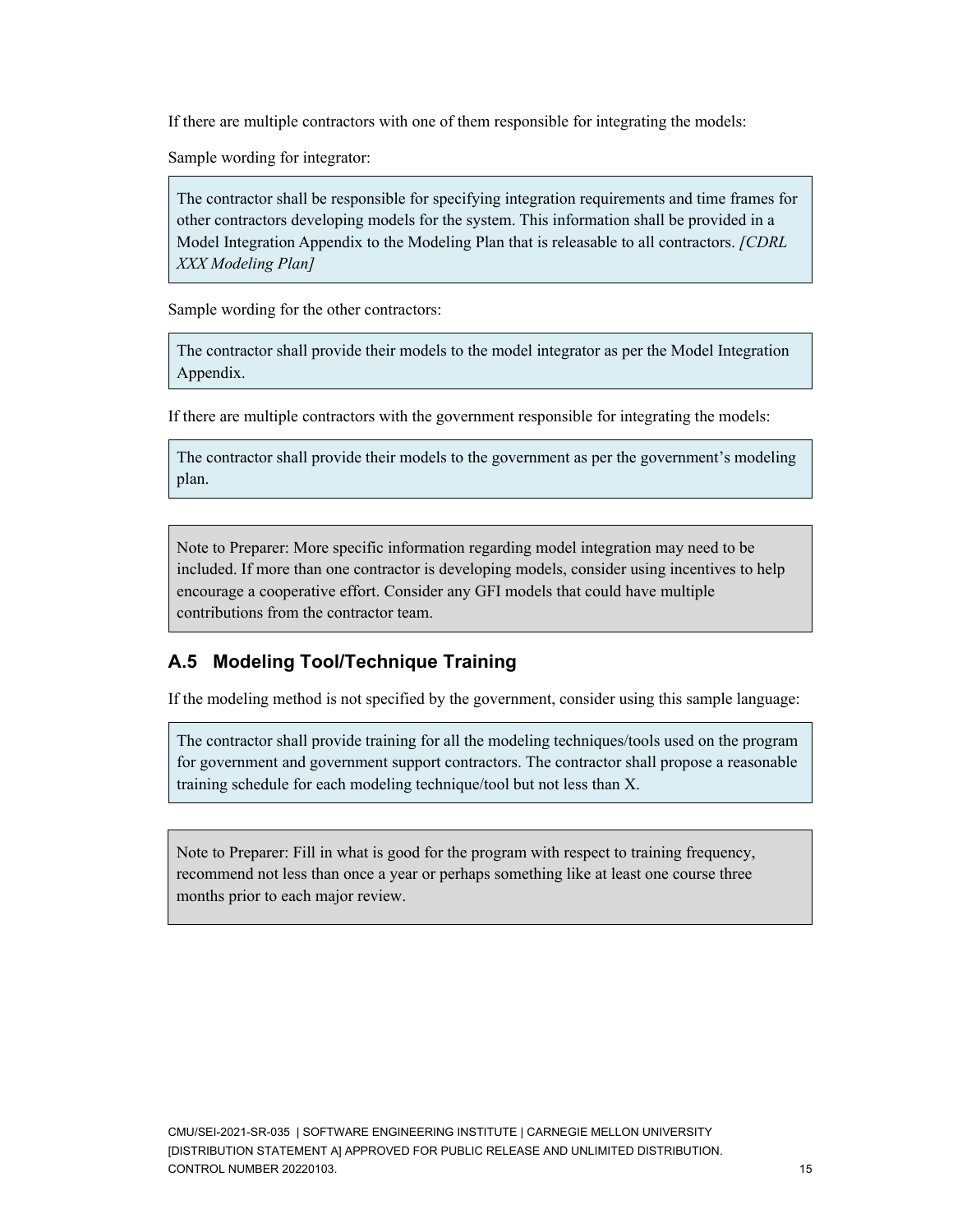### **A.6 Model Development**

Sample language:

The contractor shall develop one or more models/views to represent the system being developed. The contractor can determine what models and modeling languages/tools best fit their development processes. The contractor shall provide the government with a plan for how the modeling activities will be organized. The plan shall provide the program office with information about what is in each model, and how the combination of models can provide the information required by the SOW (and any other information the contractor deems necessary for their modeling efforts). The SEI publication *Modeling to Support Lifecycle Events* can be used as a guide. $11$ 

<span id="page-20-2"></span>Note to Preparer: If the program has any specific requirements for the plan, these can be included in in the SOW or the DD1423. [12](#page-20-1)

#### A.6.1 Architecture Models

Include information on requirements for system architecture modeling. This can include general language or require the use of DoDAF. Also include requirements for any specific software architecture modeling methods.

Sample language:

If the program office is using DoDAF,

The contractor shall create and/or update and maintain DoD Architecture Framework (DoDAF) Documentation views and models as needed to document the applicable system architecture. *[CDRL XXX]*

If the program office is not requiring DoDAF,

The contractor shall create and/or update and maintain models/views as needed to document the applicable system architecture. *[CDRL XXX]*

The contractor shall ensure all models are integrated as described in the Modeling Plan.

For the software architecture,

The contractor shall create and /or update and maintain software architecture views and models as needed to document the applicable software architecture. *[CDRL XXX]*

\_\_\_\_\_\_\_\_\_\_\_\_\_

<span id="page-20-0"></span><sup>11</sup> For more information, see *Modeling to Support Lifecycle Events* [Cohen 2022].

<span id="page-20-1"></span> $12$  Ibid

CMU/SEI-2021-SR-035 | SOFTWARE ENGINEERING INSTITUTE | CARNEGIE MELLON UNIVERSITY [DISTRIBUTION STATEMENT A] APPROVED FOR PUBLIC RELEASE AND UNLIMITED DISTRIBUTION. CONTROL NUMBER 20220103. 16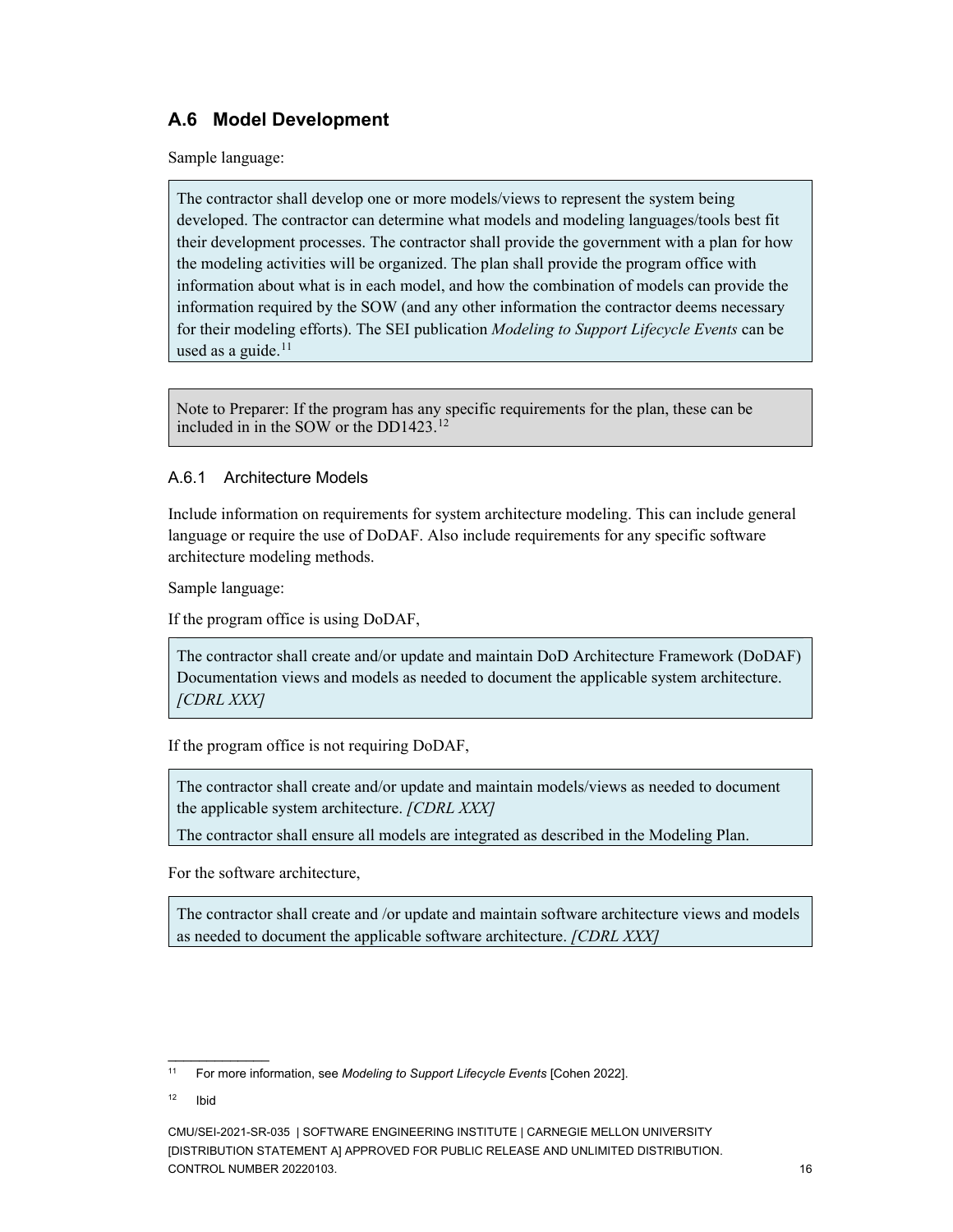Note to Preparer: Tailor the information needed for architecture model information to suit the program's needs. If using DoDAF, the specific views can be specified in the DD1423. If the program requires the use of a specific method for documenting the software architecture, that should be included in the SOW.

#### A.6.2 Requirements Models

Sample language:

The contractor shall model requirements-related information for the program. The contractor shall provide all the required elements in the guidance in *Modeling to Support Lifecycle Events*. [11](#page-20-2) The requirements model shall integrate with the architecture model(s) and the design model(s) at a minimum. [CDRL XXX –this could be the SSS,  $SSS + IRS$ , or a modeling CDRL]

The contractor shall construct models to enable the following to be traced from the requirements: analysis of requirements, system architecture design, allocations, interfaces, certifications, and functional thread analysis.

Note to Preparer: Tailor the information needed for requirements-model information to suit the program's needs. Use *Modeling to Support Lifecycle Events*[11](#page-20-2) as guidance or add that as a required guidance document. Items that are listed as "required" should not be tailored out. Those that are listed as optional can be tailored in as needed. Ensure directions are provided with respect to interface requirements as well. These can often be delivered under a separate CDRL/DID. If there is any reason the interface information needs to be deliverable in a standalone form, be sure to include this in the SOW. If any specific modeling techniques or tools are required for the requirements model(s), specify that here.

#### A.6.3 Design Models

Sample language:

The contractor shall create and/or update digital system model(s) as needed to document the design of the system.

Note to Preparer: Tailor the information needed for design model information to suit program needs. Use *Modeling to Support Lifecycle Events* as guidance. [11](#page-20-2) The program office may also need to provide information on what level of design to model if the entire system will not be modeled. If any specific modeling techniques or tools are required, specify that here. The delivery of models to specific maturity levels to support SETR events is typically included in the DD1423 and not in the SOW, but if needed, that type of information can be included in the SOW.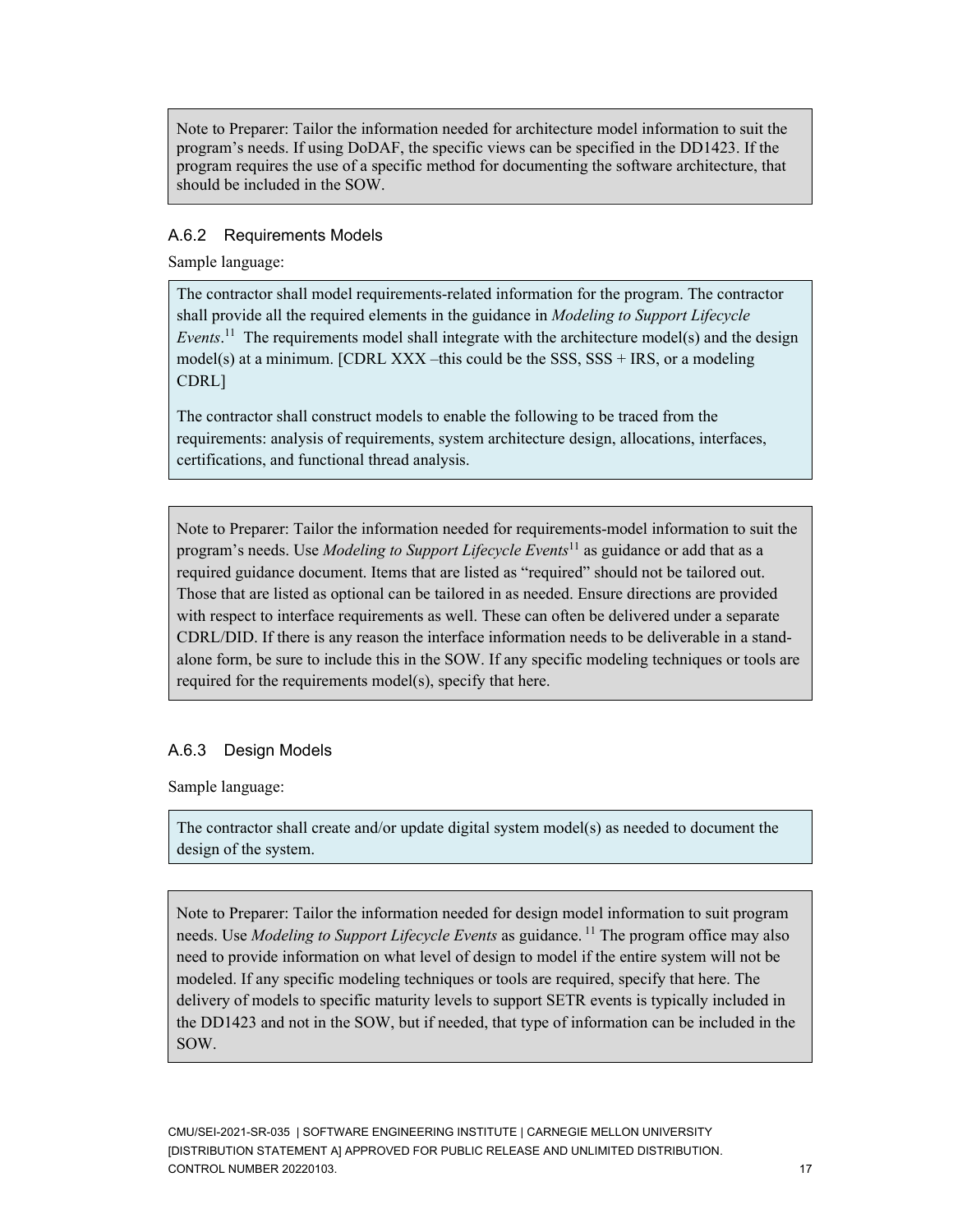#### A.6.4 Data Models

Sample language:

The contractor shall create and/or update the digital system model(s) as needed to document the data used or produced by the system.

Note to Preparer: Tailor the information needed for model data to suit the program's needs. If any specific modeling techniques or tools are required, specify that here. If data is being shared with other programs, or different contractors are developing different subsystems, sharing model data may require specification of appropriate formats. The government could also consider using DoDAF views to obtain this data.

#### A.6.5 Software Runtime Models

Sample language:

The contractor shall create and/or update the digital system model(s) as needed to predict and/or document the real-time performance of the system. These models shall be capable of (1) performing virtual system integration and (2) being used for test and verification.

Note to Preparer: Real-time modeling languages such as the SAE AS 5506 Architecture Analysis and Design Language (AADL) standard can provide end-to-end latency, functional integration, port connection consistency, weight, electrical power, compute resource budget (memory, processor, bus bandwidth), error modeling and safety analysis, structural model verification, compositional verification, and behavioral modeling. If any of these are specific requirements, they can be included in the SOW.

#### A.6.6 Software/Firmware Code from Models

Sample language:

All code generated from models must be tested/validated using the same methods used for code generated by developers. The contractor must specify the qualification methods they will use to test the code.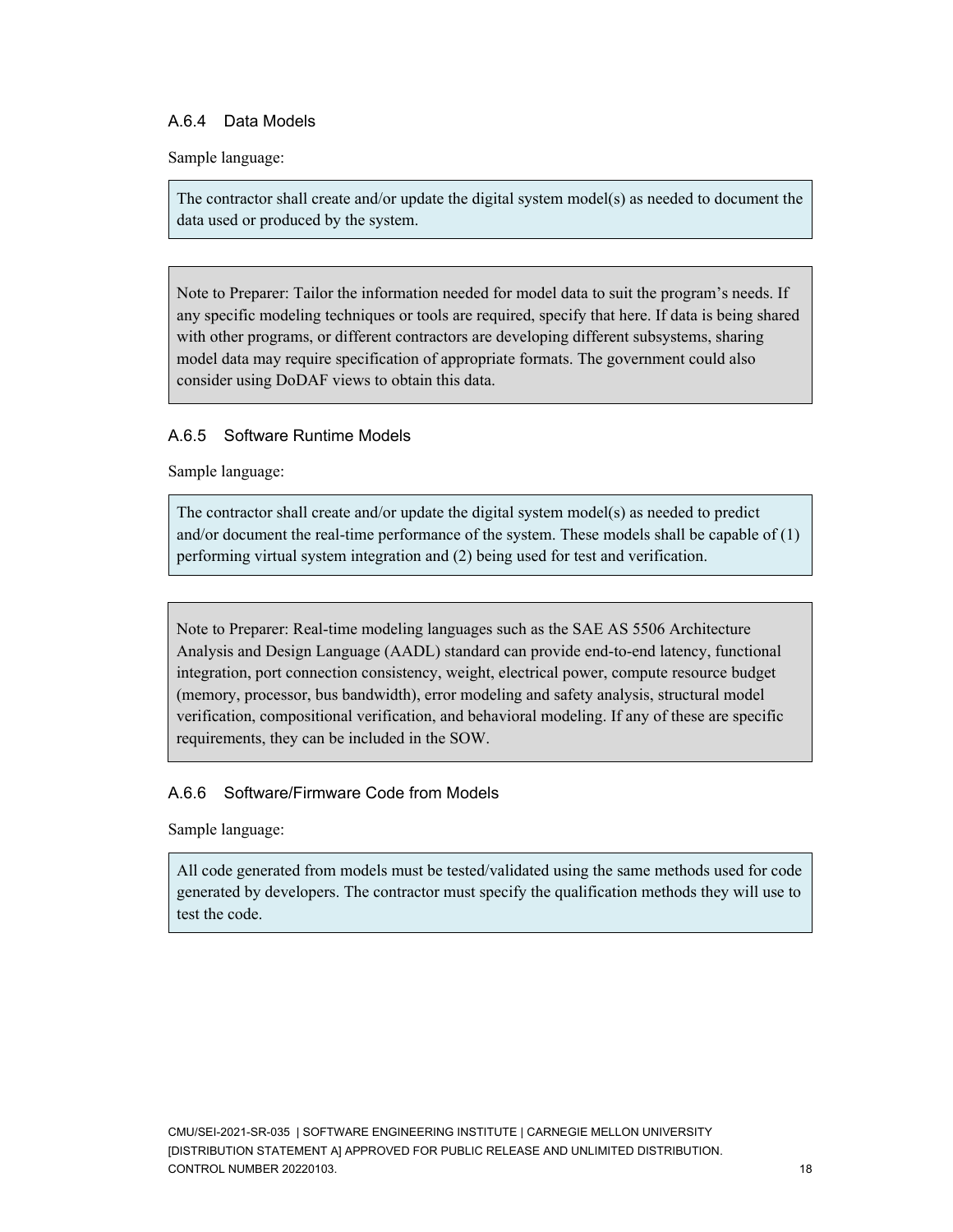Note to Preparer: The contractor(s) need to say what elements of the system will contain code generated from models, what specific functions the model generated code will perform, and what qualification methods will be used. Information on qualification methods could be included in the test plan and test procedures CDRLs. Ensure any required language from others with certification interests (safety, airworthiness, security, etc.) are included in the SOW. Alternately, the program office can prohibit generation of code from models. See *[Model-](https://resources.sei.cmu.edu/asset_files/technicalnote/2015_004_001_435420.pdf)[Driven Engineering: Automatic Code Generation and Beyond](https://resources.sei.cmu.edu/asset_files/technicalnote/2015_004_001_435420.pdf)* for more information.<sup>[13](#page-23-0)</sup>

### A.6.7 Supportability

Sample language:

The contractor shall develop/update the models and modeling tools used to analyze the supportability of the system. These can include Level of Repair Analysis, Maintenance Task Analysis, and Reliability, Maintainability, and Availability analyses.

Note to Preparer: The program office will need to supply the details of whether this is for both system and software. The program office will need to determine the specific models required. The list above is not all inclusive and models can be added or removed as needed.

### A.6.8 Survivability/Vulnerability Models (If Needed)

Sample language:

 $\overline{\phantom{a}}$ 

The contractor shall develop/update the models and modeling tools used to analyze the survivability and vulnerability of the system. The contractor shall update models based on changes in threats and combat missions.

Note to Preparer: This can be included in the survivability section of the SOW.

<span id="page-23-0"></span><sup>13</sup> *Model-Driven Engineering: Automatic Code Generation and Beyond* (https://resources.sei.cmu.edu/library/asset-view.cfm?assetid=435414)

CMU/SEI-2021-SR-035 | SOFTWARE ENGINEERING INSTITUTE | CARNEGIE MELLON UNIVERSITY [DISTRIBUTION STATEMENT A] APPROVED FOR PUBLIC RELEASE AND UNLIMITED DISTRIBUTION. CONTROL NUMBER 20220103. 19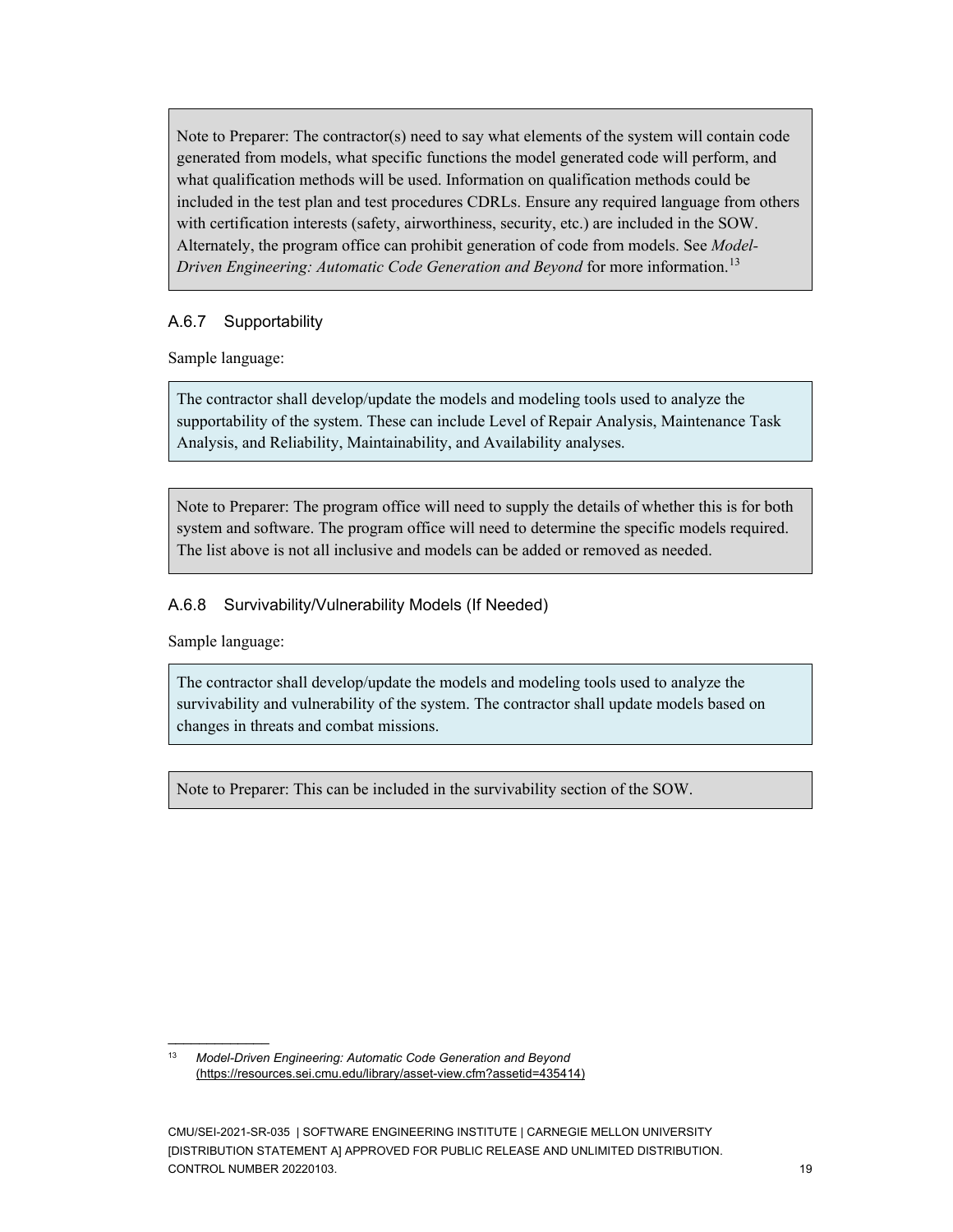#### A.6.9 Reliability Modeling

If the program requires the use of specific models for reliability, include this type of requirement in the reliability section of the SOW.

Sample language:

The contractors shall use modeling (completely or in part) to perform the following analyses:

- Failure Modes and Effects Criticality Analysis (FMECA)
- Failure Modes Effects Analysis (FMEA)
- Fault Tree Analysis
- Subsystem Hazard Analysis (SSHA)
- Modeling Using the Logistics Composite Model Analysis Toolkit (LCOM)

(CDRL XXX – Reliability Report)

Note to Preparer: It is likely that not all these analysis methods will be needed, and more information would need to be provided on the extent modeling is required for these analyses. This section should be included in a broader reliability section, and the program office will need to decide to what extent it wants to require modeling be used to fulfill the reliability analysis requirements.

### **A.7 Model Access**

Sample language for modeling tools hosted by the contractor:

The contractor shall provide the government (and/or government support contractors) ondemand electronic access for models, virtual integration-related artifacts, and data, including metrics and analysis that the environment may generate. This shall include the ability to download these artifacts throughout the term of the contract. If the government is hosting the modeling tools, there will need to be language requiring the contractors to integrate their models into the government hosted model. In addition, if models will be delivered to the government, ensure all the information needed is included in the delivery information (for example model profiles). Depending on the contract length, the government may want to include a provision that the modeling tool(s) be updated to the latest version prior to model delivery. That way, if the models were developed on a version of the tool that is no longer supported, the contractor will need to make sure it will run on the latest version of the tool.

Note to Preparer: Access to models and/or model data is critical for a program office. If there are requirements for tool access, that can also be included.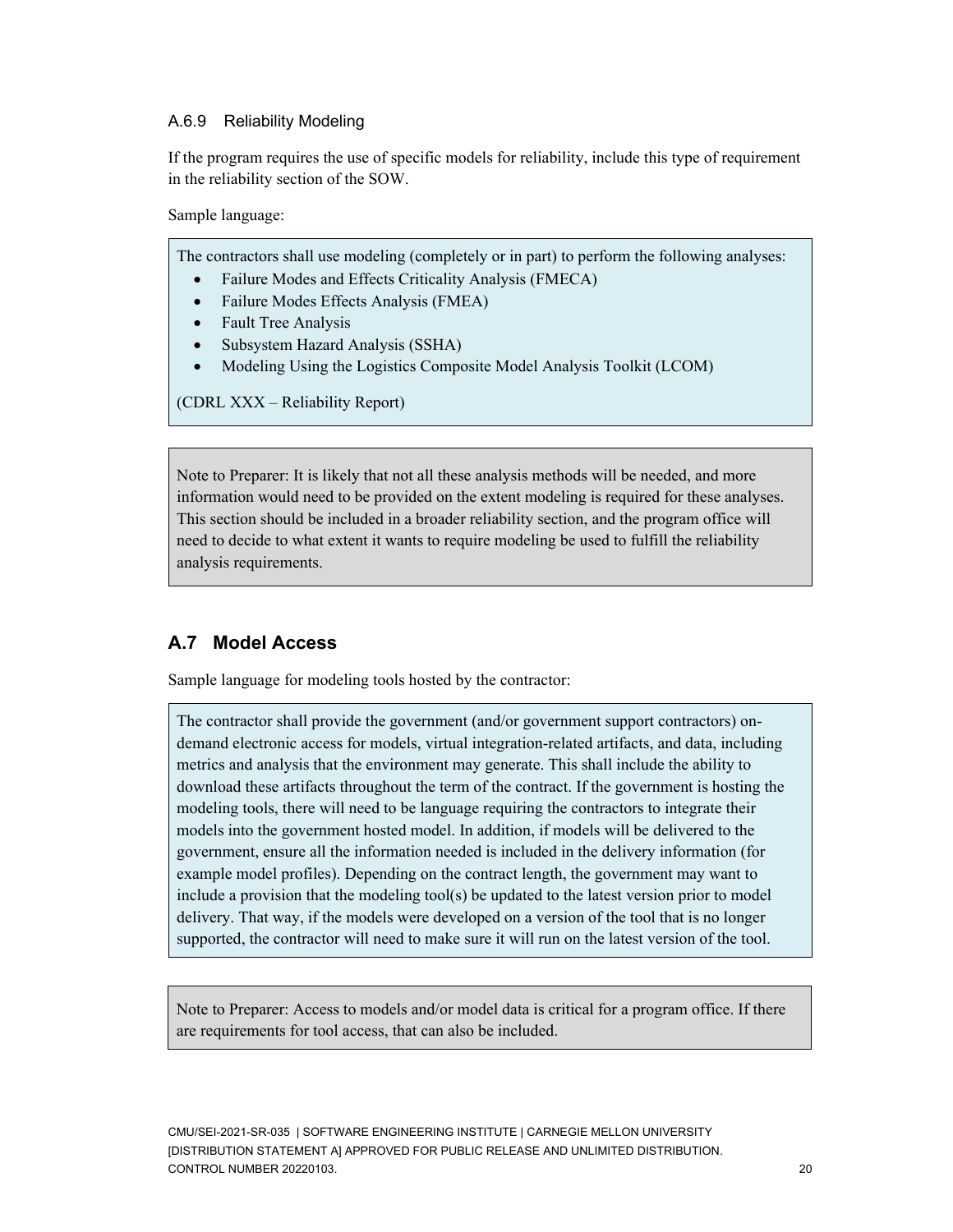### **A.8 Model Data Storage/Sharing**

This section provides requirements for how the model data will be stored and shared. The program office also needs to be concerned with data marking. If any of the model data is Controlled Unclassified Information (CUI), classified, personally identifiable information (PII), or for multi-national programs only releasable to specific countries, then the model data must be tagged, and views should be made available that conform to specific marking requirements.

Sample language when the government owns the environment:

The contractor shall ensure all modeling data, including metadata, is stored in the government modeling/development environment. The contractor shall ensure requests for more storage space are submitted a minimum of X days before the need date. The contractor shall provide details of model storage in their Modeling Plan. *[CDRL XXX]*

For data marking, the contractor shall ensure proper marking of all model elements and ensure views with specific markings can be produced (for example views that do not contain any CUI or classified information). NOTE: This type of information should also be included in the CDRL DD1423 form.

Sample language when the contractor owns the environment:

The contractor shall provide details of model storage in their Modeling Plan. *[CDRL XXX]*

The contractor shall ensure proper marking of all model elements and ensure views with specific markings can be produced (for example views that do not contain any CUI or classified information). NOTE: This type of information should also be included in the CDRL DD1423 form.

For data marking:

The contractor shall ensure proper marking of all model elements and ensure views with specific markings can be produced (for example views that do not contain any CUI or classified information). NOTE: This type of information should also be included in the CDRL DD1423 form.

Note to Preparer: This section will be very program dependent. If there is a government-owned modeling/development environment, ensure model data is required to be saved to that environment. If the contractor is hosting the modeling/development, then the data storage should be included in the modeling plan, and this paragraph may not be needed. If data will be shared outside the program, include that information here or in another section.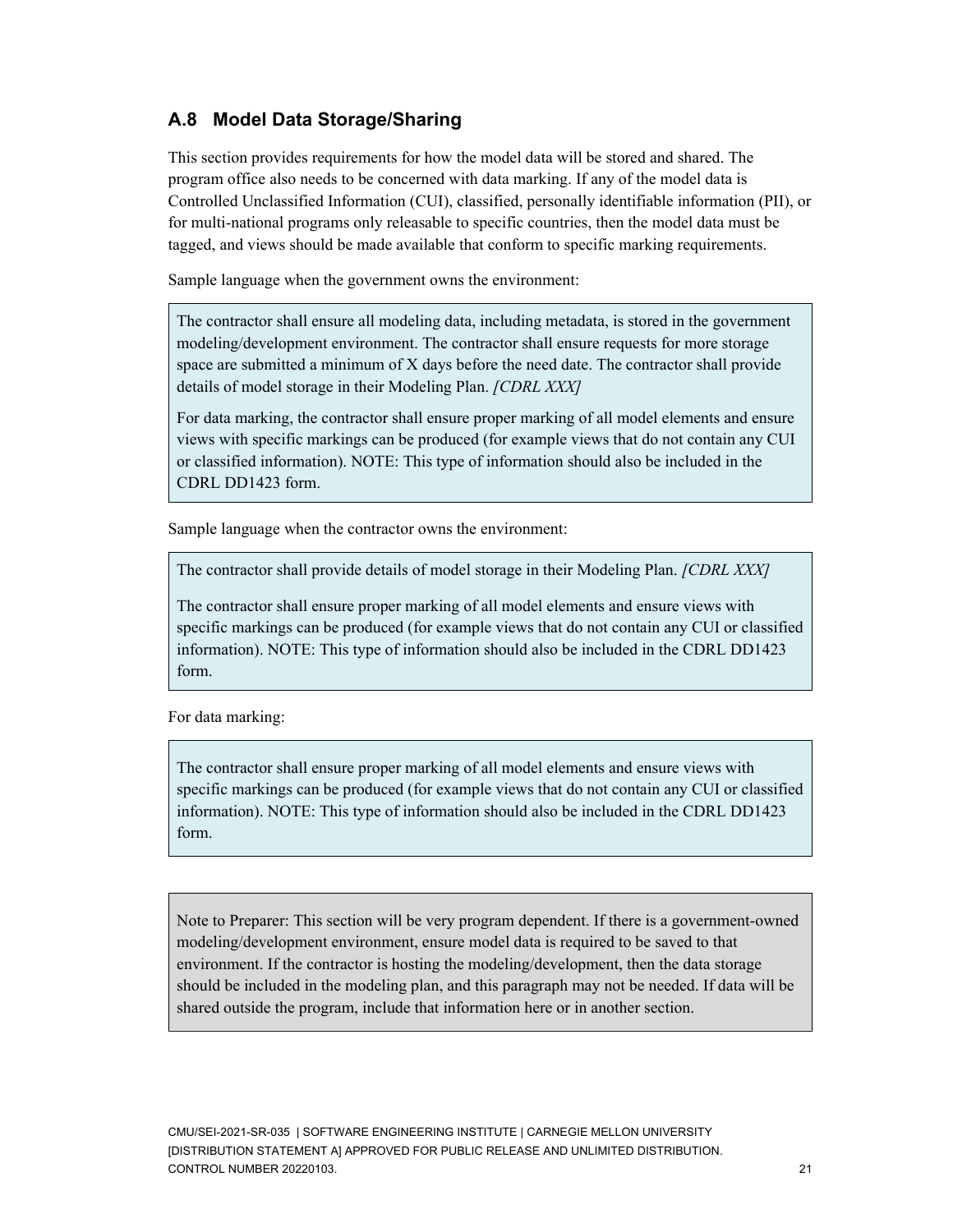### **A.9 Model Usage**

If the program office does not want to include separate sections for all or some of the modeling requirements, these could be combined into a single SOW paragraph. This paragraph would include any specific requirements on how the model will be used that were not included in separate sections. If the program office chooses to include such a section, use wording from the other SOW sections included in this appendix. For example, if the SOW will include model requirements for testing and architecture evaluation but separate paragraphs are not wanted, these could be combined under this heading.

### **A.10 Modeling in Architecture Assessment**

If the program office requires an architecture assessment and wants to use modeling as part of that assessment, this paragraph can be used, or this information can be included in the architecture assessment section of the SOW.

Sample language:

System and software models shall be available to support all architecture assessments. Specific models/views shall include [add any specific information required]

Note to Preparer: The program office will need to supply the details of whether this applies to both the system and software architecture. This information should be included in the architecture assessment portion of the SOW.

### **A.11 Modeling to Help Assess Key Performance Parameters (KPPs)**

If the program office requires modeling to support assessment of KPPs, include that requirement in the SOW.

Sample language:

The contractor shall use modeling during design, development, and test to assess the achievement of the KPPs. The methods for meeting this requirement will be included in the modeling plan. *[CDRL XXX Modeling Plan]*

Note to Preparer: The program office will need to supply the details of any specific modeling techniques it requires for KPP assessment This section should be included in the SOW section on KPPs.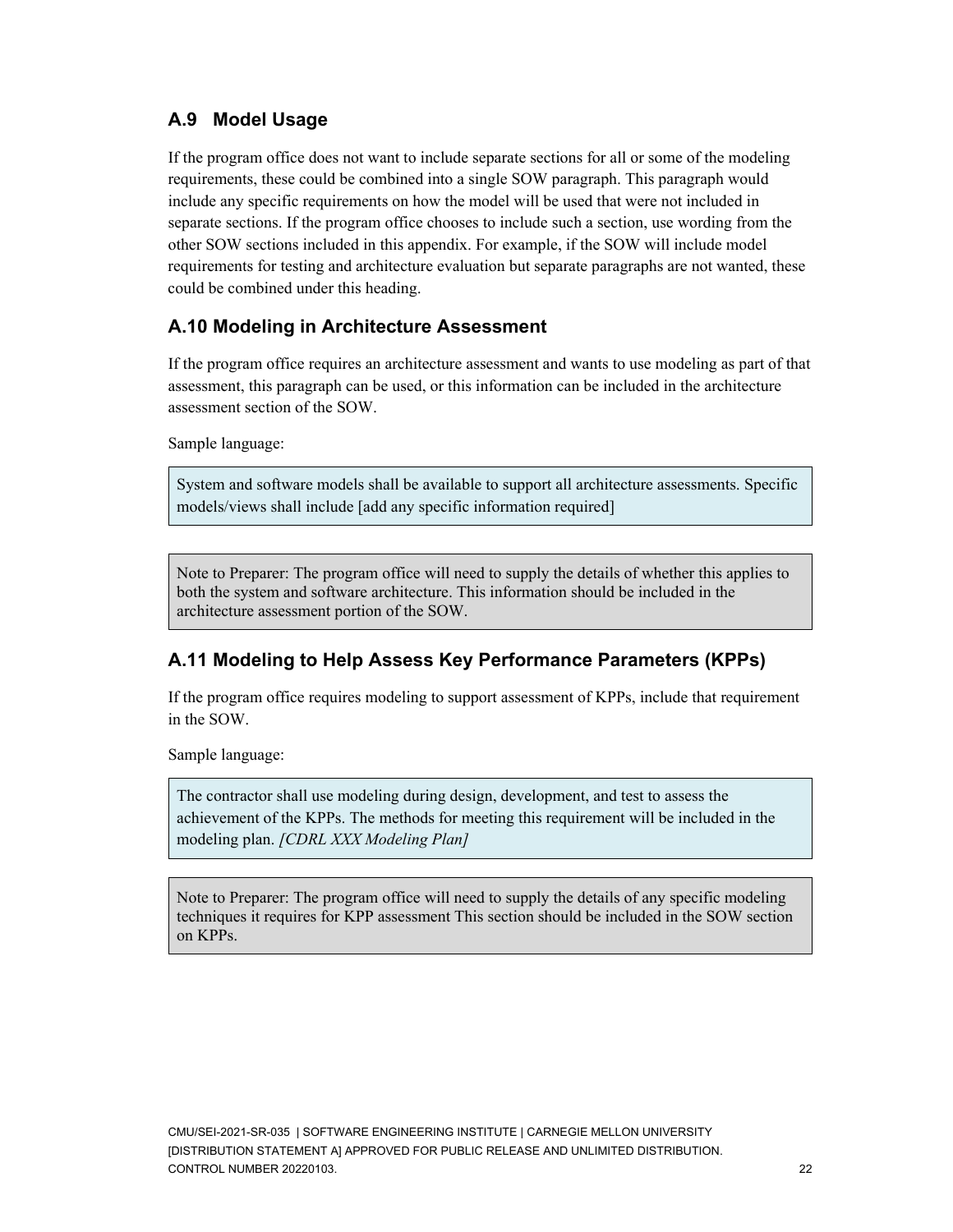### **A.12 Modeling in Test and Evaluation**

Include program office requirements for modeling to support test and evaluation.

Sample language:

The contractor shall use modeling to support test and evaluation activities. The use of modeling in test and evaluation will be included in the modeling plan. *[CDRL XXX Modeling Plan]*

Prior to integration testing, the modeling data shall be updated to match the as-built system.

Digital twins shall be used to perform testing whenever practical, as delineated in the Modeling Plan.

Any models needed for Developmental Test and Evaluation and/or Operational Test and Evaluation shall complete validation/verification prior to use.

[CDRLS could include Modeling Plan, Test Plans, Test Procedures, Test Results (for modeling validation/verification)]

Note to Preparer: Use of models in test and evaluation is a complicated topic. The wording above provides simple language to help program offices consider the requirements. In practice, these SOW requirements will likely be more detailed. In addition, the government Test and Evaluation Master Plan (TEMP) should include information on any models needed to support Developmental Test & Evaluation (DT&E)/ Operational Test and Evaluation (OT&E) (both contractor and government developed).

### **A.13 Model Validation and Verification**

Sample language:

For models used for capability verification, the contractor shall perform model and data verification, validation, and accreditation (VV&A) per the Modeling Plan, for the following types of models:

- Virtual environments/simulations
- Hardware in the loop
- Safety/airworthiness/nuclear
- Joint modeling environment

*[CDRL XXX – Modeling Plan]*, *[CDRL YYYY – V&V&A Results*]

If independent VV&A is required, include language such as:

The contractor shall support an independent VV&A of the following models. (Insert specific model types.)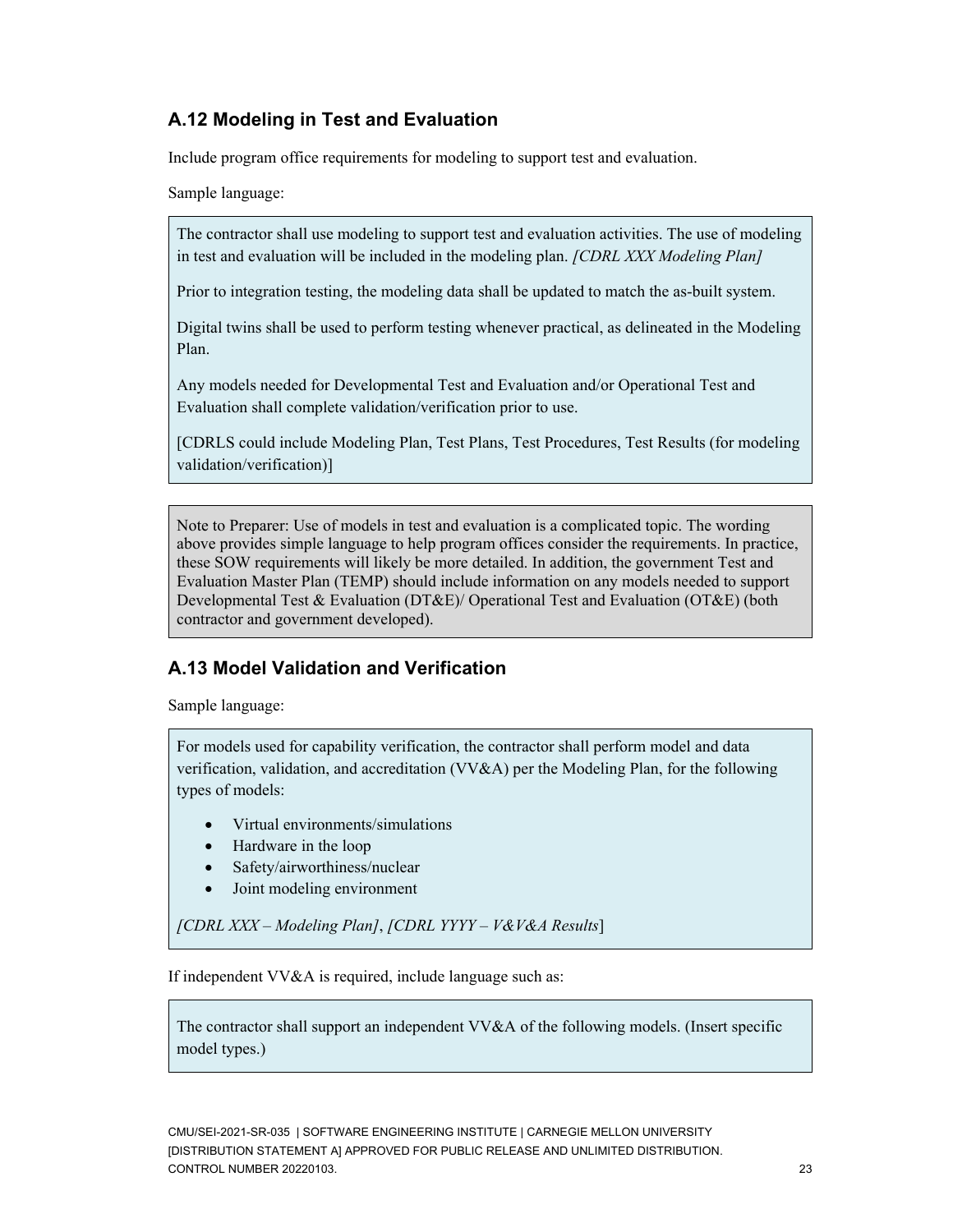Note to Preparer: Tailor the information needed for model verification activities. Unless the program has very specific requirements for model  $V&V$ , we recommend leaving the details for the plan. Then the program office staff can review the plan and suggest changes.

Tailor the sample language to list the specific types of models the program office wants to include.

If the government has prepared a modeling plan, include the reference here.

If the program needs to see more specific V&V procedures as a deliverable, include another CDRL here.

### **A.14 Non-Software Related Models**

This report focuses mainly on software-related models and does not provide exemplars for mechanical models; however, these should be included in the SOW as well. Add paragraphs for any other needed models, such as mechanical properties, wind tunnel, thermal, power, etc.

### **A.15 Other Sections That Might Be Affected**

#### A.15.1 Configuration Management

Ensure the configuration management sections of the SOW include management of model data and audits of that data. If the program is using a Configuration Management Plan CDRL, it should include model data as well. Ensure that modeling that is ready for government review is delineated from modeling work still in progress. This information could be in the Modeling Plan, the Configuration Management Plan, or both.

#### A.15.2 Subcontractors

Ensure all the modeling requirements flow down to sub-contractors as needed.

#### A.15.3 Technical Orders/Manuals

If any modeling data will be used in technical manuals, be sure that is included in the technical order section of the SOW.

#### A.15.4 Manufacturing

The program should consider how manufacturing models might be linked to other models. Also, if changes are made during manufacturing that impact system models, then these models will need to be updated. This information should be included in the SOW if manufacturing is involved.

#### A.15.5 Certification Programs

There are several possible certifications that DoD systems might have to attain. These could include safety, airworthiness, survivability, spectrum, interoperability, cybersecurity, and nuclear certification. If models will be used to provide evidence for one or more specific certifications, ensure the model views, the verification requirements, and data required are specifically called out in the SOW.

CMU/SEI-2021-SR-035 | SOFTWARE ENGINEERING INSTITUTE | CARNEGIE MELLON UNIVERSITY [DISTRIBUTION STATEMENT A] APPROVED FOR PUBLIC RELEASE AND UNLIMITED DISTRIBUTION. CONTROL NUMBER 20220103. 24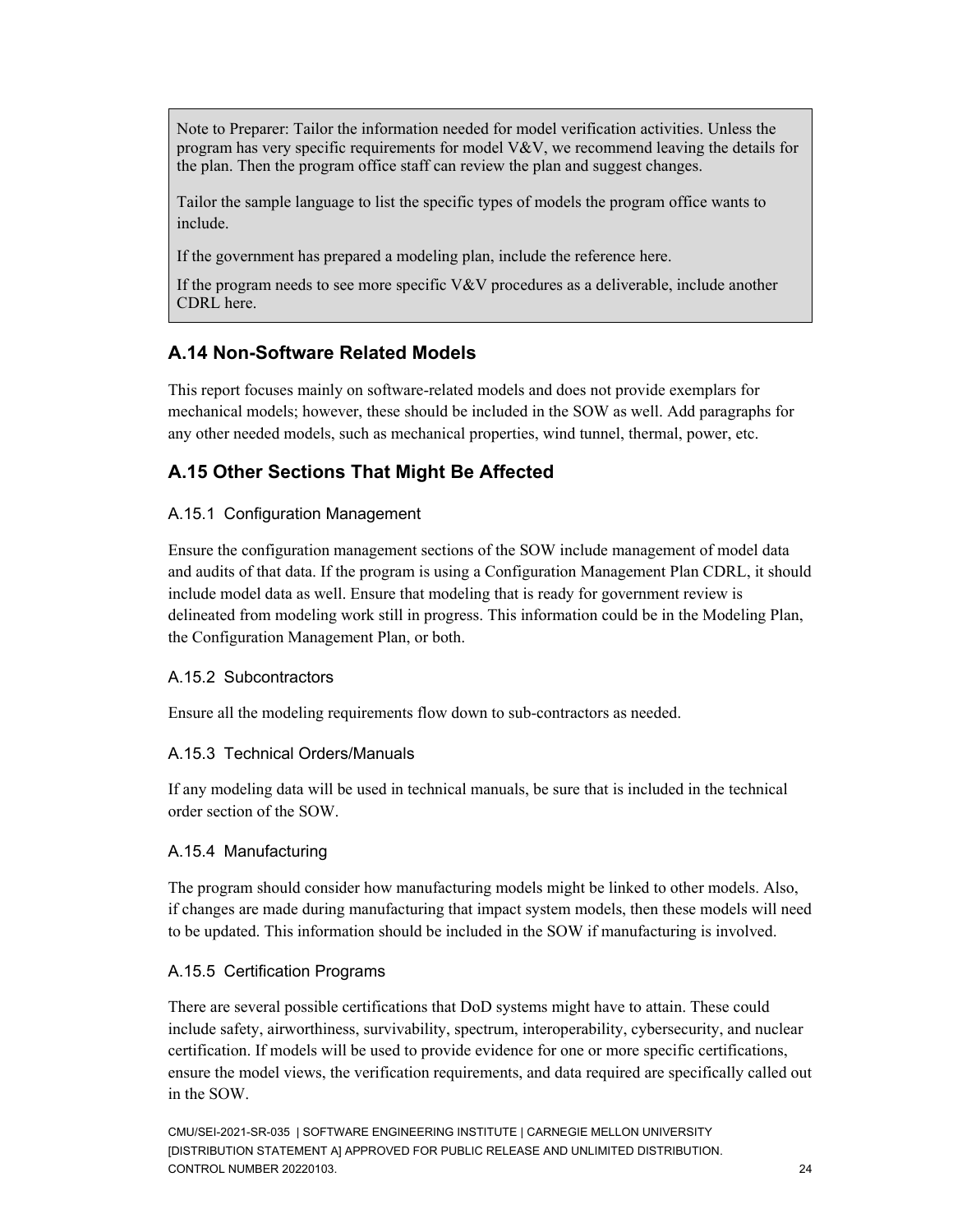#### A.15.6 Specification Tree

Models can replace some or all of the items in a typical specification tree. If the program office plans to include a specific tree as a deliverable, ensure that this can either be delivered as a model, or at least parts of the tree can be provided as models.

### A.15.7 Metrics

If the program office plans to collect metrics on the modeling efforts, that can be handled in different ways. The program office could require the modeling plan to include the metrics the contractor will supply to the government. Another possibility is for the government to specify some or all the metrics. The Goals-Questions-Indicators-Metrics<sup>[14](#page-29-0)</sup> (GQIM) technique is a good way to develop metrics. Some items to consider when developing modeling metrics include model size change, progress, predictions of effort to complete, connectivity between models, and model usage in testing.

### A.15.8 Standards

 $\overline{\phantom{a}}$ 

The program office must determine which standards will be compliance or reference standards in the RFP related to the digital engineering/modeling effort. Below are some possibilities, but the standards list to include in an RFP must be specifically selected by the program office.

- a. ASME Y14.41 Digital Product Definition Data Practices
- b. ASME Y14.47 Model Organization Practices
- c. IEEE 1471-2000 Recommended Practice for Architectural Description of [Software-](https://www.sebokwiki.org/wiki/Software_(glossary))Intensive Systems (ANSI/IEEE 2000) (ISO/IEC 2007)
- d. Architecture Analysis and Design Language (AADL) (SAE 2009)
- e. Modeling and Analysis for Real-Time and Embedded Systems (MARTE) (OMG 2009)
- f. Unified Modeling Language (UML) (OMG 2010b)
- g. Unified Profile for United States Department of Defense [Architecture](https://www.sebokwiki.org/wiki/Architecture_(glossary)) Framework (DoDAF) and United Kingdom Ministry of Defence Architecture Framework (MODAF) (OMG 2011e)
- h. The Open Group. FACE™ Technical Standard, Edition 3.1. July 2020. <https://publications.opengroup.org/standards/face/c207>
- i. OMG System Modeling Language specification [\(About the OMG System Modeling](https://www.omg.org/spec/SysML/1.2/About-SysML/#:%7E:text=Normative%20Machine%20Readable%20Documents%20%20%20%20Description,%20%20ptc%2F10-03-01%20%201%20more%20rows%20)  [Language Specification Version 1.2\)](https://www.omg.org/spec/SysML/1.2/About-SysML/#:%7E:text=Normative%20Machine%20Readable%20Documents%20%20%20%20Description,%20%20ptc%2F10-03-01%20%201%20more%20rows%20)

<span id="page-29-0"></span><sup>&</sup>lt;sup>14</sup> For more information, see The Making of Software website [\(https://makingofsoftware.com/2010/08/goalquestionmetric-gqm/\)](https://makingofsoftware.com/2010/08/goalquestionmetric-gqm/).

CMU/SEI-2021-SR-035 | SOFTWARE ENGINEERING INSTITUTE | CARNEGIE MELLON UNIVERSITY [DISTRIBUTION STATEMENT A] APPROVED FOR PUBLIC RELEASE AND UNLIMITED DISTRIBUTION. CONTROL NUMBER 20220103. 25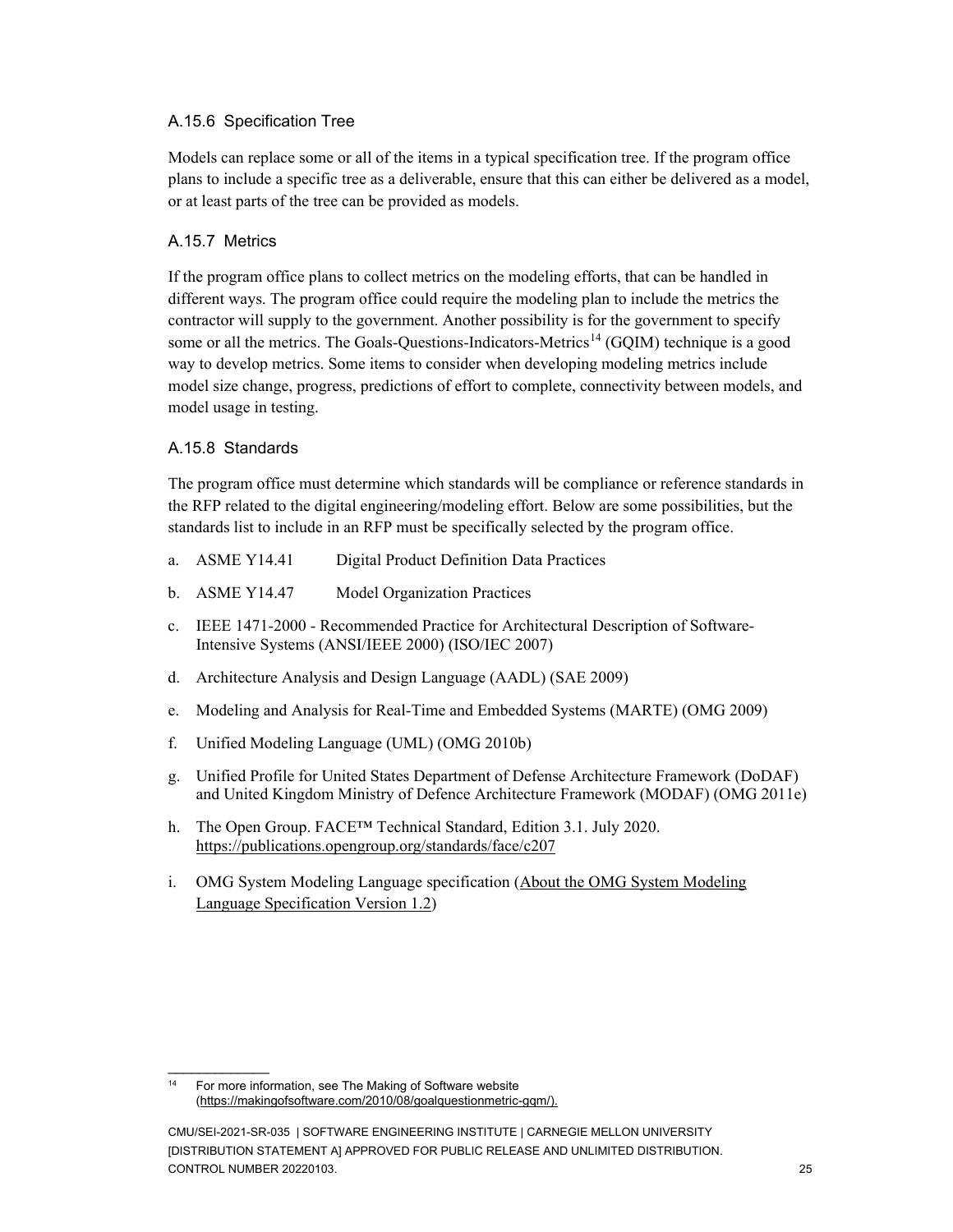## <span id="page-30-0"></span>**Appendix B CDRLs/DAL Templates**

This appendix provides samples of a selection of CDRL DD1423s that contain sample language regarding modeling. The first three samples are typical CDRLs used in development projects. The modeling language in these CRDLs can be extrapolated for use in other CDRLs. The sample DAL form section contains both a blank form and one filled out with the same information that is in the sample Software Architecture Description. The final file is a 1423 that could be tailored if a program office wants to have a specific modeling CDRL.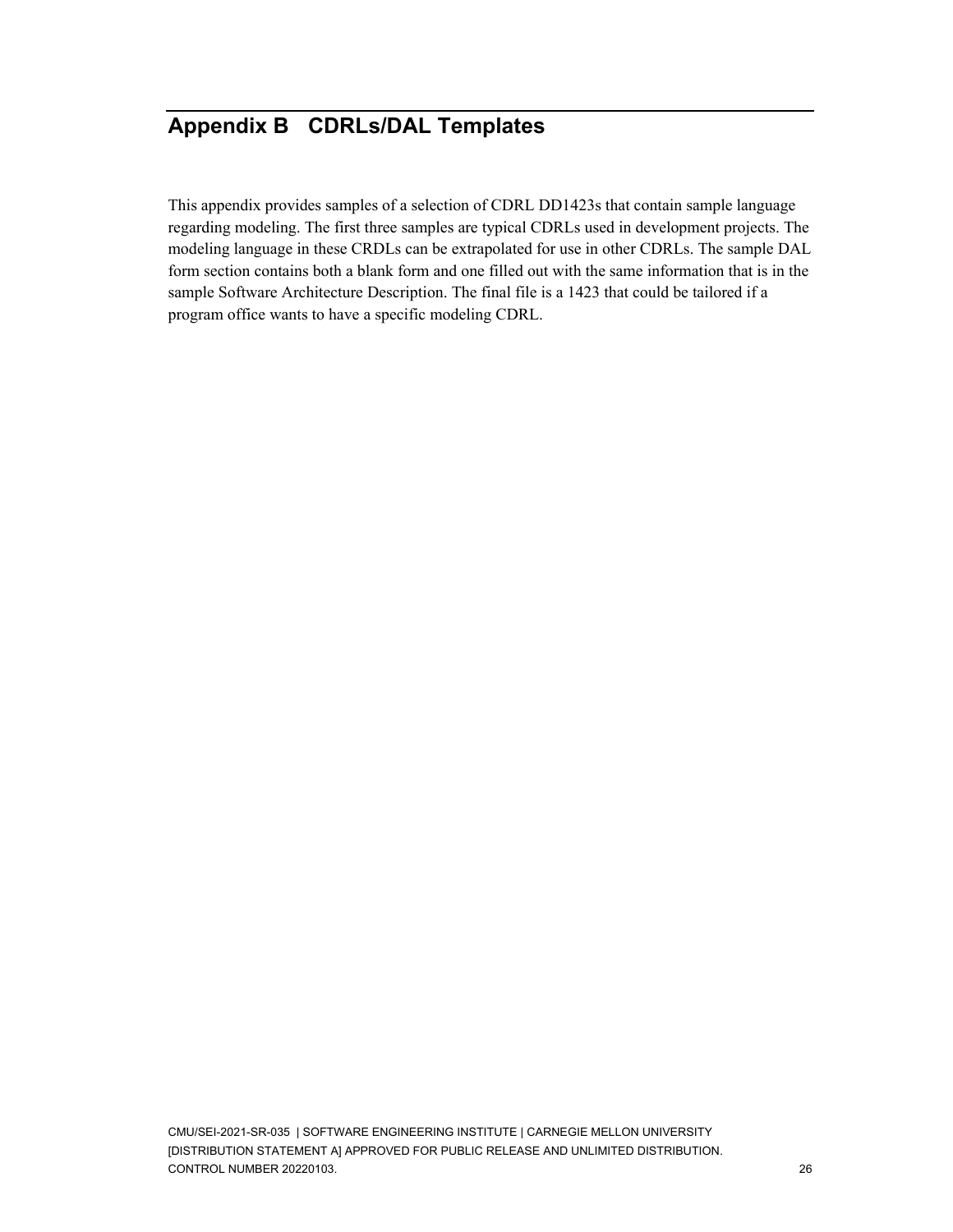| <b>CONTRACT DATA REQUIREMENTS LIST</b><br>(1 Data Item)                                                                                                                                                                                                                                                                                                                                                                                 |                                                                      |                                |         |                                |                              |             | Form Approved<br>OMB No. 0704-0188                                                                                                                                                                                                |                                           |     |                |                                    |
|-----------------------------------------------------------------------------------------------------------------------------------------------------------------------------------------------------------------------------------------------------------------------------------------------------------------------------------------------------------------------------------------------------------------------------------------|----------------------------------------------------------------------|--------------------------------|---------|--------------------------------|------------------------------|-------------|-----------------------------------------------------------------------------------------------------------------------------------------------------------------------------------------------------------------------------------|-------------------------------------------|-----|----------------|------------------------------------|
|                                                                                                                                                                                                                                                                                                                                                                                                                                         |                                                                      |                                |         |                                |                              |             | Public reporting burden for this collection of information is estimated to average 110 hours per response, including the time for reviewing instructions, searching edials assurces, gathering and maintaining the data<br>needed |                                           |     |                |                                    |
| A. CONTRACT LINE ITEM NO.<br><b>B. EXHIBIT</b><br>C. CATEGORY:<br>TDP<br><b>TM</b>                                                                                                                                                                                                                                                                                                                                                      |                                                                      |                                |         |                                |                              |             | <b>OTHER</b>                                                                                                                                                                                                                      |                                           |     |                |                                    |
| <b>D. SYSTEM ITEM</b>                                                                                                                                                                                                                                                                                                                                                                                                                   |                                                                      |                                |         | E. CONTRACT/PR NO.             |                              |             | <b>F. CONTRACTOR</b>                                                                                                                                                                                                              |                                           |     |                |                                    |
| 1. DATA ITEM NO.                                                                                                                                                                                                                                                                                                                                                                                                                        | 2. TITLE OF DATA ITEM<br><b>System/Subsystem Specification (SSS)</b> |                                |         |                                |                              | 3. SUBTITLE |                                                                                                                                                                                                                                   |                                           |     |                | 17. PRI<br>GROUP                   |
| 4. AUTHORITY (Data Acquisition Document No.)                                                                                                                                                                                                                                                                                                                                                                                            |                                                                      |                                |         | <b>5. CONTRACT REFERENCE</b>   |                              |             | <b>6. REQUIRING OFFICE</b>                                                                                                                                                                                                        |                                           |     |                | <b>18. ESTIMATE</b><br>TOTAL PRICE |
| <b>DI-IPSC-81431A/T</b><br>7. DD 250 REQ                                                                                                                                                                                                                                                                                                                                                                                                | 9. DIST STATEMENT<br><b>REQUIRED</b>                                 | 10. FREQUENCY                  |         |                                | 12. DATE OF FIRST SUBMISSION |             | <b>DISTRIBUTION</b>                                                                                                                                                                                                               |                                           |     |                |                                    |
| 8. APP CODE                                                                                                                                                                                                                                                                                                                                                                                                                             |                                                                      | SEE BLOCK 16<br>11. AS OF DATE |         | SEE BLOCK 16<br>SUBMISSION     | 13. DATE OF SUBSEQUENT       |             | a. ADDRESSEE                                                                                                                                                                                                                      | <b>b. COPIES</b><br><b>DRAFT</b><br>FINAL |     |                |                                    |
| 16. REMARKS                                                                                                                                                                                                                                                                                                                                                                                                                             |                                                                      |                                |         | SEE BLOCK 16                   |                              |             |                                                                                                                                                                                                                                   |                                           | Reg | Rep<br>$\circ$ |                                    |
| model should mature as the program progresses. If there are requirements for<br>interfaces they can be in the SSS or in one or more Interface Requirements<br>Specifications (IRSs) (DI-IPSC-81434A) referenced from the SSS.)<br>Block 4:                                                                                                                                                                                              |                                                                      |                                |         |                                |                              |             |                                                                                                                                                                                                                                   |                                           |     |                |                                    |
| DI-IPSC-81431A is tailored as follows:                                                                                                                                                                                                                                                                                                                                                                                                  |                                                                      |                                |         |                                |                              |             |                                                                                                                                                                                                                                   |                                           |     |                |                                    |
| Paragraph 3 is edited to read, "3. Format. Following are the format requirements: The<br>information that makes up the specification shall be in contractor format using an<br>approved modeling tool(s). (add in the names of any specific models required)<br>Note: The SSS information must document the requirements information. Other<br>information in the SSS may be provided in models identified in other CDRLS/DAL<br>items) |                                                                      |                                |         |                                |                              |             |                                                                                                                                                                                                                                   |                                           |     |                |                                    |
| Paragraph 4. Content is edited as follows:<br>- The information in paragraphs 1-3 shall be provided either in document form or as<br>part of the information included in the model<br>- The information in the remainder of the paragraphs shall be provided using one or<br>more approved models. (add in the names of any specific models required)                                                                                   |                                                                      |                                |         |                                |                              |             |                                                                                                                                                                                                                                   |                                           |     |                |                                    |
| Block 10:<br>The model(s) shall be available on-demand as read-only files. The versions used to<br>support the following reviews (add in reviews such as SRR, SDR, PDR, etc.)                                                                                                                                                                                                                                                           |                                                                      |                                |         |                                |                              |             |                                                                                                                                                                                                                                   |                                           |     |                |                                    |
| Block 11: As of date will be the date the models that are the basis of the review are<br>posted to the shared data site.                                                                                                                                                                                                                                                                                                                |                                                                      |                                |         |                                |                              |             |                                                                                                                                                                                                                                   |                                           |     |                |                                    |
|                                                                                                                                                                                                                                                                                                                                                                                                                                         |                                                                      |                                |         |                                |                              |             | 15. Total                                                                                                                                                                                                                         |                                           |     |                |                                    |
| <b>G. PREPARED BY</b>                                                                                                                                                                                                                                                                                                                                                                                                                   |                                                                      |                                | H. DATE |                                | <b>I. APPROVED BY</b>        |             |                                                                                                                                                                                                                                   | <b>J. DATE</b>                            |     |                |                                    |
| DD FORM 1423-1, JUN 90 (EG)                                                                                                                                                                                                                                                                                                                                                                                                             |                                                                      |                                |         | Previous editions are obsolete |                              |             | Page<br>1                                                                                                                                                                                                                         | of<br>$\overline{2}$                      |     | Pages          |                                    |

## B.1 DD1423 for System/Subsystem Specification Tailoring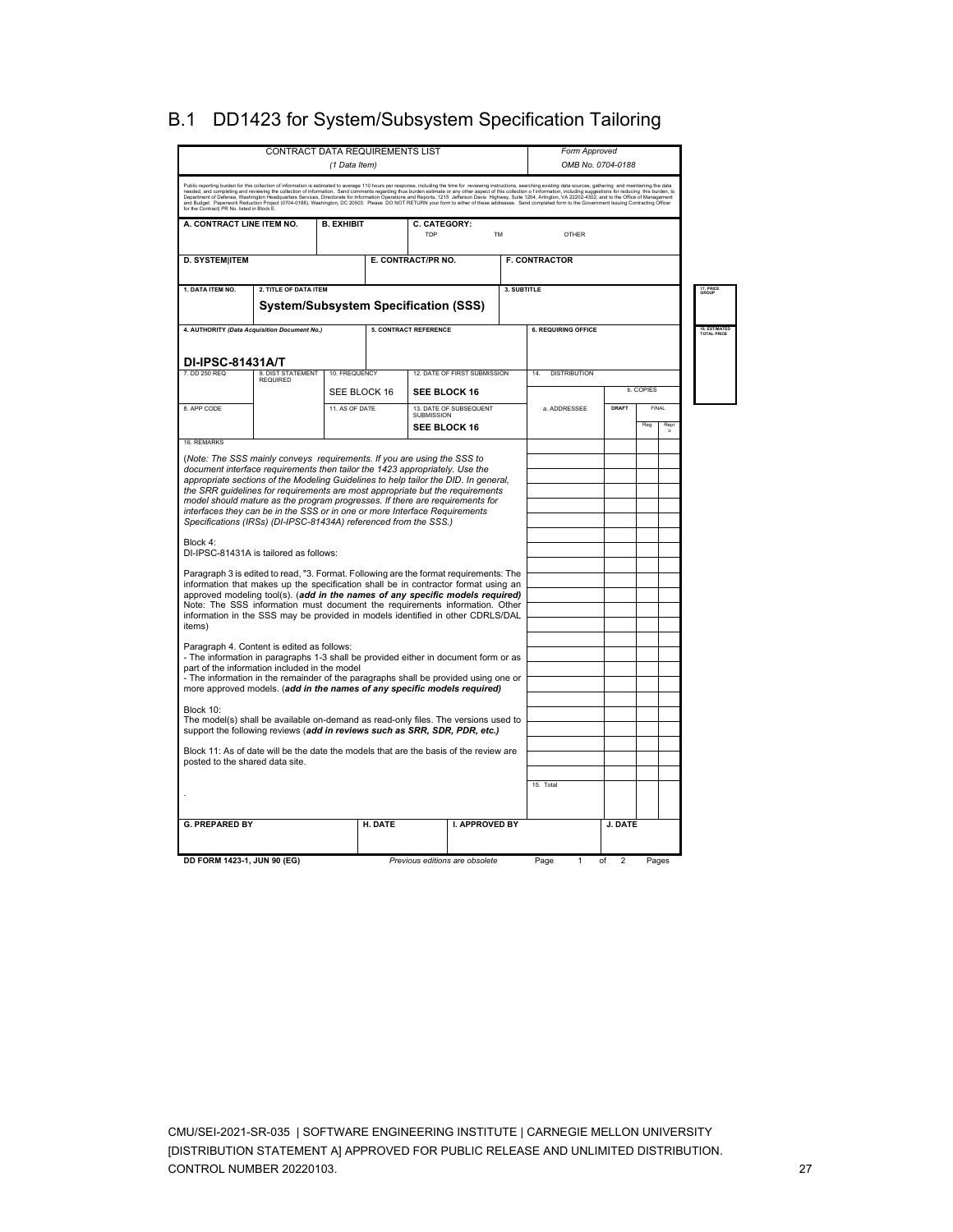## B.2 DD1423 for DoDAF Tailoring

|                                                                                                                                                                                                                                                                                  | <b>CONTRACT DATA REQUIREMENTS LIST</b>                    |                     |  |                                                                                                                                                                                                                                                                                                                                                                                                                                                                        |             | Form Approved              |              |           |                 |                                    |
|----------------------------------------------------------------------------------------------------------------------------------------------------------------------------------------------------------------------------------------------------------------------------------|-----------------------------------------------------------|---------------------|--|------------------------------------------------------------------------------------------------------------------------------------------------------------------------------------------------------------------------------------------------------------------------------------------------------------------------------------------------------------------------------------------------------------------------------------------------------------------------|-------------|----------------------------|--------------|-----------|-----------------|------------------------------------|
|                                                                                                                                                                                                                                                                                  |                                                           | (1 Data Item)       |  |                                                                                                                                                                                                                                                                                                                                                                                                                                                                        |             | OMB No. 0704-0188          |              |           |                 |                                    |
| for the Contract  PR No. listed in Block E.                                                                                                                                                                                                                                      |                                                           |                     |  | .<br>Public reporting burden for this collection of information is estimated to average 110 hours per response, including the time for reviewing instructions, searching existing data sources, gathering and maintaining the dat<br>needed, and completing and reviewing the collection of information. Send comments regarding thus understanded or any other aspect of this collection of information, including suggestions for reducing this burden, to<br>Depart |             |                            |              |           |                 |                                    |
| A. CONTRACT LINE ITEM NO.                                                                                                                                                                                                                                                        |                                                           |                     |  |                                                                                                                                                                                                                                                                                                                                                                                                                                                                        |             |                            |              |           |                 |                                    |
|                                                                                                                                                                                                                                                                                  |                                                           |                     |  | TDP                                                                                                                                                                                                                                                                                                                                                                                                                                                                    | <b>TM</b>   | OTHER                      |              |           |                 |                                    |
| <b>D. SYSTEM ITEM</b>                                                                                                                                                                                                                                                            |                                                           |                     |  | E. CONTRACT/PR NO.                                                                                                                                                                                                                                                                                                                                                                                                                                                     |             | <b>F. CONTRACTOR</b>       |              |           |                 |                                    |
|                                                                                                                                                                                                                                                                                  |                                                           |                     |  |                                                                                                                                                                                                                                                                                                                                                                                                                                                                        |             |                            |              |           |                 |                                    |
| 1. DATA ITEM NO.                                                                                                                                                                                                                                                                 | 2. TITLE OF DATA ITEM                                     |                     |  |                                                                                                                                                                                                                                                                                                                                                                                                                                                                        | 3. SUBTITLE |                            |              |           |                 | 17. PRICE<br>GROUP                 |
|                                                                                                                                                                                                                                                                                  | <b>DoD Architecture Framework</b><br><b>Documentation</b> |                     |  |                                                                                                                                                                                                                                                                                                                                                                                                                                                                        |             |                            |              |           |                 |                                    |
| 4. AUTHORITY (Data Acquisition Document No.)                                                                                                                                                                                                                                     |                                                           |                     |  | <b>5. CONTRACT REFERENCE</b>                                                                                                                                                                                                                                                                                                                                                                                                                                           |             | <b>6. REQUIRING OFFICE</b> |              |           |                 | <b>18. ESTIMATE</b><br>TOTAL PRICE |
|                                                                                                                                                                                                                                                                                  |                                                           |                     |  |                                                                                                                                                                                                                                                                                                                                                                                                                                                                        |             |                            |              |           |                 |                                    |
| <b>DI-MGMT-81644B/T</b>                                                                                                                                                                                                                                                          |                                                           |                     |  |                                                                                                                                                                                                                                                                                                                                                                                                                                                                        |             |                            |              |           |                 |                                    |
| 7. DD 250 REQ                                                                                                                                                                                                                                                                    | 9. DIST STATEMENT<br><b>REQUIRED</b>                      | 10. FREQUENCY       |  | 12. DATE OF FIRST SUBMISSION                                                                                                                                                                                                                                                                                                                                                                                                                                           |             | 14.<br><b>DISTRIBUTION</b> |              |           |                 |                                    |
|                                                                                                                                                                                                                                                                                  |                                                           | <b>SEE BLOCK 16</b> |  | <b>SEE BLOCK 16</b>                                                                                                                                                                                                                                                                                                                                                                                                                                                    |             |                            |              | b. COPIES |                 |                                    |
| 8. APP CODE                                                                                                                                                                                                                                                                      |                                                           | 11. AS OF DATE      |  | 13. DATE OF SUBSEQUENT<br><b>SUBMISSION</b>                                                                                                                                                                                                                                                                                                                                                                                                                            |             | a. ADDRESSEE               | <b>DRAFT</b> |           | <b>FINAL</b>    |                                    |
|                                                                                                                                                                                                                                                                                  |                                                           |                     |  | <b>SEE BLOCK 16</b>                                                                                                                                                                                                                                                                                                                                                                                                                                                    |             |                            |              | Reg       | Repr<br>$\circ$ |                                    |
| 16. REMARKS                                                                                                                                                                                                                                                                      |                                                           |                     |  |                                                                                                                                                                                                                                                                                                                                                                                                                                                                        |             |                            |              |           |                 |                                    |
| Block 4:<br>DI-MGMT-81644B is tailored as follows:                                                                                                                                                                                                                               |                                                           |                     |  |                                                                                                                                                                                                                                                                                                                                                                                                                                                                        |             |                            |              |           |                 |                                    |
|                                                                                                                                                                                                                                                                                  |                                                           |                     |  | Paragraph 2 is edited to read, "2. Content and Format. Following are the format                                                                                                                                                                                                                                                                                                                                                                                        |             |                            |              |           |                 |                                    |
|                                                                                                                                                                                                                                                                                  |                                                           |                     |  | requirements: The content shall be in contractor format using an approved modeling                                                                                                                                                                                                                                                                                                                                                                                     |             |                            |              |           |                 |                                    |
| tool(s). (add in the names of any specific models required)                                                                                                                                                                                                                      |                                                           |                     |  |                                                                                                                                                                                                                                                                                                                                                                                                                                                                        |             |                            |              |           |                 |                                    |
| The following DoDAF views and/or models from Table 1 are required:<br>(list the required views from Table 1 of the DID)                                                                                                                                                          |                                                           |                     |  |                                                                                                                                                                                                                                                                                                                                                                                                                                                                        |             |                            |              |           |                 |                                    |
|                                                                                                                                                                                                                                                                                  |                                                           |                     |  | Block 9: The contractor shall ensure proper marking of all model elements and                                                                                                                                                                                                                                                                                                                                                                                          |             |                            |              |           |                 |                                    |
|                                                                                                                                                                                                                                                                                  |                                                           |                     |  | ensure views with specific markings can be produced (or example views that do not                                                                                                                                                                                                                                                                                                                                                                                      |             |                            |              |           |                 |                                    |
| contain any CUI or classified information).                                                                                                                                                                                                                                      |                                                           |                     |  |                                                                                                                                                                                                                                                                                                                                                                                                                                                                        |             |                            |              |           |                 |                                    |
| Block 10:                                                                                                                                                                                                                                                                        |                                                           |                     |  | The model(s) shall be available on-demand as read-only files. The versions used to                                                                                                                                                                                                                                                                                                                                                                                     |             |                            |              |           |                 |                                    |
|                                                                                                                                                                                                                                                                                  |                                                           |                     |  | support the following reviews (add in reviews such as SRR, SDR, PDR, etc.) shall                                                                                                                                                                                                                                                                                                                                                                                       |             |                            |              |           |                 |                                    |
| be available (# of days) business days prior to the review.                                                                                                                                                                                                                      |                                                           |                     |  |                                                                                                                                                                                                                                                                                                                                                                                                                                                                        |             |                            |              |           |                 |                                    |
| For Agile development:                                                                                                                                                                                                                                                           |                                                           |                     |  | The contractor shall submit incremental updates as part of the agile development                                                                                                                                                                                                                                                                                                                                                                                       |             |                            |              |           |                 |                                    |
|                                                                                                                                                                                                                                                                                  |                                                           |                     |  | process (# of days) business days prior to the <i>increment review (insert the</i>                                                                                                                                                                                                                                                                                                                                                                                     |             |                            |              |           |                 |                                    |
| name of your review meetings) meeting.                                                                                                                                                                                                                                           |                                                           |                     |  |                                                                                                                                                                                                                                                                                                                                                                                                                                                                        |             |                            |              |           |                 |                                    |
|                                                                                                                                                                                                                                                                                  |                                                           |                     |  | Block 11: As of date will be the date the models to be used as part of specific                                                                                                                                                                                                                                                                                                                                                                                        |             |                            |              |           |                 |                                    |
| review are posted to the shared data site.                                                                                                                                                                                                                                       |                                                           |                     |  |                                                                                                                                                                                                                                                                                                                                                                                                                                                                        |             |                            |              |           |                 |                                    |
| Block 12:                                                                                                                                                                                                                                                                        |                                                           |                     |  |                                                                                                                                                                                                                                                                                                                                                                                                                                                                        |             |                            |              |           |                 |                                    |
|                                                                                                                                                                                                                                                                                  |                                                           |                     |  | The first submission will be model used to support (enter name of first review).                                                                                                                                                                                                                                                                                                                                                                                       |             |                            |              |           |                 |                                    |
| (Add for agile developments - tailor wording as needed)<br>Incremental updates shall be developed as part of the agile development process<br>and a draft posted to the (shared data repository) NLT 5 business days prior to the<br>Increment review for a deployable Increment |                                                           |                     |  |                                                                                                                                                                                                                                                                                                                                                                                                                                                                        |             | 15. Total                  |              |           |                 |                                    |
|                                                                                                                                                                                                                                                                                  |                                                           |                     |  |                                                                                                                                                                                                                                                                                                                                                                                                                                                                        |             |                            |              |           |                 |                                    |
|                                                                                                                                                                                                                                                                                  |                                                           |                     |  |                                                                                                                                                                                                                                                                                                                                                                                                                                                                        |             |                            |              |           |                 |                                    |

CMU/SEI-2021-SR-035 | SOFTWARE ENGINEERING INSTITUTE | CARNEGIE MELLON UNIVERSITY [DISTRIBUTION STATEMENT A] APPROVED FOR PUBLIC RELEASE AND UNLIMITED DISTRIBUTION. CONTROL NUMBER 20220103. 28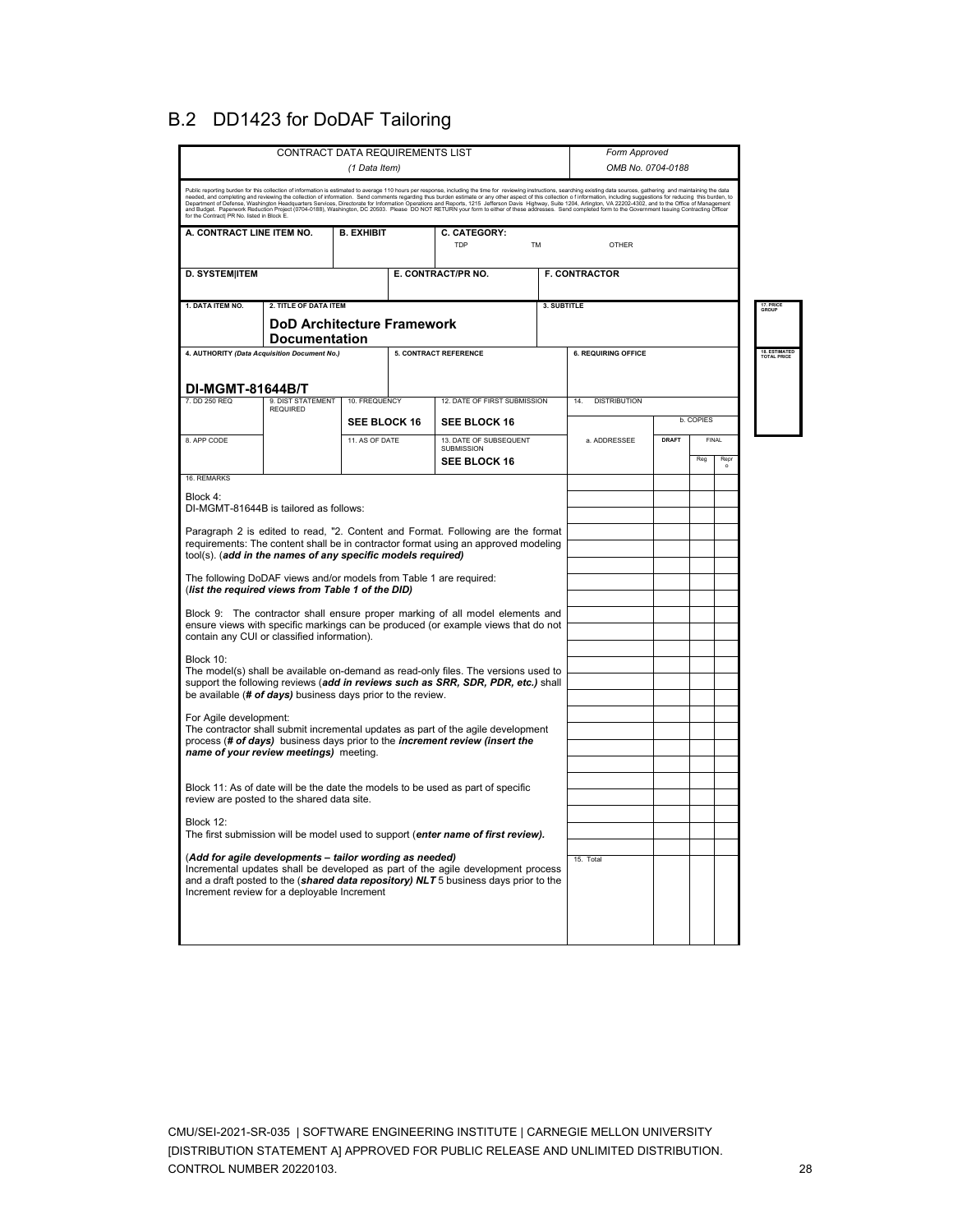|                                                                                                                                                              |                                                                   | <b>CONTRACT DATA REQUIREMENTS LIST</b> |         |                                                                                                                                                                                                                                                                                                                                                                                                                                                                    |             | Form Approved              |         |              |         |
|--------------------------------------------------------------------------------------------------------------------------------------------------------------|-------------------------------------------------------------------|----------------------------------------|---------|--------------------------------------------------------------------------------------------------------------------------------------------------------------------------------------------------------------------------------------------------------------------------------------------------------------------------------------------------------------------------------------------------------------------------------------------------------------------|-------------|----------------------------|---------|--------------|---------|
|                                                                                                                                                              |                                                                   | (1 Data Item)                          |         |                                                                                                                                                                                                                                                                                                                                                                                                                                                                    |             | OMB No. 0704-0188          |         |              |         |
| for the Contract  PR No. listed in Block E.                                                                                                                  |                                                                   |                                        |         | Public reporting burden for this collection of information is estimated to average 110 hours per response, including the time for reviewing instructions, searching existing data sources, gathering and maintaining the data<br>needed, and completing and reviewing the collection of information. Send comments regarding thus builded and only other aspect of this collection of information, including suggestions for reducing this burden, to<br>Departmen |             |                            |         |              |         |
| A. CONTRACT LINE ITEM NO.                                                                                                                                    |                                                                   | <b>B. EXHIBIT</b>                      |         | C. CATEGORY:                                                                                                                                                                                                                                                                                                                                                                                                                                                       |             |                            |         |              |         |
|                                                                                                                                                              |                                                                   |                                        |         | TDP                                                                                                                                                                                                                                                                                                                                                                                                                                                                | <b>TM</b>   | OTHER                      |         |              |         |
| <b>D. SYSTEM ITEM</b>                                                                                                                                        |                                                                   | <b>F. CONTRACTOR</b>                   |         |                                                                                                                                                                                                                                                                                                                                                                                                                                                                    |             |                            |         |              |         |
| 1. DATA ITEM NO.                                                                                                                                             | 2. TITLE OF DATA ITEM<br><b>Software Architecture Description</b> |                                        |         |                                                                                                                                                                                                                                                                                                                                                                                                                                                                    | 3. SUBTITLE |                            |         |              |         |
|                                                                                                                                                              | 4. AUTHORITY (Data Acquisition Document No.)                      |                                        |         | <b>5. CONTRACT REFERENCE</b>                                                                                                                                                                                                                                                                                                                                                                                                                                       |             | <b>6. REQUIRING OFFICE</b> |         |              |         |
| <b>DI-SESS-82176/T</b>                                                                                                                                       |                                                                   |                                        |         |                                                                                                                                                                                                                                                                                                                                                                                                                                                                    |             |                            |         |              |         |
| 7. DD 250 REQ                                                                                                                                                | 9. DIST STATEMENT<br><b>REQUIRED</b>                              | 10. FREQUENCY                          |         | 12. DATE OF FIRST SUBMISSION                                                                                                                                                                                                                                                                                                                                                                                                                                       |             | 14<br><b>DISTRIBUTION</b>  |         |              |         |
|                                                                                                                                                              |                                                                   | <b>SEE BLOCK 16</b>                    |         | <b>SEE BLOCK 16</b>                                                                                                                                                                                                                                                                                                                                                                                                                                                |             |                            |         | b. COPIES    |         |
| 8. APP CODE                                                                                                                                                  |                                                                   | 11. AS OF DATE                         |         | 13. DATE OF SUBSEQUENT<br><b>SUBMISSION</b><br><b>SEE BLOCK 16</b>                                                                                                                                                                                                                                                                                                                                                                                                 |             | a. ADDRESSEE               | DRAFT   | FINAL<br>Reg | Rep     |
| 16. REMARKS                                                                                                                                                  |                                                                   |                                        |         |                                                                                                                                                                                                                                                                                                                                                                                                                                                                    |             |                            |         |              | $\circ$ |
| Block 4:                                                                                                                                                     | DI-IPSC-82176 is tailored as follows:                             |                                        |         |                                                                                                                                                                                                                                                                                                                                                                                                                                                                    |             |                            |         |              |         |
|                                                                                                                                                              |                                                                   |                                        |         | The information required in Section 3 shall be provided as a part of a model/models.                                                                                                                                                                                                                                                                                                                                                                               |             |                            |         |              |         |
|                                                                                                                                                              | (Add any specific models or tools required by the program)        |                                        |         |                                                                                                                                                                                                                                                                                                                                                                                                                                                                    |             |                            |         |              |         |
| Block 10:                                                                                                                                                    |                                                                   |                                        |         |                                                                                                                                                                                                                                                                                                                                                                                                                                                                    |             |                            |         |              |         |
|                                                                                                                                                              | be available (# of days) business days prior to the review.       |                                        |         | The model(s) shall be available on-demand as read-only files. The versions used to<br>support the following reviews (add in reviews such as SRR, SDR, PDR, etc.) shall                                                                                                                                                                                                                                                                                             |             |                            |         |              |         |
| For Agile development:                                                                                                                                       |                                                                   |                                        |         |                                                                                                                                                                                                                                                                                                                                                                                                                                                                    |             |                            |         |              |         |
|                                                                                                                                                              |                                                                   |                                        |         | The contractor shall submit incremental updates as part of the agile development<br>process (# of days) business days prior to the <i>increment review (insert the</i>                                                                                                                                                                                                                                                                                             |             |                            |         |              |         |
|                                                                                                                                                              | name of your review meetings) meeting.                            |                                        |         |                                                                                                                                                                                                                                                                                                                                                                                                                                                                    |             |                            |         |              |         |
|                                                                                                                                                              |                                                                   |                                        |         | Block 11: As of date will be the date the models to be used as part of specific                                                                                                                                                                                                                                                                                                                                                                                    |             |                            |         |              |         |
|                                                                                                                                                              | review are posted to the shared data site.                        |                                        |         |                                                                                                                                                                                                                                                                                                                                                                                                                                                                    |             |                            |         |              |         |
| Block 12:                                                                                                                                                    |                                                                   |                                        |         | The first submission will be model used to support (enter name of first review).                                                                                                                                                                                                                                                                                                                                                                                   |             |                            |         |              |         |
| Block 13:                                                                                                                                                    |                                                                   |                                        |         |                                                                                                                                                                                                                                                                                                                                                                                                                                                                    |             |                            |         |              |         |
| The contractor shall submit incremental updates as part of the agile development<br>process (# of days) business days prior to the increment review meeting. |                                                                   |                                        |         |                                                                                                                                                                                                                                                                                                                                                                                                                                                                    |             |                            |         |              |         |
| Final updates shall be made to match the as-built system at least (# of days) prior<br>to the end of the contract.                                           |                                                                   |                                        |         |                                                                                                                                                                                                                                                                                                                                                                                                                                                                    |             |                            |         |              |         |
|                                                                                                                                                              |                                                                   |                                        |         |                                                                                                                                                                                                                                                                                                                                                                                                                                                                    |             |                            |         |              |         |
|                                                                                                                                                              |                                                                   |                                        |         |                                                                                                                                                                                                                                                                                                                                                                                                                                                                    |             | 15 Total                   |         |              |         |
|                                                                                                                                                              |                                                                   |                                        |         |                                                                                                                                                                                                                                                                                                                                                                                                                                                                    |             |                            |         |              |         |
| <b>G. PREPARED BY</b>                                                                                                                                        |                                                                   |                                        | H. DATE | I. APPROVED BY                                                                                                                                                                                                                                                                                                                                                                                                                                                     |             |                            | J. DATE |              |         |

## B.3 DD1423 for Software Architecture Description Tailoring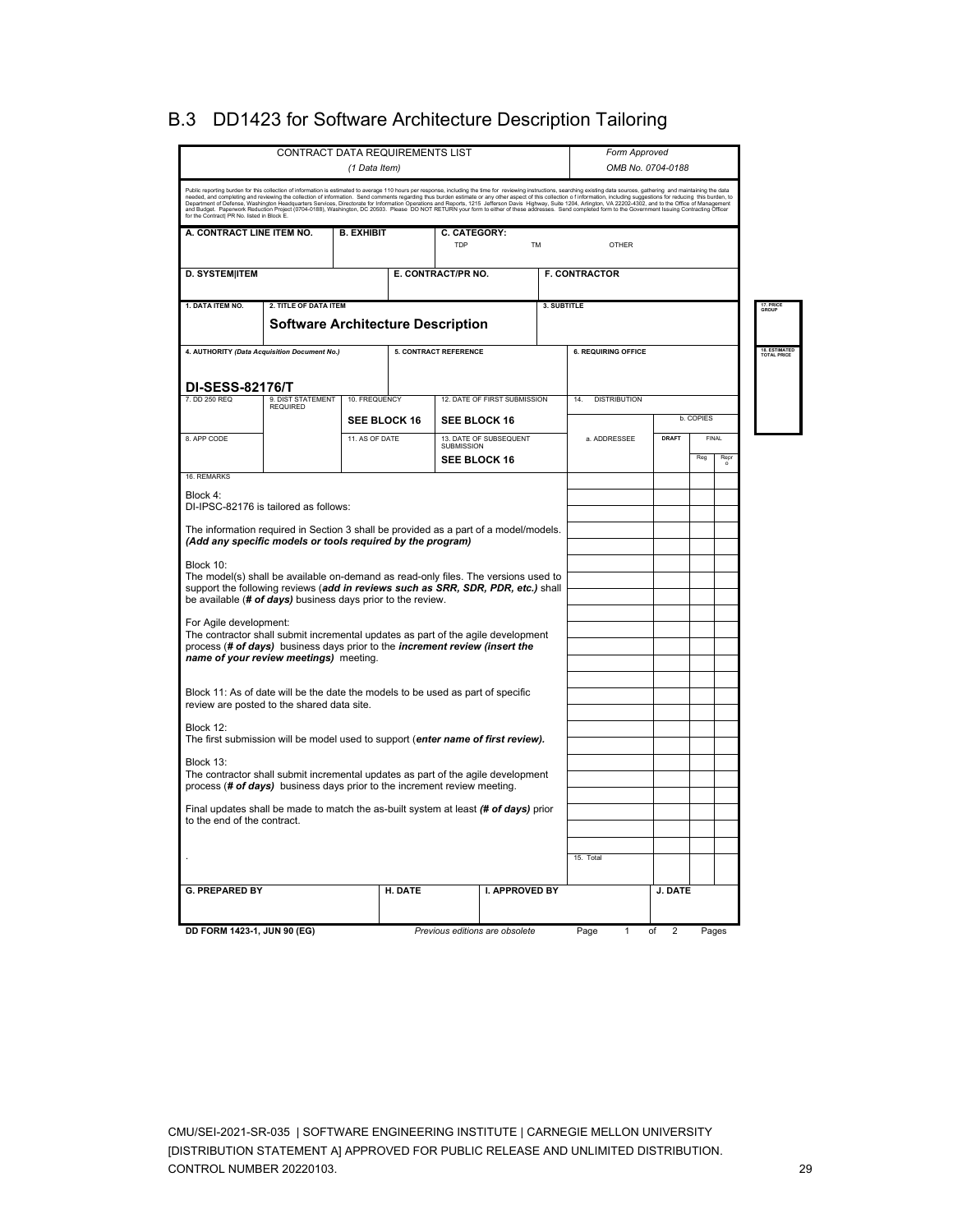### B.4 Sample DAL Form

The first form is blank; the second form is an example of the DD1423 for the Software Architecture Description in DAL format.

| Subtitle of DAL Item<br>Title of DAL Item<br>DAL Item Number<br>$\overline{2}$<br>3<br>1<br>See Block 11<br>Click or tap here<br>Click or tap here to enter text.<br>to enter text.<br>Authority (DAL Document Number)<br>$\overline{4}$<br>DI-IPSC-81441A/T<br>Contract Reference<br>Frequency<br>$\,$ 5 $\,$<br>6<br>See Block $11\,$<br>See Block 11<br>Date of First Submission<br>$\boldsymbol{7}$<br>$\,$ $\,$<br>As of Date<br>See Block 11<br>See Block 11<br>Date of Subsequent Submission<br>10 Designated Repository<br>9<br>See Block 11<br>See Block 11<br>Remarks<br>11 | <b>PROGRAM NAME Data Accession List (DAL) Item</b> |  |
|---------------------------------------------------------------------------------------------------------------------------------------------------------------------------------------------------------------------------------------------------------------------------------------------------------------------------------------------------------------------------------------------------------------------------------------------------------------------------------------------------------------------------------------------------------------------------------------|----------------------------------------------------|--|
|                                                                                                                                                                                                                                                                                                                                                                                                                                                                                                                                                                                       |                                                    |  |
|                                                                                                                                                                                                                                                                                                                                                                                                                                                                                                                                                                                       |                                                    |  |
|                                                                                                                                                                                                                                                                                                                                                                                                                                                                                                                                                                                       |                                                    |  |
|                                                                                                                                                                                                                                                                                                                                                                                                                                                                                                                                                                                       |                                                    |  |
|                                                                                                                                                                                                                                                                                                                                                                                                                                                                                                                                                                                       |                                                    |  |
|                                                                                                                                                                                                                                                                                                                                                                                                                                                                                                                                                                                       |                                                    |  |
|                                                                                                                                                                                                                                                                                                                                                                                                                                                                                                                                                                                       |                                                    |  |
|                                                                                                                                                                                                                                                                                                                                                                                                                                                                                                                                                                                       |                                                    |  |
|                                                                                                                                                                                                                                                                                                                                                                                                                                                                                                                                                                                       |                                                    |  |
|                                                                                                                                                                                                                                                                                                                                                                                                                                                                                                                                                                                       |                                                    |  |
|                                                                                                                                                                                                                                                                                                                                                                                                                                                                                                                                                                                       |                                                    |  |
|                                                                                                                                                                                                                                                                                                                                                                                                                                                                                                                                                                                       |                                                    |  |
|                                                                                                                                                                                                                                                                                                                                                                                                                                                                                                                                                                                       |                                                    |  |
|                                                                                                                                                                                                                                                                                                                                                                                                                                                                                                                                                                                       |                                                    |  |
|                                                                                                                                                                                                                                                                                                                                                                                                                                                                                                                                                                                       |                                                    |  |
|                                                                                                                                                                                                                                                                                                                                                                                                                                                                                                                                                                                       |                                                    |  |
|                                                                                                                                                                                                                                                                                                                                                                                                                                                                                                                                                                                       |                                                    |  |
|                                                                                                                                                                                                                                                                                                                                                                                                                                                                                                                                                                                       |                                                    |  |
|                                                                                                                                                                                                                                                                                                                                                                                                                                                                                                                                                                                       |                                                    |  |
|                                                                                                                                                                                                                                                                                                                                                                                                                                                                                                                                                                                       |                                                    |  |
|                                                                                                                                                                                                                                                                                                                                                                                                                                                                                                                                                                                       |                                                    |  |
|                                                                                                                                                                                                                                                                                                                                                                                                                                                                                                                                                                                       |                                                    |  |
|                                                                                                                                                                                                                                                                                                                                                                                                                                                                                                                                                                                       |                                                    |  |
|                                                                                                                                                                                                                                                                                                                                                                                                                                                                                                                                                                                       |                                                    |  |
|                                                                                                                                                                                                                                                                                                                                                                                                                                                                                                                                                                                       |                                                    |  |
|                                                                                                                                                                                                                                                                                                                                                                                                                                                                                                                                                                                       |                                                    |  |
|                                                                                                                                                                                                                                                                                                                                                                                                                                                                                                                                                                                       |                                                    |  |
|                                                                                                                                                                                                                                                                                                                                                                                                                                                                                                                                                                                       |                                                    |  |
|                                                                                                                                                                                                                                                                                                                                                                                                                                                                                                                                                                                       |                                                    |  |
|                                                                                                                                                                                                                                                                                                                                                                                                                                                                                                                                                                                       |                                                    |  |
|                                                                                                                                                                                                                                                                                                                                                                                                                                                                                                                                                                                       |                                                    |  |
|                                                                                                                                                                                                                                                                                                                                                                                                                                                                                                                                                                                       |                                                    |  |
|                                                                                                                                                                                                                                                                                                                                                                                                                                                                                                                                                                                       |                                                    |  |
|                                                                                                                                                                                                                                                                                                                                                                                                                                                                                                                                                                                       |                                                    |  |
|                                                                                                                                                                                                                                                                                                                                                                                                                                                                                                                                                                                       |                                                    |  |
|                                                                                                                                                                                                                                                                                                                                                                                                                                                                                                                                                                                       |                                                    |  |
|                                                                                                                                                                                                                                                                                                                                                                                                                                                                                                                                                                                       |                                                    |  |
|                                                                                                                                                                                                                                                                                                                                                                                                                                                                                                                                                                                       |                                                    |  |
|                                                                                                                                                                                                                                                                                                                                                                                                                                                                                                                                                                                       |                                                    |  |
|                                                                                                                                                                                                                                                                                                                                                                                                                                                                                                                                                                                       |                                                    |  |
|                                                                                                                                                                                                                                                                                                                                                                                                                                                                                                                                                                                       |                                                    |  |
|                                                                                                                                                                                                                                                                                                                                                                                                                                                                                                                                                                                       |                                                    |  |
|                                                                                                                                                                                                                                                                                                                                                                                                                                                                                                                                                                                       |                                                    |  |
|                                                                                                                                                                                                                                                                                                                                                                                                                                                                                                                                                                                       |                                                    |  |
|                                                                                                                                                                                                                                                                                                                                                                                                                                                                                                                                                                                       |                                                    |  |
|                                                                                                                                                                                                                                                                                                                                                                                                                                                                                                                                                                                       |                                                    |  |
|                                                                                                                                                                                                                                                                                                                                                                                                                                                                                                                                                                                       |                                                    |  |
|                                                                                                                                                                                                                                                                                                                                                                                                                                                                                                                                                                                       |                                                    |  |
|                                                                                                                                                                                                                                                                                                                                                                                                                                                                                                                                                                                       |                                                    |  |
|                                                                                                                                                                                                                                                                                                                                                                                                                                                                                                                                                                                       |                                                    |  |

CMU/SEI-2021-SR-035 | SOFTWARE ENGINEERING INSTITUTE | CARNEGIE MELLON UNIVERSITY [DISTRIBUTION STATEMENT A] APPROVED FOR PUBLIC RELEASE AND UNLIMITED DISTRIBUTION. CONTROL NUMBER 20220103. 30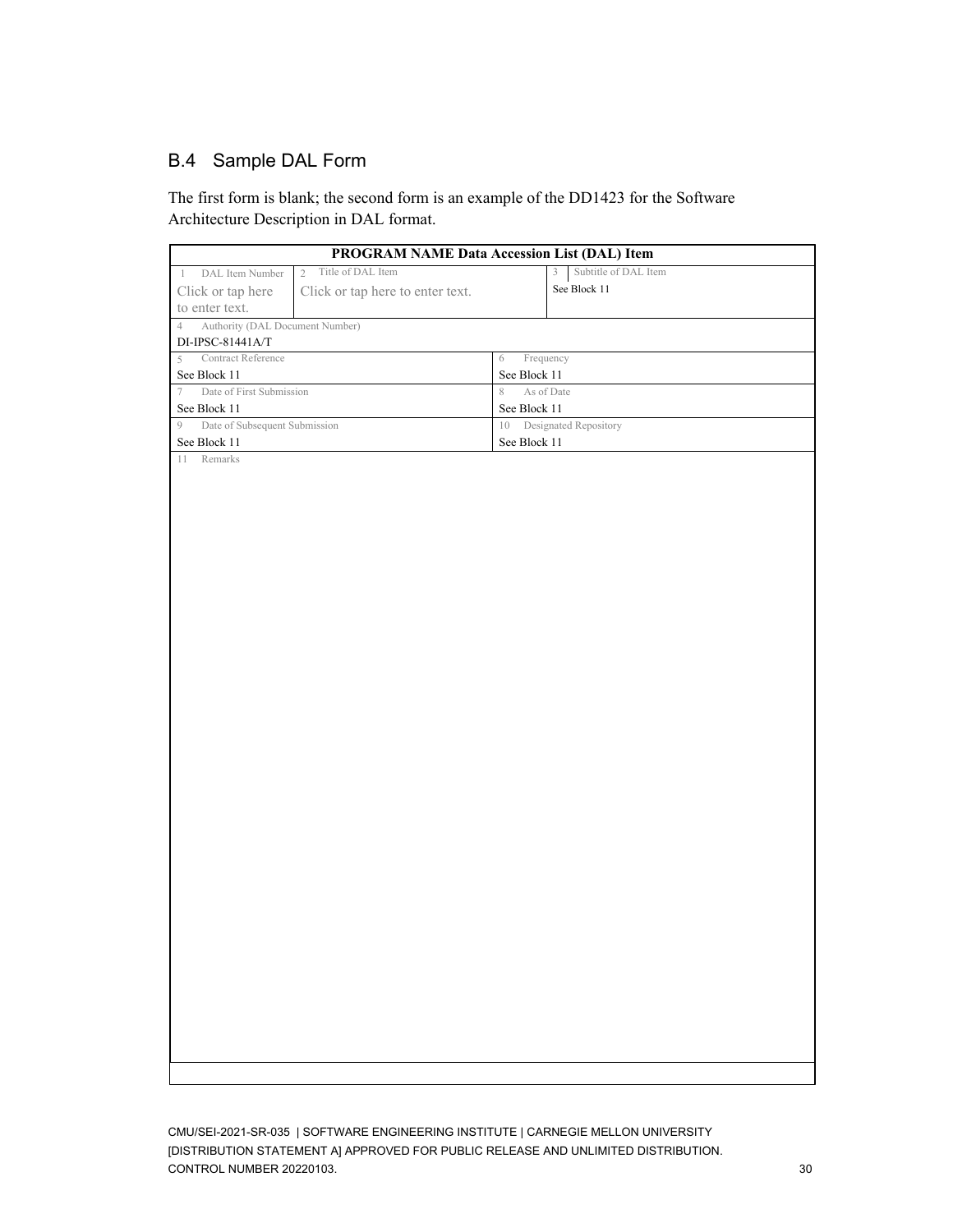|                                                   | <b>PROGRAM NAME Data Accession List (DAL) Item</b>                                                                                                                                                                                                           |                 |                                                                                                                                                                                                                                                                 |  |  |  |
|---------------------------------------------------|--------------------------------------------------------------------------------------------------------------------------------------------------------------------------------------------------------------------------------------------------------------|-----------------|-----------------------------------------------------------------------------------------------------------------------------------------------------------------------------------------------------------------------------------------------------------------|--|--|--|
| DAL Item Number                                   | Title of DAL Item<br>$\overline{2}$                                                                                                                                                                                                                          |                 | Subtitle of DAL Item                                                                                                                                                                                                                                            |  |  |  |
| Click or tap here                                 | Software Architecture Description                                                                                                                                                                                                                            |                 |                                                                                                                                                                                                                                                                 |  |  |  |
| to enter text.                                    |                                                                                                                                                                                                                                                              |                 |                                                                                                                                                                                                                                                                 |  |  |  |
| Authority (DAL Document Number)<br>$\overline{4}$ |                                                                                                                                                                                                                                                              |                 |                                                                                                                                                                                                                                                                 |  |  |  |
| DI-SESS-82176/T                                   |                                                                                                                                                                                                                                                              |                 |                                                                                                                                                                                                                                                                 |  |  |  |
| Contract Reference<br>5                           |                                                                                                                                                                                                                                                              | 6<br>Frequency  |                                                                                                                                                                                                                                                                 |  |  |  |
| See Block 11                                      |                                                                                                                                                                                                                                                              | See Block 11    |                                                                                                                                                                                                                                                                 |  |  |  |
| Date of First Submission<br>7                     |                                                                                                                                                                                                                                                              | 8<br>As of Date |                                                                                                                                                                                                                                                                 |  |  |  |
| See Block 11                                      |                                                                                                                                                                                                                                                              | See Block 11    |                                                                                                                                                                                                                                                                 |  |  |  |
| Date of Subsequent Submission<br>9                |                                                                                                                                                                                                                                                              | 10              | Designated Repository                                                                                                                                                                                                                                           |  |  |  |
| See Block 11<br>11                                |                                                                                                                                                                                                                                                              | See Block 11    |                                                                                                                                                                                                                                                                 |  |  |  |
| Block 4:<br>DI-IPSC-82176 is tailored as follows: | example views that do not contain any CUI or classified information).                                                                                                                                                                                        |                 | The contractor shall ensure proper marking of all model elements and ensure views with specific markings can be produced (or<br>The information required in Section 3 shall be provided as a part of a model/models. (Add any specific models or tools required |  |  |  |
| by the program)                                   |                                                                                                                                                                                                                                                              |                 |                                                                                                                                                                                                                                                                 |  |  |  |
| Block 6:                                          | such as SRR, SDR, PDR, etc.) shall be available (# of days) business days prior to the review.                                                                                                                                                               |                 | The model(s) shall be available on-demand as read-only files. The versions used to support the following reviews (add in reviews                                                                                                                                |  |  |  |
| For Agile development:                            | the increment review (insert the name of your review meetings) meeting.                                                                                                                                                                                      |                 | The contractor shall submit incremental updates as part of the agile development process (# of days) business days prior to                                                                                                                                     |  |  |  |
|                                                   |                                                                                                                                                                                                                                                              |                 | Block 8: As of date will be the date the models to be used as part of specific review are posted to the shared data site.                                                                                                                                       |  |  |  |
|                                                   | Block 7: The first submission will be model used to support (enter name of first review).                                                                                                                                                                    |                 |                                                                                                                                                                                                                                                                 |  |  |  |
|                                                   | (Add for agile developments - tailor wording as needed)<br>repository) NLT 5 business days prior to the Increment review for a deployable Increment                                                                                                          |                 | Incremental updates shall be developed as part of the agile development process and a draft posted to the (shared data                                                                                                                                          |  |  |  |
| Block 9:                                          |                                                                                                                                                                                                                                                              |                 |                                                                                                                                                                                                                                                                 |  |  |  |
| days<br>after the change.                         | The contractor shall submit the final data item, 5 business days prior to the TRR for Formal Contractor Test at each site.<br>For any changes after TRR, the contractor shall submit the data item identifying recommended changes no later than 15 business |                 |                                                                                                                                                                                                                                                                 |  |  |  |
|                                                   |                                                                                                                                                                                                                                                              |                 |                                                                                                                                                                                                                                                                 |  |  |  |
|                                                   | Final updates shall be made to match the as-built system at least (# of days) prior to the end of the contract.                                                                                                                                              |                 |                                                                                                                                                                                                                                                                 |  |  |  |
|                                                   |                                                                                                                                                                                                                                                              |                 | Once approved by Government Program Office, submit to Sustainment Provider for integration into technical baselines.                                                                                                                                            |  |  |  |
| the increment review meeting.                     | (Add for agile developments - tailor wording as needed)                                                                                                                                                                                                      |                 | The contractor shall submit incremental updates as part of the agile development process (# of days) business days prior to                                                                                                                                     |  |  |  |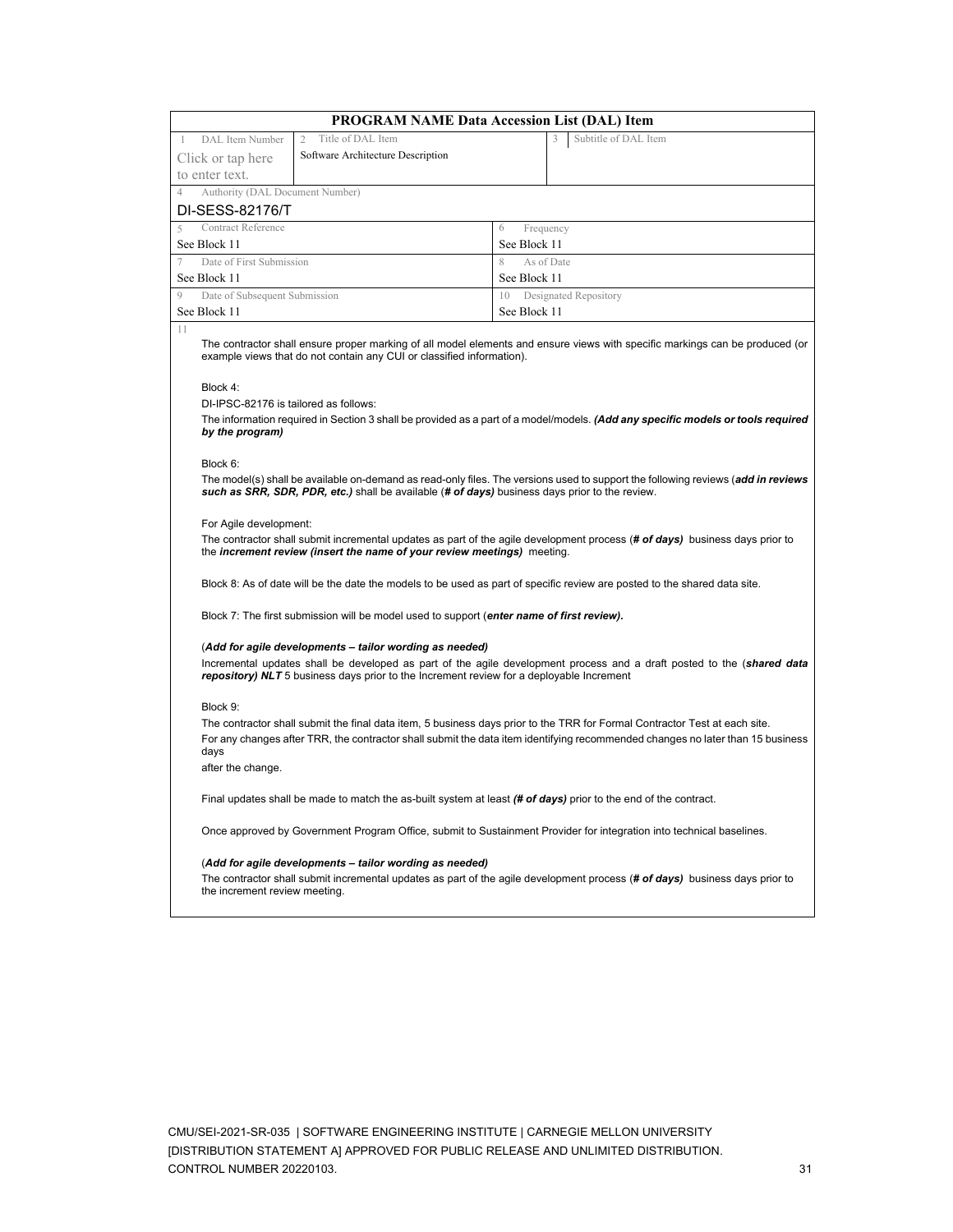### B.5 Potential DD1423 for Models (Based on NASA Digital Engineering Acquisition Framework Handbook)

#### (Note: The Air Force is also working on a DID for models.)

|                                                   | <b>PROGRAM NAME Data Accession List (DAL) Item</b>                                                              |              |                                                                                                                                                                                                                                                                 |  |  |  |  |
|---------------------------------------------------|-----------------------------------------------------------------------------------------------------------------|--------------|-----------------------------------------------------------------------------------------------------------------------------------------------------------------------------------------------------------------------------------------------------------------|--|--|--|--|
| DAL Item Number<br>1                              | Title of DAL Item<br>2                                                                                          |              | Subtitle of DAL Item                                                                                                                                                                                                                                            |  |  |  |  |
| Click or tap here                                 | Software Architecture Description                                                                               |              |                                                                                                                                                                                                                                                                 |  |  |  |  |
| to enter text.                                    |                                                                                                                 |              |                                                                                                                                                                                                                                                                 |  |  |  |  |
| Authority (DAL Document Number)<br>4              |                                                                                                                 |              |                                                                                                                                                                                                                                                                 |  |  |  |  |
| DI-SESS-82176/T                                   |                                                                                                                 |              |                                                                                                                                                                                                                                                                 |  |  |  |  |
| <b>Contract Reference</b><br>5                    |                                                                                                                 | 6            | Frequency                                                                                                                                                                                                                                                       |  |  |  |  |
| See Block 11                                      |                                                                                                                 | See Block 11 |                                                                                                                                                                                                                                                                 |  |  |  |  |
| Date of First Submission<br>7                     |                                                                                                                 | 8            | As of Date                                                                                                                                                                                                                                                      |  |  |  |  |
| See Block 11                                      |                                                                                                                 | See Block 11 |                                                                                                                                                                                                                                                                 |  |  |  |  |
| Date of Subsequent Submission<br>9                |                                                                                                                 | 10           | Designated Repository                                                                                                                                                                                                                                           |  |  |  |  |
| See Block 11                                      |                                                                                                                 | See Block 11 |                                                                                                                                                                                                                                                                 |  |  |  |  |
| Block 4:<br>DI-IPSC-82176 is tailored as follows: | example views that do not contain any CUI or classified information).                                           |              | The contractor shall ensure proper marking of all model elements and ensure views with specific markings can be produced (or<br>The information required in Section 3 shall be provided as a part of a model/models. (Add any specific models or tools required |  |  |  |  |
| by the program)                                   |                                                                                                                 |              |                                                                                                                                                                                                                                                                 |  |  |  |  |
| Block 6:                                          |                                                                                                                 |              | The model(s) shall be available on-demand as read-only files. The versions used to support the following reviews (add in reviews                                                                                                                                |  |  |  |  |
|                                                   | such as SRR, SDR, PDR, etc.) shall be available (# of days) business days prior to the review.                  |              |                                                                                                                                                                                                                                                                 |  |  |  |  |
| For Agile development:                            |                                                                                                                 |              |                                                                                                                                                                                                                                                                 |  |  |  |  |
|                                                   | the <i>increment review (insert the name of your review meetings)</i> meeting.                                  |              | The contractor shall submit incremental updates as part of the agile development process (# of days) business days prior to                                                                                                                                     |  |  |  |  |
|                                                   |                                                                                                                 |              | Block 8: As of date will be the date the models to be used as part of specific review are posted to the shared data site.                                                                                                                                       |  |  |  |  |
|                                                   | Block 7: The first submission will be model used to support (enter name of first review).                       |              |                                                                                                                                                                                                                                                                 |  |  |  |  |
|                                                   | (Add for agile developments - tailor wording as needed)                                                         |              |                                                                                                                                                                                                                                                                 |  |  |  |  |
|                                                   | repository) NLT 5 business days prior to the Increment review for a deployable Increment                        |              | Incremental updates shall be developed as part of the agile development process and a draft posted to the (shared data                                                                                                                                          |  |  |  |  |
| Block 9:                                          |                                                                                                                 |              |                                                                                                                                                                                                                                                                 |  |  |  |  |
|                                                   |                                                                                                                 |              | The contractor shall submit the final data item, 5 business days prior to the TRR for Formal Contractor Test at each site.                                                                                                                                      |  |  |  |  |
| days                                              |                                                                                                                 |              | For any changes after TRR, the contractor shall submit the data item identifying recommended changes no later than 15 business                                                                                                                                  |  |  |  |  |
| after the change.                                 |                                                                                                                 |              |                                                                                                                                                                                                                                                                 |  |  |  |  |
|                                                   | Final updates shall be made to match the as-built system at least (# of days) prior to the end of the contract. |              |                                                                                                                                                                                                                                                                 |  |  |  |  |
|                                                   |                                                                                                                 |              | Once approved by Government Program Office, submit to Sustainment Provider for integration into technical baselines.                                                                                                                                            |  |  |  |  |
|                                                   | (Add for agile developments - tailor wording as needed)                                                         |              |                                                                                                                                                                                                                                                                 |  |  |  |  |
| the increment review meeting.                     |                                                                                                                 |              | The contractor shall submit incremental updates as part of the agile development process (# of days) business days prior to                                                                                                                                     |  |  |  |  |
|                                                   |                                                                                                                 |              |                                                                                                                                                                                                                                                                 |  |  |  |  |

CMU/SEI-2021-SR-035 | SOFTWARE ENGINEERING INSTITUTE | CARNEGIE MELLON UNIVERSITY [DISTRIBUTION STATEMENT A] APPROVED FOR PUBLIC RELEASE AND UNLIMITED DISTRIBUTION. CONTROL NUMBER 20220103. 32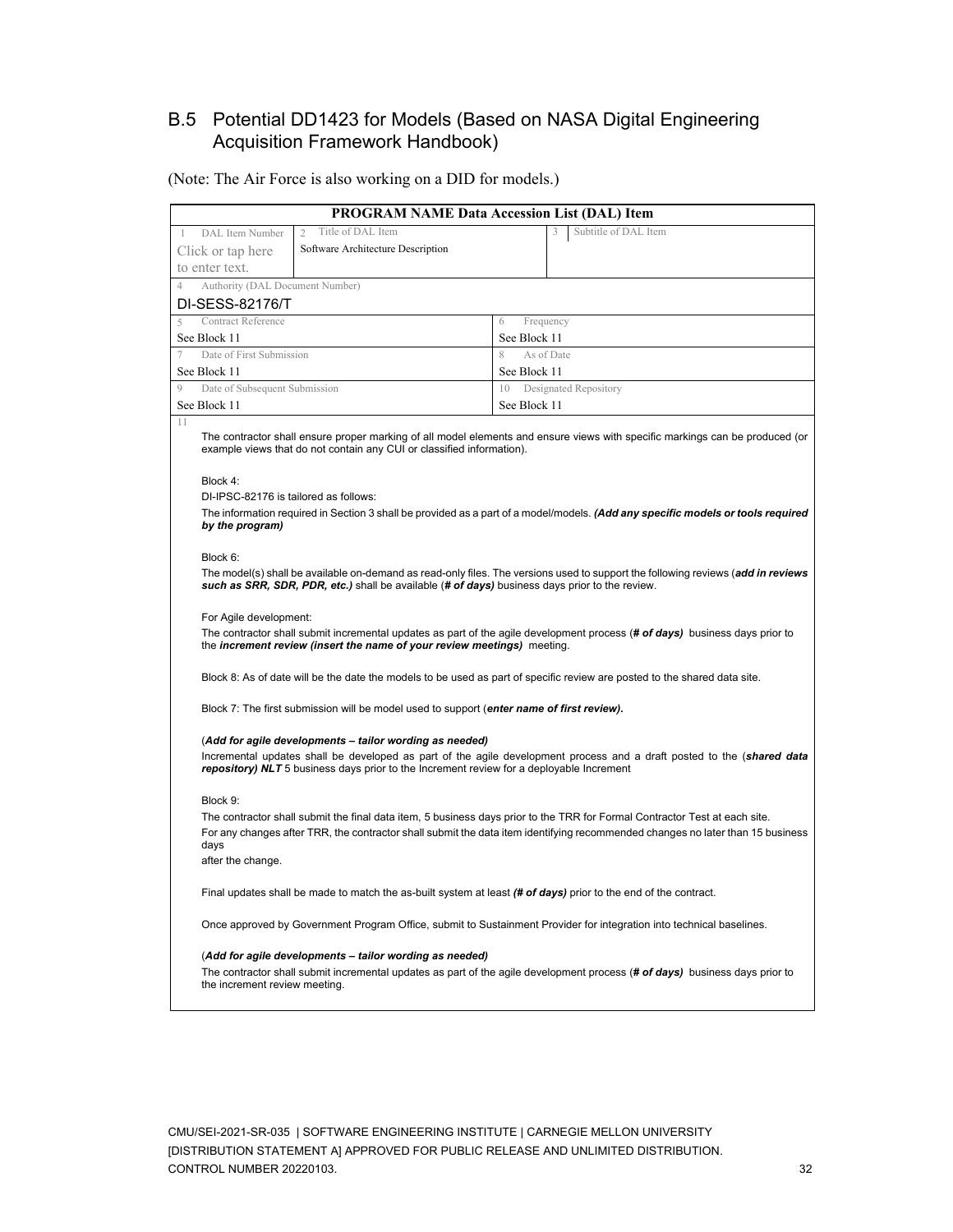## <span id="page-37-0"></span>**Appendix C Section L – Instructions to Offerors**

The Instructions to Offerors, Section L, typically has many sections. In this report, we cover those sections that are more likely to be affected by the use of digital engineering/modeling. For Sections L and M, we provide explanatory notes instead of templates because the approach is very program dependent. But these explanatory notes provide enough detail to help a program office determine what they should include in these RFP sections. When possible, we have included examples in blue-shaded boxes.

Different numbering schemes may also be used—the volume numbers used in this section may not match the volume numbers of your program's RFP, but all these volumes should be included in Section L.

### **C.1 Oral Presentations/Demonstrations**

If the program office plans to include oral presentations and/or demonstrations as part of source selection, consider including modeling in some form. Some possibilities include the following.

In the presentation, include an overview of your modeling plan, and include what will be modeled, the views and tools you plan to provide, how modeling will be used throughout the program, how modeling is integrated with different activities, how separate models are integrated, and how the government will access your models/model data.

As part of the oral presentation, offerors will include a demonstration of one or more models of the type they plan to use to support the program. The data used to present the model does not need to be program data but should be representative of what would be generated for the program.

As part of the oral presentation, offerors will include a demonstration of how they would model the requirements data and the system architecture data provided in the bidder's library. Include a demonstration of the linkages between the models.

As part of the oral presentation, offerors will include a demonstration of how they would model the requirements data and the system architecture data provided in the bidder's library. Include a demonstration of the linkages between the models. In addition, during the demonstration the team providing the demonstration will be provided five additional requirements and you will need to demonstrate how those could be added to the models.

If the program office plans to include model demonstrations as part of the oral presentations, ensure you can provide adequate electrical power and that you tell the offerors whether Internet connectivity will be available. If the presentations will be in a location where no connectivity is possible, even with a hotspot, be sure offerors are aware of that. If the program office plans to provide data to be modeled, be sure to include this in draft RFP release so potential offerors can ask questions about the data in advance.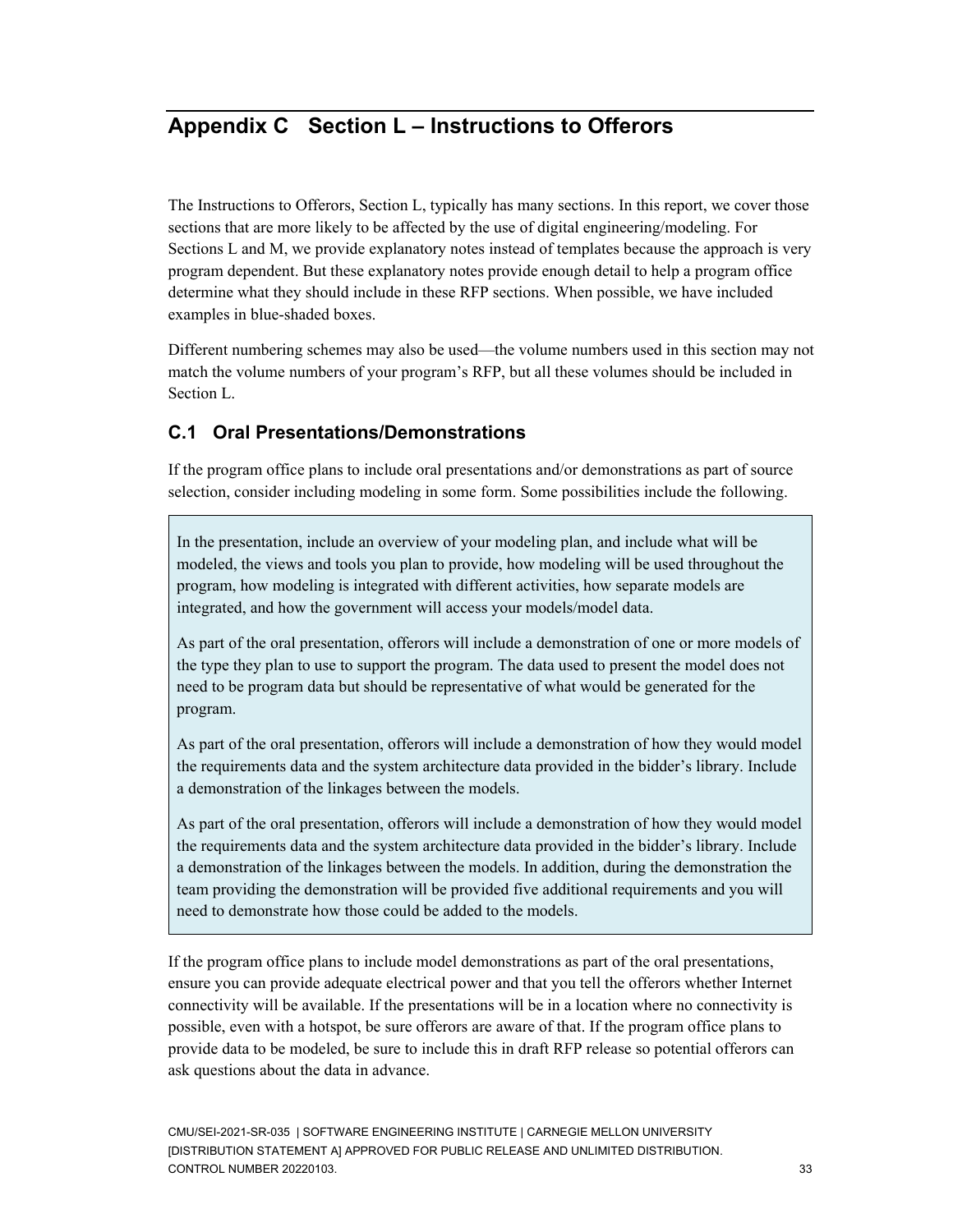### **C.2 Page Limitations**

If the program office is asking for a draft modeling plan as part of the proposal, think carefully about the page limits for the plan. If the page limit is too small, the plan may not contain all the information needed for evaluation. But if the page limit is too large, it will take more time to read and evaluate each offeror's plan.

### **C.3 Page Size and Format**

Be sure to state whether the model diagrams can use different sizes and/or formats (e.g., font).

### **C.4 Volume I – Executive Summary**

There will likely not be any specific mention of modeling in the instructions for the Executive Summary.

### **C.5 Volume II – Technical**

This is likely the most impactful section of the *Instructions to Offerors* for modeling. Section L and Section M (*Evaluation Criteria*) are closely linked. If the source selection team will evaluate something in Section M, then that information needs to be requested in Section L. Section L can ask for information that is not specifically evaluated in Section M, but given typical page limitations, be careful not to ask for too many things in Section L that will not be evaluated under Section M. There are several ways modeling can be included in Volume II.

#### C.5.1 Subfactors

If modeling is made a subfactor, this communicates the importance of modeling to the offerors and allows the proposed modeling information to directly influence the proposal ratings. Modeling can also be included under another subfactor, such as Systems Engineering (or some other subfactor specific to a program). In addition, there can be relationships between the subfactors that need to be considered. For example, if there is a subfactor on maintainability, if the contractor provides information on how their overall modeling effort will support the use of a maintainability model, that information could be used to assess the overall modeling effort.

#### C.5.2 Material to Be Provided

If the program has already had a PDR and this is a down-select, then the program office may ask for more detailed models related to potential designs, software, or manufacturing. Or they may ask for information on how modeling will be used in test and evaluation. If there are parts of a system that are higher risk, these may be the focus of the modeling information requested. The program could also require extracts of models be presented as diagrams.

For new programs, the modeling information requested may lean more toward planning for how modeling will be used.

CMU/SEI-2021-SR-035 | SOFTWARE ENGINEERING INSTITUTE | CARNEGIE MELLON UNIVERSITY [DISTRIBUTION STATEMENT A] APPROVED FOR PUBLIC RELEASE AND UNLIMITED DISTRIBUTION. CONTROL NUMBER 20220103. 34 If the government plans to provide information such as requirements or architecture components and asks for those to be provided as models in Volume II, ensure the evaluation criteria in Section M is clear and that there will be at least one person on the source selection team who can evaluate the models provided. Ensure the language in Section L is clear as to the format of the models. If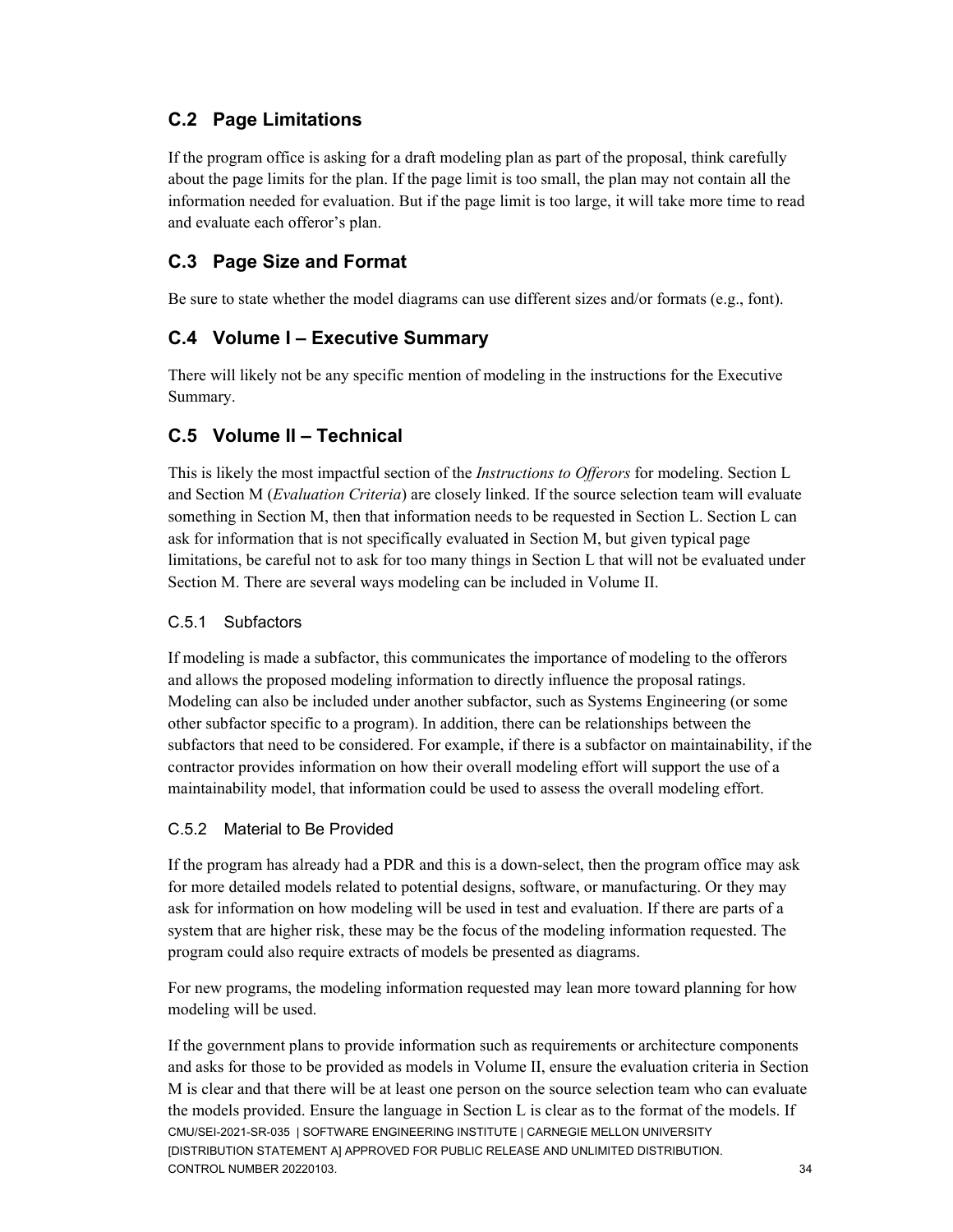the government requires a specific tool to be used, document that requirement accordingly. Clearly specify any technical limitations at the source selection facility (e.g., availability of specific browsers or other tools).

Describe your proposed modeling approach in your draft Modeling Plan, Attachment XX. Explain how your modeling approach integrates with other disciplines such as system engineering and software engineering.

Describe your approach to modeling requirements using Systems Modeling Language (SysML). Describe your approach to tagging and how requirements will trace to architecture, design, and verification.

### C.5.3 Proposal Risk

Typically, proposal risk is evaluated along with technical capability. If this is the case, ensure Section L includes language to ask the offerors to describe any risks in their modeling programs. If using a separate risk subfactor, then include appropriate language to ask about any specific risks the program is tracking for modeling.

Identify risk areas for digital engineering/modeling. For each major risk, assess the probability and consequence of the risk, and identify the responsibilities for risk reduction. Provide an analysis, including justifying rationale, of the required work in each such area. Where risk reduction is primarily the contractor's responsibility, show a proposed burn-down plan that is consistent with program milestones.

Include the risks and benefits associated with each proposed model. Identify risk mitigation processes for each risk identified.

### C.5.4 Attachments

Attachments to the Technical Performance Volume could include a draft modeling plan, specific model views, or electronic model representations. The information to be provided should be included in this section.

### **C.6 Volume III – Past Performance**

Section L typically just asks for relevant past performance information. The criteria are in Section M.

### **C.7 Volume IV – Cost/Price**

The cost of the digital engineering/modeling effort will need to be understood. One of the most important considerations is the WBS. It might also be helpful to have a separate CLIN for delivery of the modeling data. That can also help in understanding the total cost of the data, but not necessarily the cost of the actual modeling effort.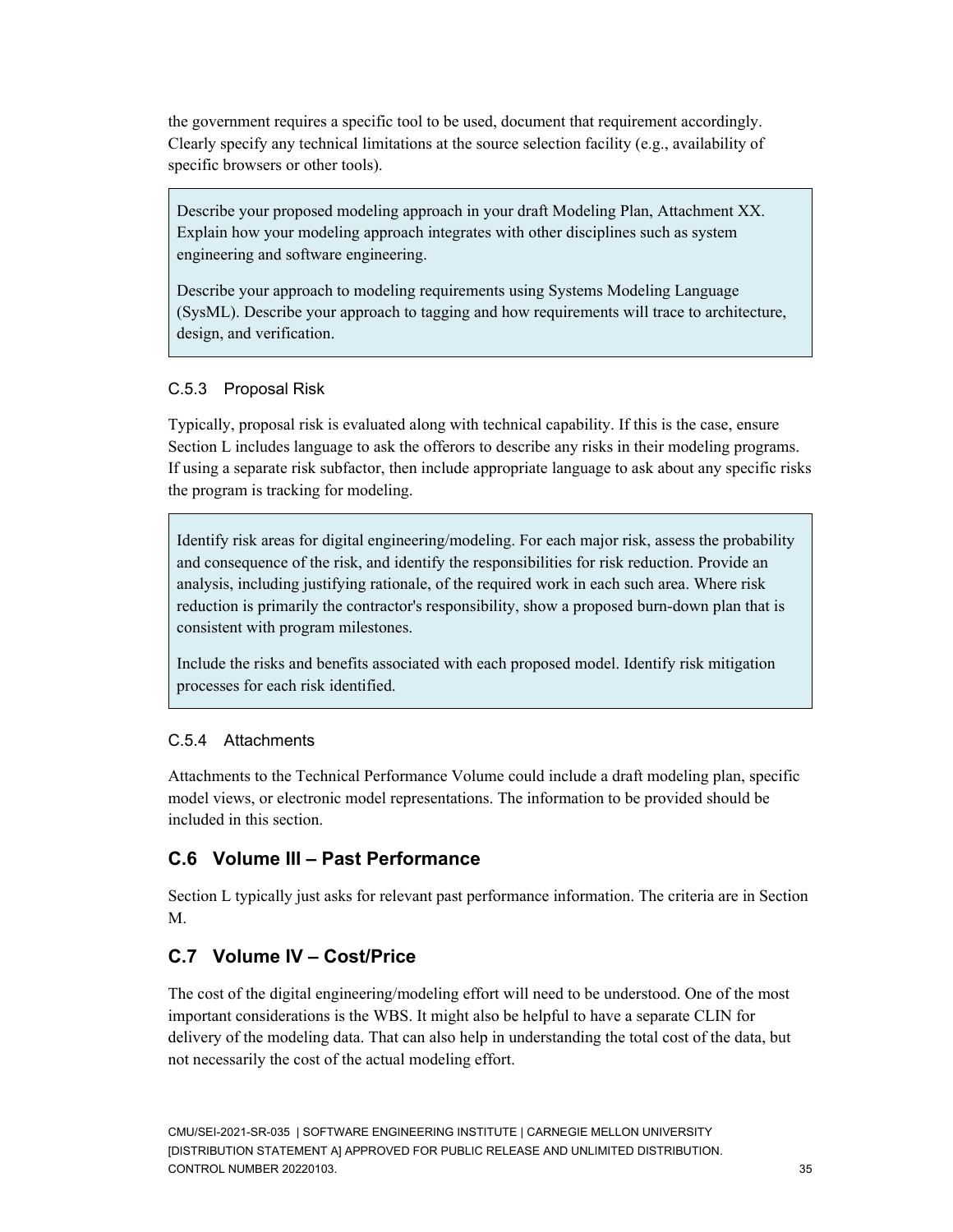It is also important to understand the skill mix for the modeling effort. It may be useful to ask the offerors to describe the skills they will employ in their modeling efforts.

### **C.8 Volume V – Contract Documentation Including Attachments**

This is where the program office requests offeror documents such as the SOW, Contractor WBS, Technical Data Restrictions, Key Personnel, and Contract Clauses.

### C.8.1 SOW

The SOW was discussed in detail in Appendix A.

### C.8.2 Contractor WBS

Ensure the Contractor WBS follows the government WBS and that any areas covering modeling are visible.

### C.8.3 Technical Data Restrictions

Technical data restrictions typically use Defense Federal Acquisition Regulation Supplement (DFARS) provisions 252.227-7013 and 252.227-7014, which include a table to be filled out by the offeror stating anything that has limited rights. It may be useful to state in this section that all model data and all modeling information (except for the tool used to generate the model) will have either unlimited or government purpose rights unless included in the table. If the offeror is using a proprietary tool to generate any models, the government may want to consider asking for government purpose rights for that tool.

If the model data will need to be shared with other programs and there is a possibility that the data will have restrictions, it may be useful to define specific users of the data and request pricing to allow the government to buy the needed rights for that data.

### C.8.4 Key Personnel

If the program office decides to ask about key personnel, consider asking about key personnel involved in the modeling effort.

### **C.9 Volume VI – Government Attachments**

This is where the program attaches government documents such as a SOW, GFI list, any government reference models, a government modeling plan, the incentive plan (if applicable), etc.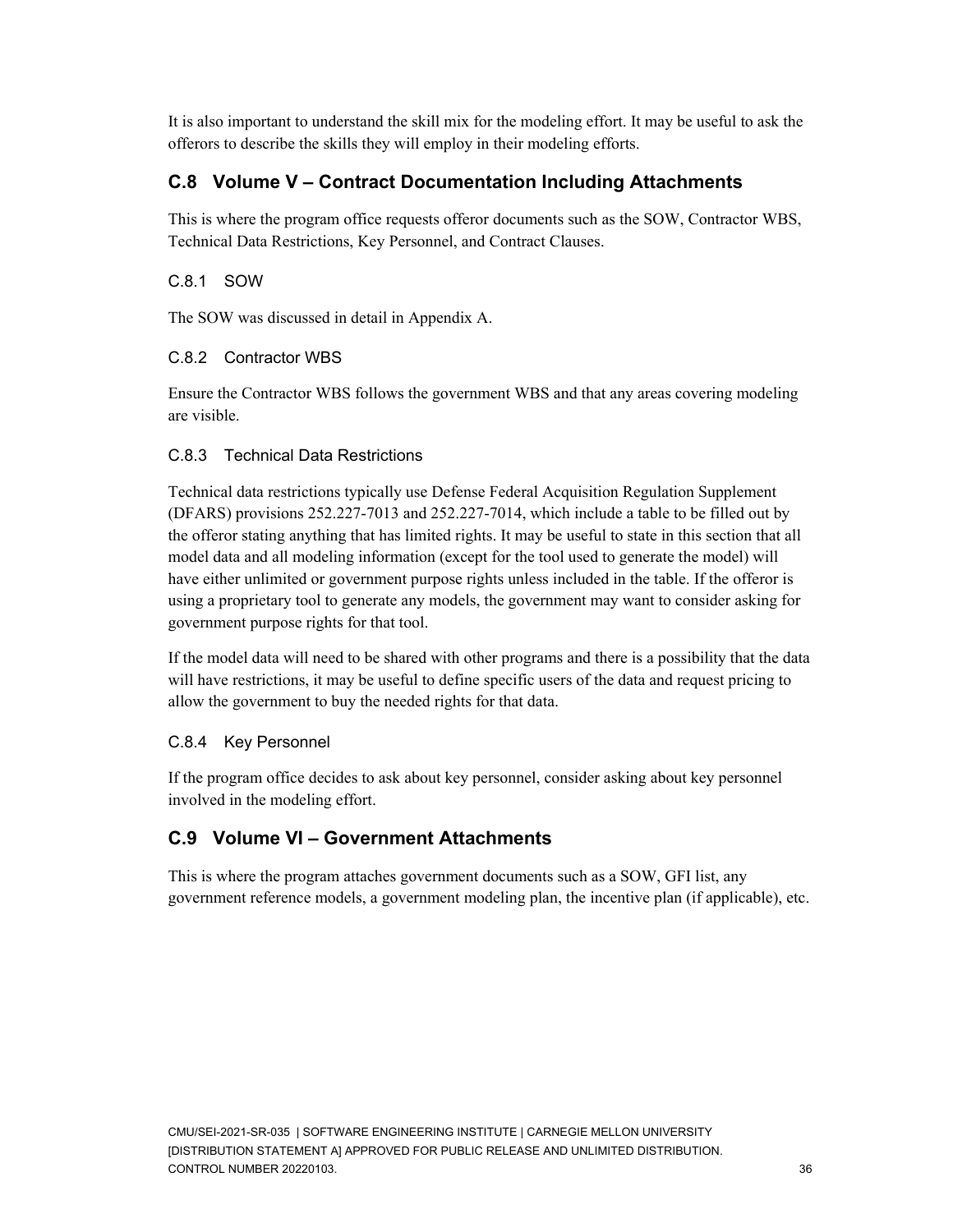## <span id="page-41-0"></span>**Appendix D Section M – Evaluation Criteria**

The Evaluation Criteria, Section M, typically has several sections. The three main sections of concern for a digital engineering/modeling effort are the specific evaluation criteria, the past performance, and the cost/price sections. Appendix D follows the same format as Appendix C where sample language appears in blue-shaded boxes.

### **D.1 Evaluation Criteria**

This section generally starts with "The proposal requirement will be met when the offeror...." For modeling criteria, what comes next could take several forms. If the program asked for a modeling plan, the criteria could be that the contractor has proposed a comprehensive modeling plan that explains how modeling will provide an ASoT and how modeling will be used throughout the lifecycle. If there is a focus on using modeling during testing, then the criteria could focus on that aspect—either as a part of the plan or based on what is provided in Volume II.

The program office should consider the risks to the program, the overall importance of the modeling effort, and whether modeling could be a useful discriminator between proposals in determining the language needed for this section.

If the program is considering using a demonstration of the modeling capability, be sure to (1) leave plenty of time to develop evaluation criteria and (2) involve the contracting officer. While demonstrations can provide a lot of good information, care needs to be taken in developing the evaluation criteria. Consider recording the demonstrations to have evidence of what was presented.

Sample wording:

The proposal requirement will be met when the proposed modeling approach in your draft modeling plan clearly explains how modeling will be applied in the program. The approach to using modeling for requirements, architecture, design, and test are clearly explained, and the tracing between models is made explicit. The views described in the plan are sufficient to allow the government to evaluate the models to support lifecycle reviews or other decision-making processes. The integration between modeling and other disciplines such as system engineering and software engineering is clearly explained.

The proposed requirement will be met when the approach to modeling requirements using SysML is clearly explained. The system for tagging requirements is robust enough to support all facets of requirements usage and how requirements can be traced to architecture, design, and verification is clearly shown.

### **D.2 Past Performance**

Section M includes the criteria for evaluating past performance. Past performance is evaluated by a separate team. If modeling is a specific subfactor or a major section of another subfactor, ensure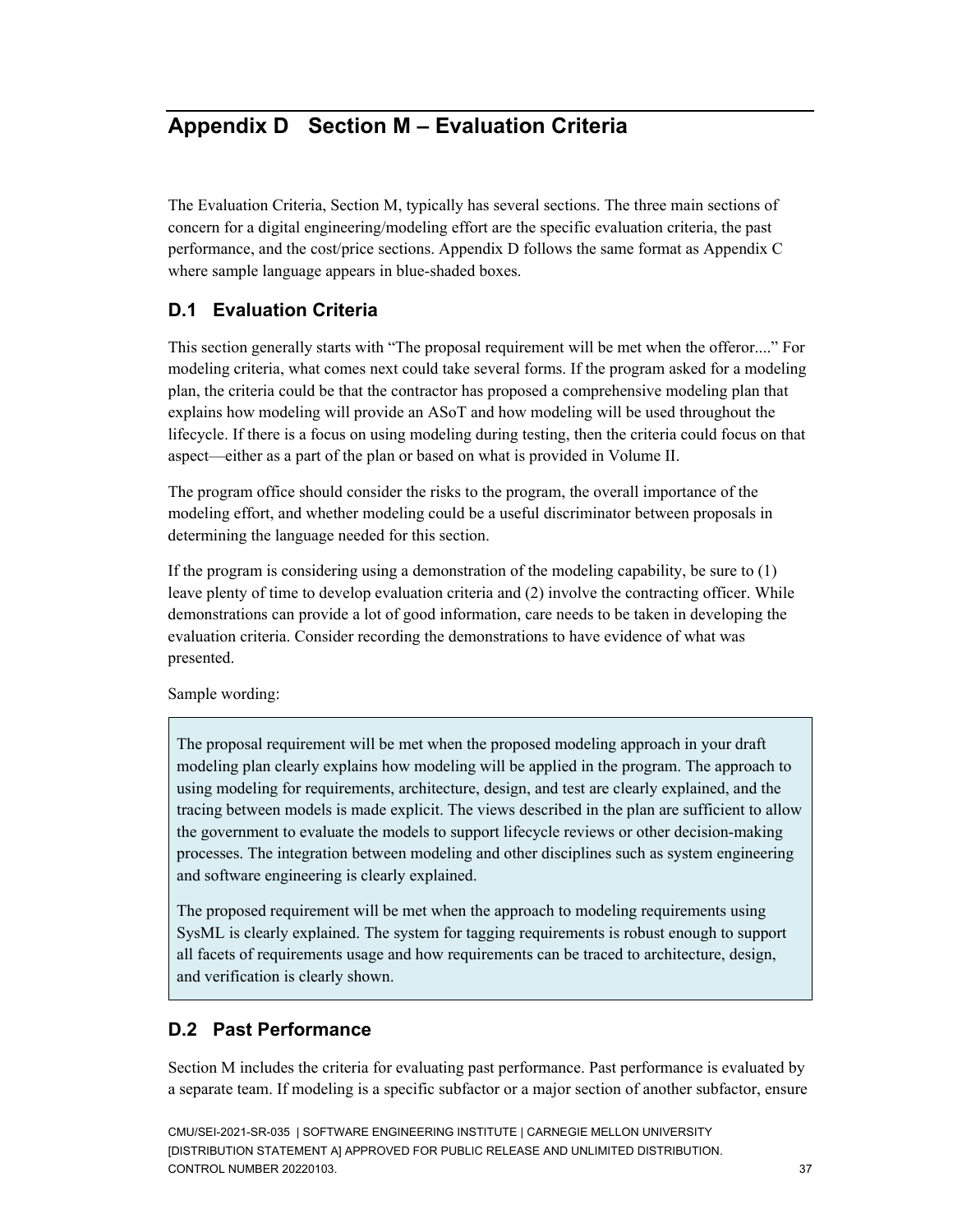someone on the past performance team has enough modeling background to evaluate the past performance information.

If digital engineering/modeling will be included in past performance, ensure the information requested under "relevancy" can differentiate between modeling efforts like those required for this program and efforts that are much simpler in nature. Be sure to include any subcontractors who may be involved in the modeling effort as well. Relevancy requirements can be considered in categories by modeling types, extent of modeling effort, use of real time models, modeling used in test, etc. Then the requirement for high relevancy can be stated as "at least one from each category and five total," for example. If the program will use real time models, try to ensure the past performance asks specifically about real time model use. The same is true of specific model types or tools that are required in the SOW: ensure the past performance asks about prior usage of those specific types and tools.

### **D.3 Cost/Price**

While there typically is not specific language in this section regarding modeling, it is important to understand how the cost/price volume is evaluated. In some source selections, the technical team is not allowed to see the cost volume. In others, they can evaluate the hours but not the dollars. It is very important that someone on the source selection team with modeling expertise evaluate the hours proposed for the modeling effort. Cost is evaluated for reasonableness, realism, and risk. If the proposed hours are too low to accomplish the work that is being proposed, then the government can incorporate a "should cost" estimate into the evaluation. This can help prevent a proposal that bid unreasonable low hours from being rated above one that had adequate hours.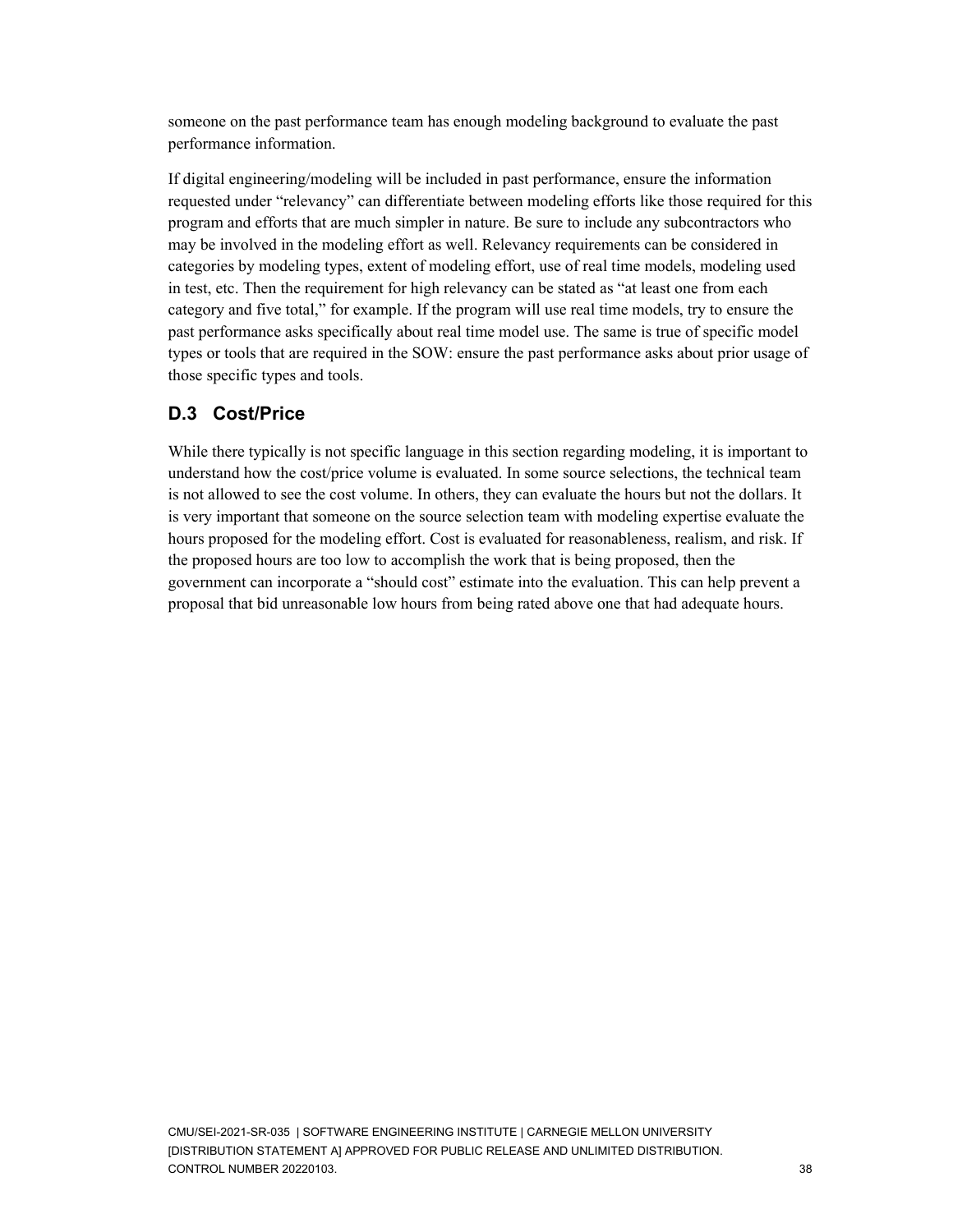## <span id="page-43-0"></span>**Acronym List**

| Acronym      | <b>Meaning</b>                                    |
|--------------|---------------------------------------------------|
| AADL         | Architecture Analysis and Design Language         |
| <b>ACVIP</b> | Architecture Centric Virtual Integration Process  |
| ASoT         | Authoritative Source of Truth                     |
| <b>BOEs</b>  | <b>Basis of Estimates</b>                         |
| <b>CDRL</b>  | <b>Contract Data Requirements List</b>            |
| <b>CLIN</b>  | <b>Contract Line Item</b>                         |
| <b>CUI</b>   | <b>Controlled Unclassified Information</b>        |
| <b>DAL</b>   | Data Accession List                               |
| <b>DFARS</b> | Defense Federal Acquisition Regulation Supplement |
| <b>DID</b>   | Data Item Description                             |
| DoD          | Department of Defense                             |
| <b>DoDAF</b> | DoD Architecture Framework Documentation          |
| DT&E         | Developmental Test and Evaluation                 |
| <b>FFRDC</b> | Federally Funded Research and Development Center  |
| <b>FMEA</b>  | Failure Modes Effects Analysis                    |
| <b>FMECA</b> | Failure Modes and Effects Criticality Analysis    |
| <b>GFI</b>   | Government Furnished Information                  |
| <b>IDE</b>   | Integrated Development Environment                |
| <b>IDIQ</b>  | Indefinite delivery Indefinite Quantity           |
| <b>IRS</b>   | Interface Requirements Specification              |
| <b>KPP</b>   | Key Performance Parameters                        |

CMU/SEI-2021-SR-035 | SOFTWARE ENGINEERING INSTITUTE | CARNEGIE MELLON UNIVERSITY [DISTRIBUTION STATEMENT A] APPROVED FOR PUBLIC RELEASE AND UNLIMITED DISTRIBUTION. CONTROL NUMBER 20220103. 39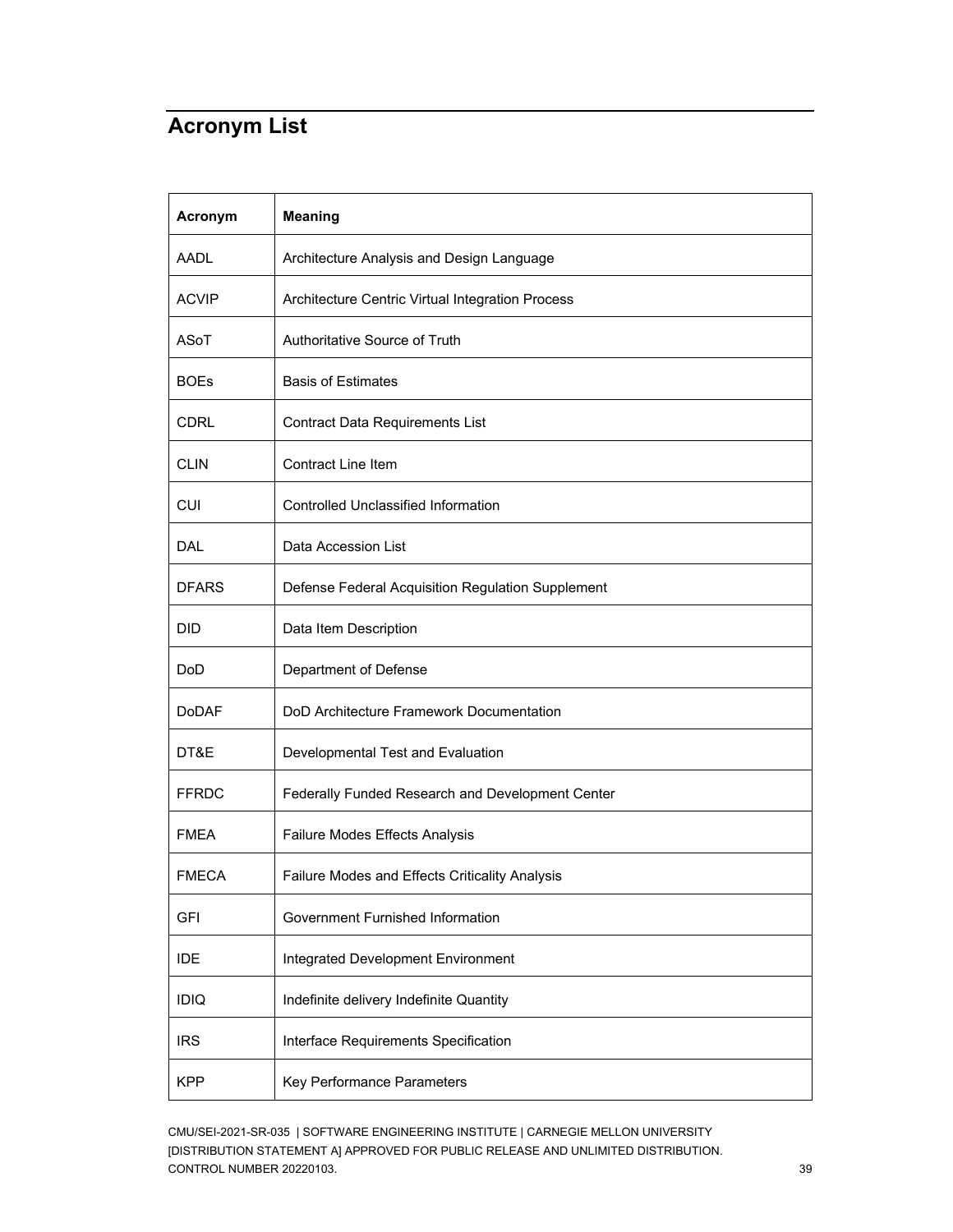| Acronym     | <b>Meaning</b>                                 |
|-------------|------------------------------------------------|
| <b>LCOM</b> | Logistics Composite Model Analysis Toolkit     |
| LORA        | Level of Repair Analysis                       |
| MODAF       | Ministry of Defence Architecture Framework     |
| <b>MTA</b>  | Maintenance Task Analysis                      |
| <b>OSMP</b> | Open Systems Management Plan                   |
| OT&E        | Operational Test and Evaluation                |
| <b>PDR</b>  | <b>Preliminary Design Review</b>               |
| PII         | Personally Identifiable Information            |
| <b>PWS</b>  | Performance Work Statement                     |
| <b>RFP</b>  | Request for Proposal                           |
| RMA         | Reliability, Maintainability, and Availability |
| <b>SAD</b>  | Software Architecture Document                 |
| <b>SETA</b> | Systems Engineering and Technical Assistance   |
| <b>SETR</b> | <b>Systems Engineering Technical Reviews</b>   |
| <b>SOO</b>  | <b>Statement of Objectives</b>                 |
| SOW         | <b>Statement of Work</b>                       |
| <b>SRR</b>  | <b>System Requirements Review</b>              |
| <b>SSHA</b> | Subsystem Hazard Analysis                      |
| SSS         | System/Subsystem Specification                 |
| SysML       | Systems Modeling Language                      |
| <b>TEMP</b> | <b>Test and Evaluation Master Plan</b>         |
| <b>UML</b>  | Unified Modeling Language                      |
| <b>VVA</b>  | Verification, Validation, and Accreditation    |

CMU/SEI-2021-SR-035 | SOFTWARE ENGINEERING INSTITUTE | CARNEGIE MELLON UNIVERSITY [DISTRIBUTION STATEMENT A] APPROVED FOR PUBLIC RELEASE AND UNLIMITED DISTRIBUTION. CONTROL NUMBER 20220103. 40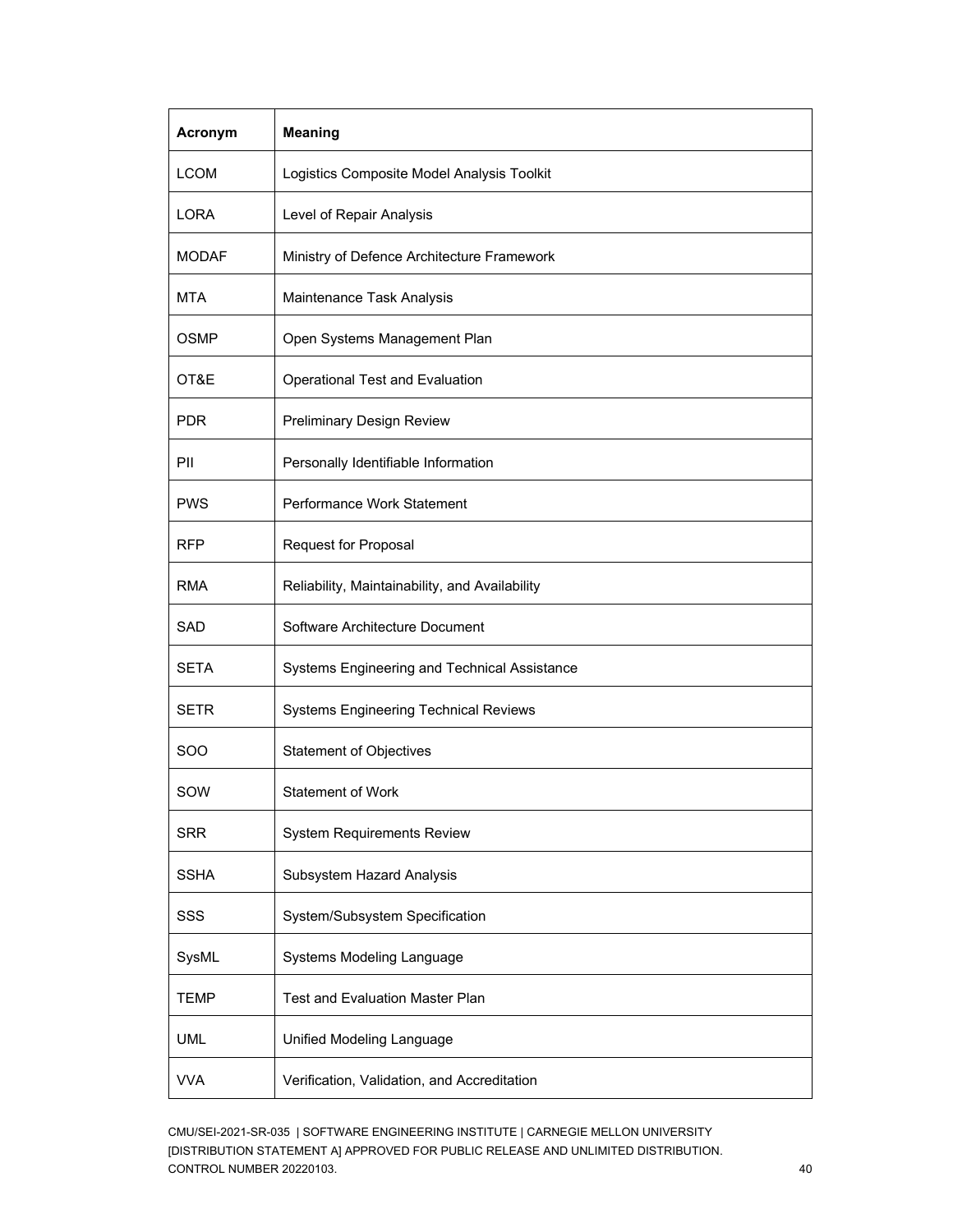| Acronym    | <b>Meaning</b>                  |
|------------|---------------------------------|
| <b>WBS</b> | Work Breakdown Structure        |
| XMI        | <b>XML Metadata Interchange</b> |
| <b>XML</b> | Extensible Markup Language      |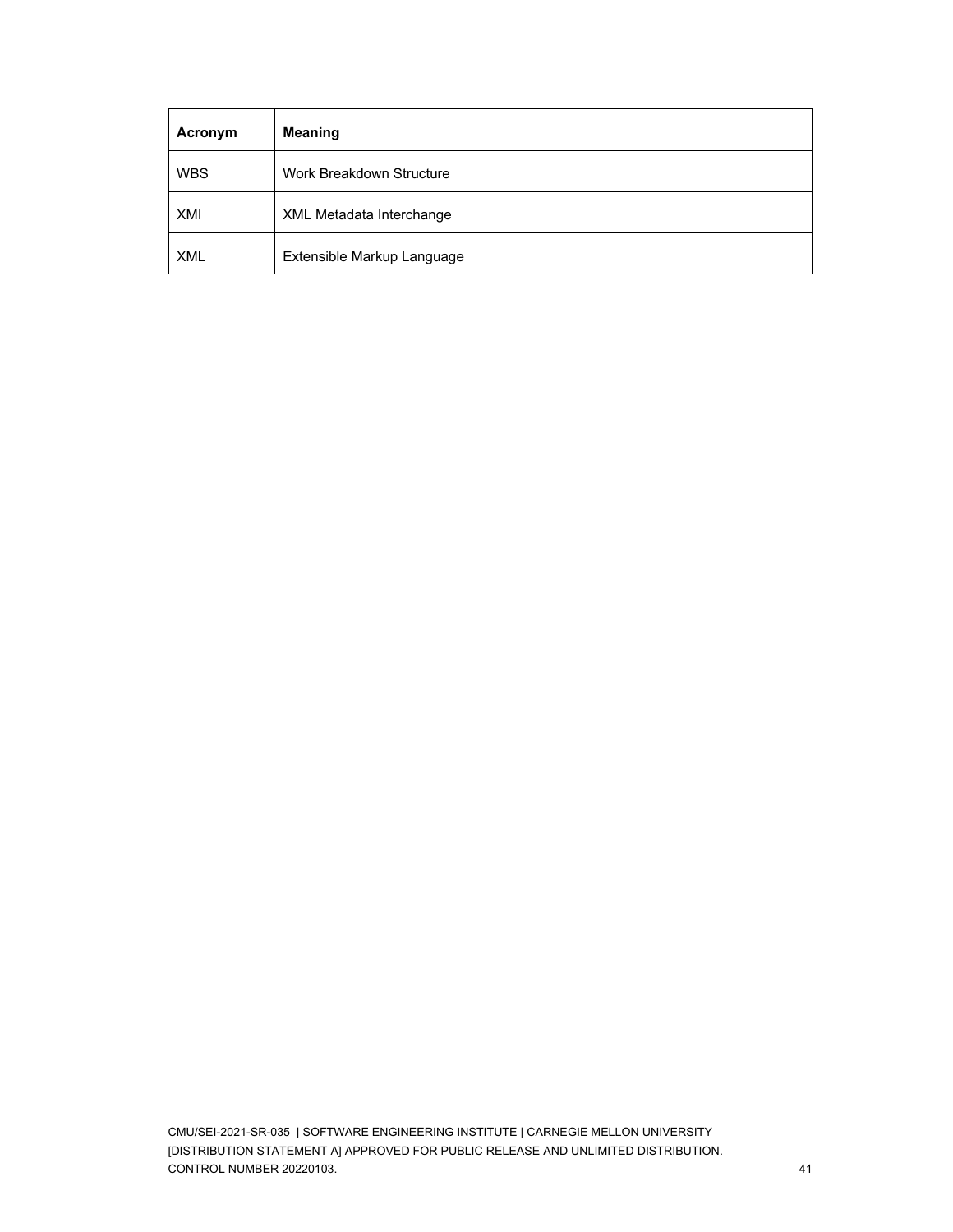## <span id="page-46-0"></span>**Bibliography**

*URLs are valid as of the publication date of this document.*

### **[Boydston 2019]**

Boydston, Alex; Feiler, Peter; Vestal, Steve; and Lewis, Bruce. Software Engineering Institute, Carnegie Mellon University. *Architecture Centric Virtual Integration Process (ACVIP): A Key Component of the DoD Digital Engineering Strategy*. 2019. <https://resources.sei.cmu.edu/library/asset-view.cfm?assetid=634965>

### **[Cohen 2022]**

Cohen, Julie B.; Merendino, Tom; & Wojcik, Rob. *Modeling to Support DoD Acquisition Lifecycle Events (Version 1.4)*. Software Engineering Institute, Carnegie Mellon University. April 2022. 10.1184/R1/19658358.v1. [https://resources.sei.cmu.edu/library/asset](https://resources.sei.cmu.edu/library/asset-view.cfm?assetID=883764)[view.cfm?assetID=883764](https://resources.sei.cmu.edu/library/asset-view.cfm?assetID=883764)

### **[DoD 2018]**

Department of Defense. *Digital Engineering Strategy*. June 2018. <https://man.fas.org/eprint/digeng-2018.pdf>

### **[NASA 2020]**

*NASA Digital Engineering Acquisition Framework Handbook*. April 2020. <https://standards.nasa.gov/file/38386/download?token=LdmxVVcB>

### **[USAF SAF/AQ 2021]**

U.S. Air Force SAF/AQ Memorandum from for the Acquisition Enterprise Subject: *Guidance for e-Program Designation.* 3 May 2021. [https://software.af.mil/wp-content/uploads/2021/05/Digital-](https://software.af.mil/wp-content/uploads/2021/05/Digital-Building-Code-and-Scorecard-Memo-v15.pdf)[Building-Code-and-Scorecard-Memo-v15.pdf](https://software.af.mil/wp-content/uploads/2021/05/Digital-Building-Code-and-Scorecard-Memo-v15.pdf)